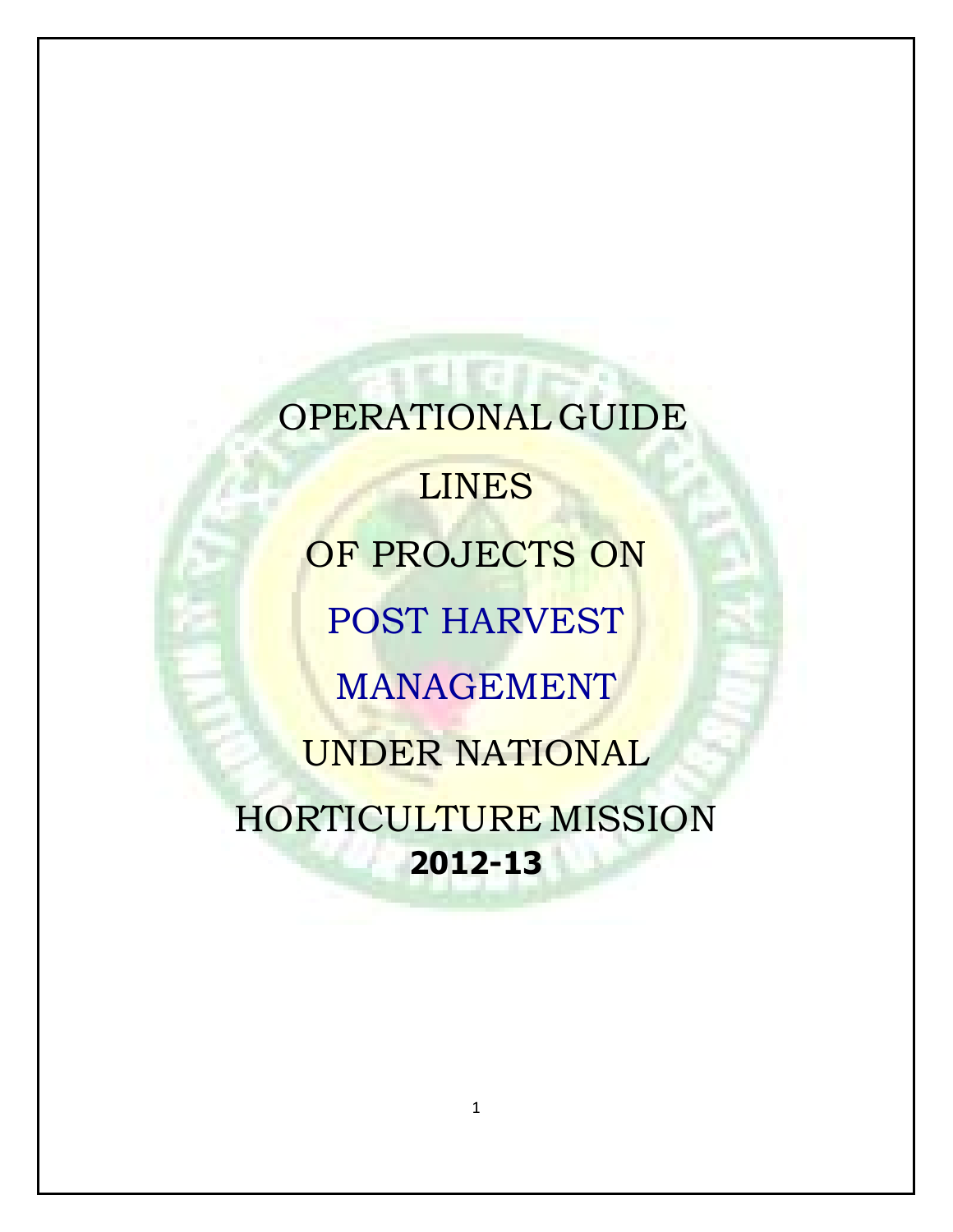### **OPERATIONAL GUIDE LINES FOR SANCTION OF PROJECT/ RELEASE OF CREDIT LINKED BACK ENDED SUBSIDY FOR POST HARVEST MANAGEMENT UNDER NHM (REVISED)**

### **1. INTRODUCTION :**

- *1.1 Post Harvest Management (PHM) plays very important role in Horticultural production and marketing. This is because of a considerable quantity of the valuable produce is lost due to improper post harvest management. As a result there is a sizeable gap between gross production and net availability of horticultural produce. Thus a crisis in food availability is not only caused by the natural disasters, but also by absolute lack of post harvest management.*
- *1.2 The State is lagging behind in organized set up for post harvest handling and marketing of various fruits and vegetables, leading to various kinds of losses. The losses mainly occur at field level, during post harvest handling, transportation and finally during marketing. These losses can be minimized by proper grading, packing, pre-cooling and transportation particularly with cool chain facility.*
- *1.3 The post harvest management facilities are essential for value addition of produce, reduction of transit loss and increasing profit of the farmers.*

### **2. PUBLICITY :**

- *2.1 Advertisement for the establishment/acquiring different PHM units in private sector will be released from time to time by DDH/ADH/AHO, OHDS, Director of Horticulture-cum-Secretary, OHDS for the State keeping in view the allocations under NHM programmed for the same.*
- *2.2 The entrepreneur will collect the application form (Annexure-I & II) on payment of Rs.200/- (non refundable) as processing fee not applicable for Zero energy cool chamber from the office of the DDH/ADH/AHO, OHDS. The processing fees can be used by DDH/ADH/AHO, OHDS in meeting the contingent expenditure in this regard. However, mere payment of Rs.200/- does not entitle for sanction of project. Project sanction will depend on suitability of project, bank sanction, acceptance at Govt. of India level & availability of funds etc.*
- *2.3 The entrepreneur will submit the application and the project to the*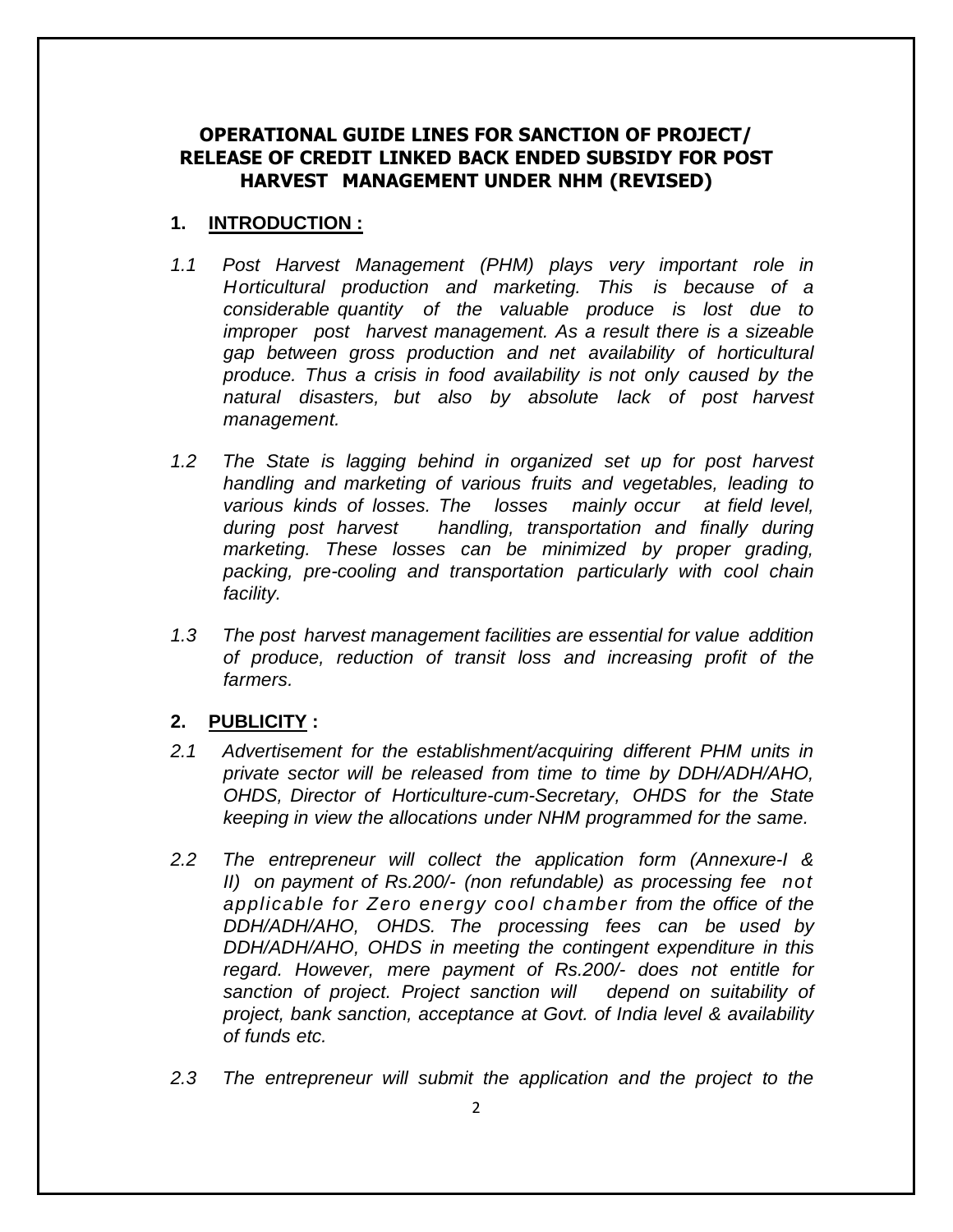*DDH/ADH/AHO, OH along with the original money receipt and attested photocopies of required documents as per guide line (Annexure – I & II).*

- *2.4 Validity period for submission of application shall be 90 days from the date of purchase.*
- **3. ELIGIBILITY : (Where ever applicable) :**
- *3.1 All the projects will be entrepreneur driven through commercial ventures for which Govt. Assistance will be credit linked back ended subsidy in accordance with the cost norm. Public Sector Undertakings, State Govt. Agencies, Co- operatives, growers' association, Farmer Group, Self Help Groups, Women Farmers' Groups, recognized/registered by DMC having at least 25 nos. of members will also are entitled to avail assistance for such activities to the same extent. However, assistance will not be credit linked for such agencies but would be back ended subject to condition that they are able to meet their share of the project cost.*
- *3.2 The assistance will be available to the individual, Society, Regd. Society, Companies and Corporation etc. as per NHM guide lines. However the person having received such grant from N.H.B. or NHM or any other State/Central Govt. etc. for the similar type of item shall not be entitled to avail assistance again on all those items.*
- *3.3 Preference will be given to the individuals/organizations with adequate suitable land within the district with agri-horti farming / contract farming or wholesaler / trader in horticultural produce. Degree holder in Agriculture, Horticulture, Agricultural Engineering, Management, Rural Management, Veterinary Science, may also be given preference.*

*3.4 The entrepreneur / beneficiary should have sound financial back ground.*

- *3.5 In case of whole sale trading, the annual turnover/income tax return / vat clearance should be furnished.*
- *3.6 In case of contract farming the agreement as per APMC Act should be furnished.*
- *3.7 The entrepreneur/beneficiary should have willingness for availing the Credit Linked back ended subsidy.*
- *3.8 The AHO / ADH, OHDS will send the valid applications / projects to the DDH, OHDS.*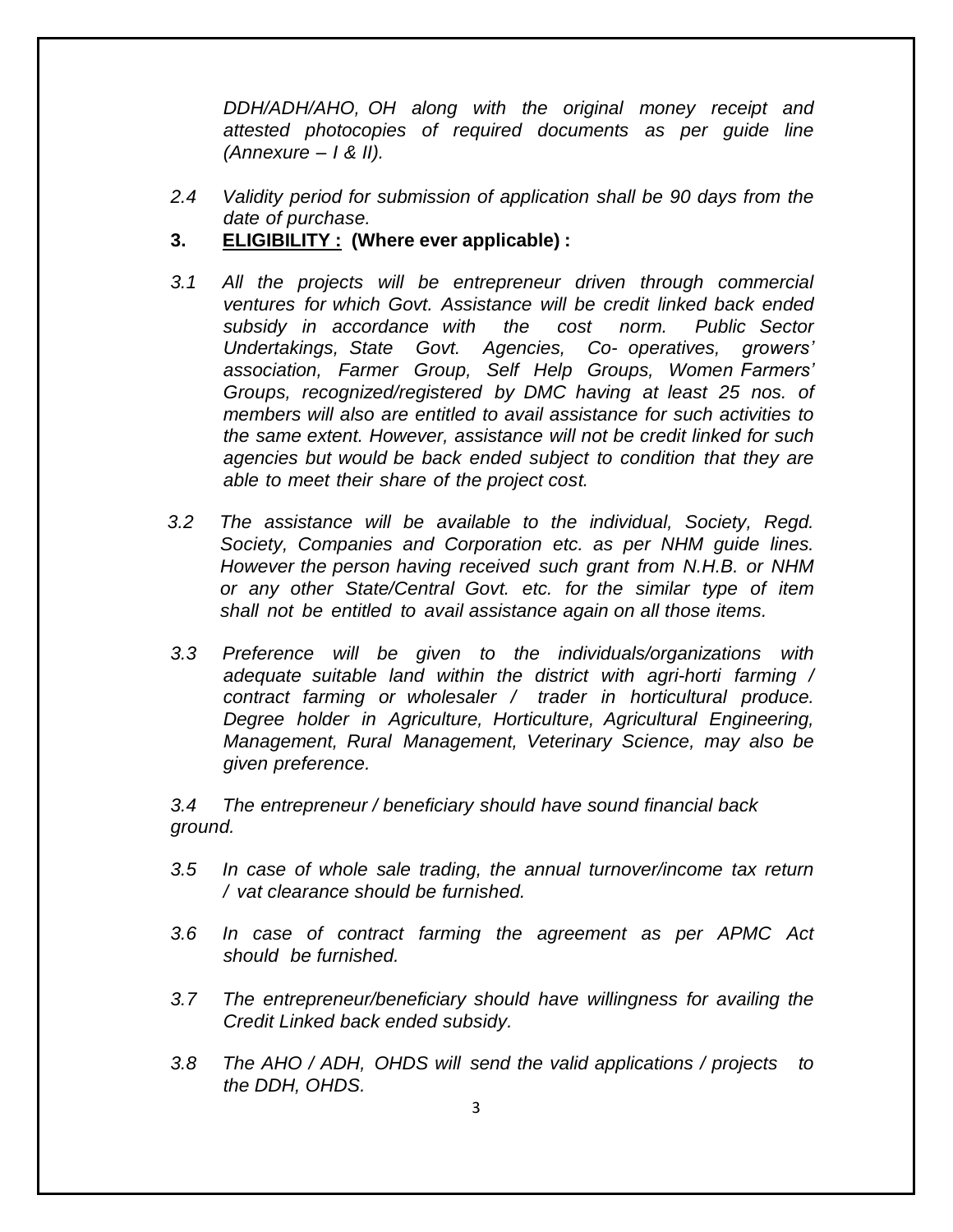*3.9 A preliminary scrutiny of all such applications (Annexure – I & II) received shall be done by a committee consisting of the DDH/ADH/AHO, OHDS, A.A.E. O/o DDH OHDS as members for short listing of the applications basing on guide lines of GOI including the land and other documents. Such meetings shall normally b e conducted on monthly basis. The applicants not found suitable may be communicated with the deficiencies by registered post with one copy to notice board.*

### **4 LAND & LOCATION (For the land based projects, in other cases the details of business address of the entrepreneur / beneficiary along with proof of the same) :**

- *4.1. The land should be in the name of the entrepreneur and records should be down loaded from bhulekhori.nic.in and attested by concerned Tahasildar or an Gazetted officer not below the rank of Sub Divisional officer. He / She is to submit certified copy of the land in original from concerned Tahasil.*
- *4.1 If joint property, No Objection Certificate of the share holder(s) of the said land in the form of affidavit sworn before the Executive Magistrate of 1 st class should be submitted.*
- *4.2 In case of lease land, if the leasee can mortgage the land in favour of the financing bank/FI, can also be entertained if bank is satisfied.*
- *4.3 The project for post harvest management should aim at providing "direct" service delivery to producers / farming community for safe utilization/marketing of their produce.*
- *4.4 Cost of land in infrastructure projects will be restricted to a maximum of 10% of the project cost in rural areas and to 20% in municipal areas and it would form part of the owner's contribution to be taken towards margin money in cases where a fresh purchase is made as per guide lines of NHM.*
- *4.5 A declaration that the entrepreneur will not alienate the land / infrastructure acquired during the period of the loan for any purpose other than the purpose for which the loan is sanctioned should be submitted.*

#### **SELECTION OF SITE: (For land based projects) :**

- *4.6 The site should be well communicated with truckable all whether road.*
- *4.7 The site should have easy access to electricity.*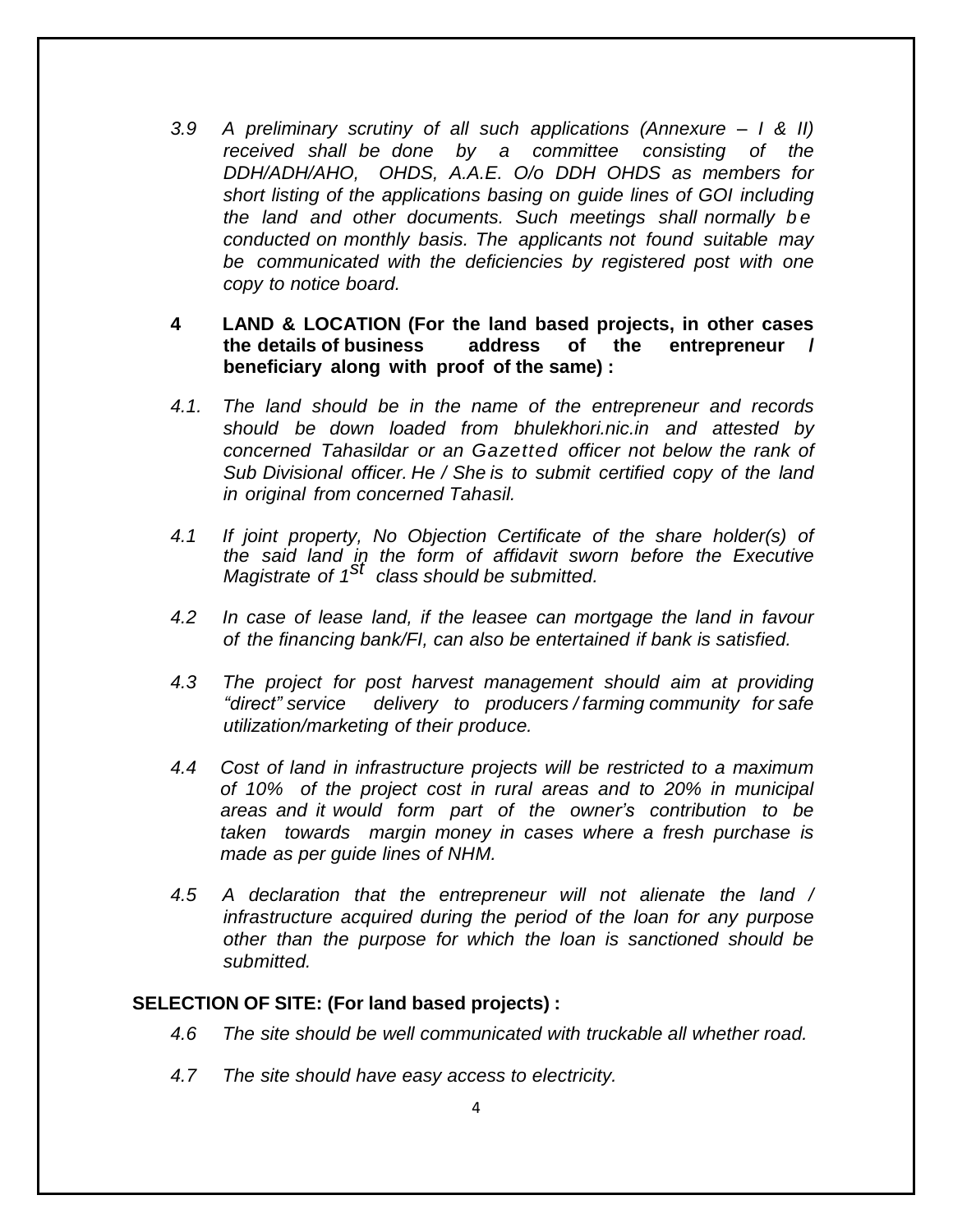- *4.8 There must be permanent and adequate water source or should have provision to acquire with.*
- *4.9 The sketch map of the site with description of boundaries duly signed by revenue inspector should be verified with the Patta, Khata No. Plot No., revenue receipt etc.*
- *4.10 Area should be also otherwise suitable for efficient functioning of the proposed Post Harvesting Management Unit.*

#### **5 SELECTION / PRIORITISATION**

- *5.1 The selected applications (Annexure – I & II) under para 3.9 shall be placed before the DMC by the DDH, OHDS for its approval. The technical team of the District Mission Committee (DMC) will effect field verification, scrutinize the short listed applications and give appropriate recommendation. The DMC will approve the selected entrepreneurs and prioritize them.*
- *5.2 There after, the DDH, OHDS will intimate the panel of prioritized entrepreneurs along with the DMC proceedings and selected applications (Annexure – I & II) to the Secretary, OHDS for formal approval.*
- *5.3 Secretary, OHDS will send proposals to the NHM, Govt. of India with a copy to State Govt. for approval and release of funds, wherever applicable.*
- *5.4 After getting project, sanctioned or cleared by the NHM, Govt. of India with provision of funds, the Director of Horticulture-cum-Secretary, OHDS will ask the DDH, OHDS , to go ahead with the project execution indicating the name of the entrepreneurs along with sanction of funds for subsidy amount. The unsuccessful applicants shall be intimated by the DDH, OHDS by registered post/Speed Post.*
- *5.5 The DDH/ADH/AHO, OHDS will communicate the sanctioned projects to the bank and entrepreneur for further execution of the project. The components which are not under credit linked back ended scheme the subsidy will be routed through bearer cheque to the beneficiary after joint verification by the team following norms and condition.*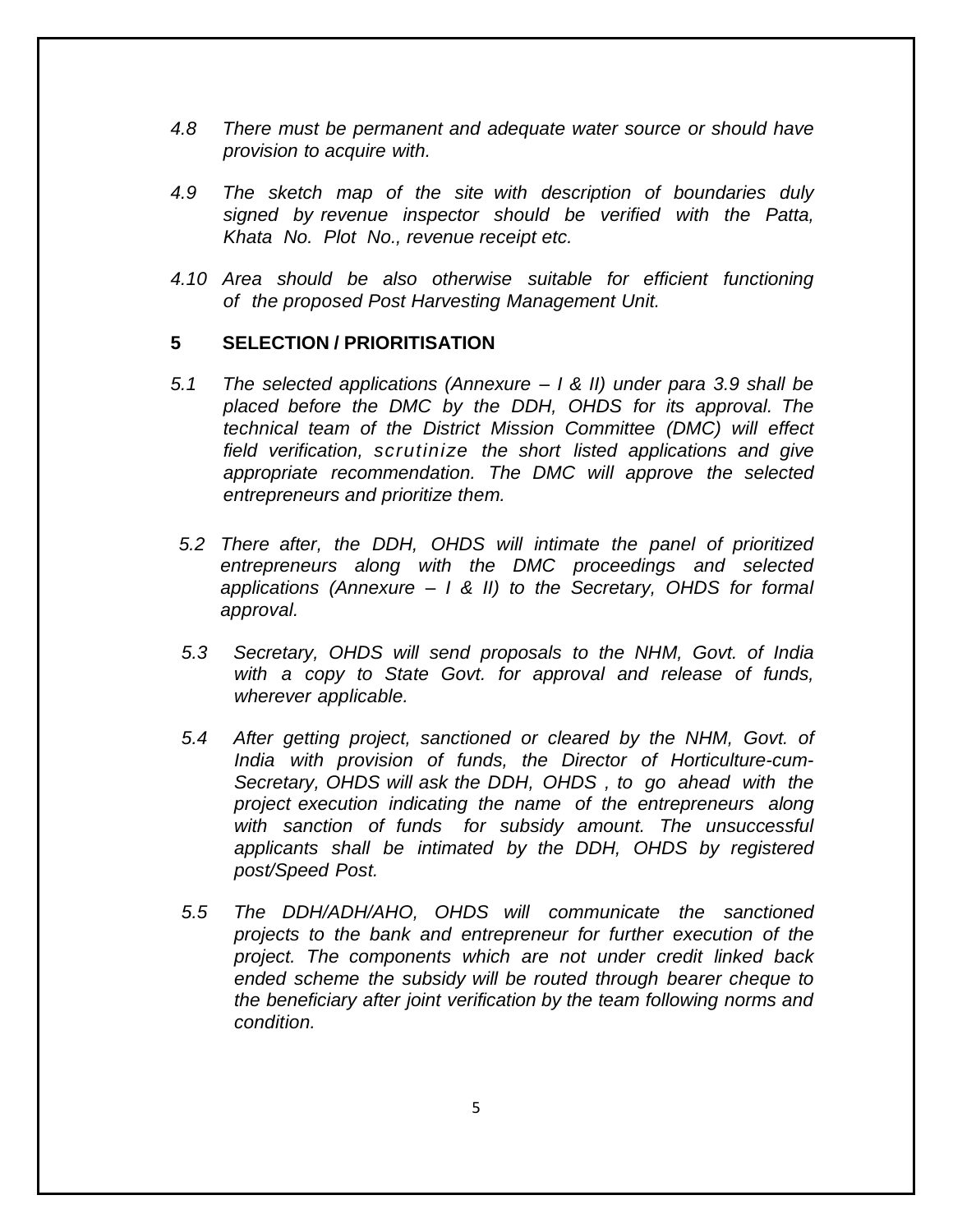## **6 CREDIT LINKED ASSISTANCE :**

*Assistance under the scheme shall be available on capital cost of the project only. The Bank/FI will however, be free to finance other activities/working capital requirement to meet various requirements of the entrepreneur, where subsidy will not be available for such activities.*

### **7 SUBSIDY :**

## **INTEGRATED POST HARVEST MANAGEMENT**

# *7.1 Rate of subsidy and maximum amount of subsidy shall be on the capital cost of the project as follows.*

| SI.<br>$\overline{N}$<br>$\boldsymbol{O}$ | Name of the Project                                                         | Capital cost<br>per unit (in<br>$Rs.$ )                     | Rate of assistance per unit (subsidy<br>amount)                                                                                                                                                                                                                                                                                                                                                                |
|-------------------------------------------|-----------------------------------------------------------------------------|-------------------------------------------------------------|----------------------------------------------------------------------------------------------------------------------------------------------------------------------------------------------------------------------------------------------------------------------------------------------------------------------------------------------------------------------------------------------------------------|
| $\mathcal{I}$ .                           | Pack House (on<br>farm collection &<br>Storage unit)                        | Rs.3.00<br>lakhs max.<br>per unit size<br>of $9m \times 6m$ | 50% of the capital cost (i)Depending the<br>requirement in site beneficiary can go for<br>pack house with sorting grading unit (ii)Pack<br>house with low capacity cool chamber of 1.4MT                                                                                                                                                                                                                       |
| 2.                                        | Pre cooling unit<br>project in general<br>areas/cool chamber<br>of 5MT/10MT | Rs. 15.00<br>lakhs for 6<br>MT<br>capacity.                 | Credit Linked back ended subsidy @ 40%<br>of the cost of the project in general areas<br>&55% in Hilly and Scheduled Areas.                                                                                                                                                                                                                                                                                    |
| 3.                                        | Mobile pre cooling<br>unit                                                  | Rs.24.00<br>lakhs per unit<br>for $5$<br>MT capacity.       | Credit Linked back ended subsidy @ 40%<br>of the cost of the project in general<br>areas&55% in Hilly and Sheduled Area.                                                                                                                                                                                                                                                                                       |
| $\overline{4}$ .                          | Cold storage units<br>(construction/<br>expansio n/<br>modernization)       | Rs.6000/- per<br>MT for 5,000<br>MT capacity                | Credit Linked back ended subsidy @ 40%<br>of the cost of the project in general<br>areas&55% in Hilly and Sheduled Areas.<br>They will adopt new technologies which are<br>energy efficient with provision of insulation,<br>humidity control and fin<br>coil<br>cooling<br>system with provision of multi chambers.<br>Technical standards, parameters<br>and<br>protocol issued by the Deptt. to be adopted. |
| 5.                                        | Refrigerated<br>vans $/$<br>containers                                      | Rs.24.00<br>lakhs per unit<br>6 MT<br>capacity.             | $-do-$                                                                                                                                                                                                                                                                                                                                                                                                         |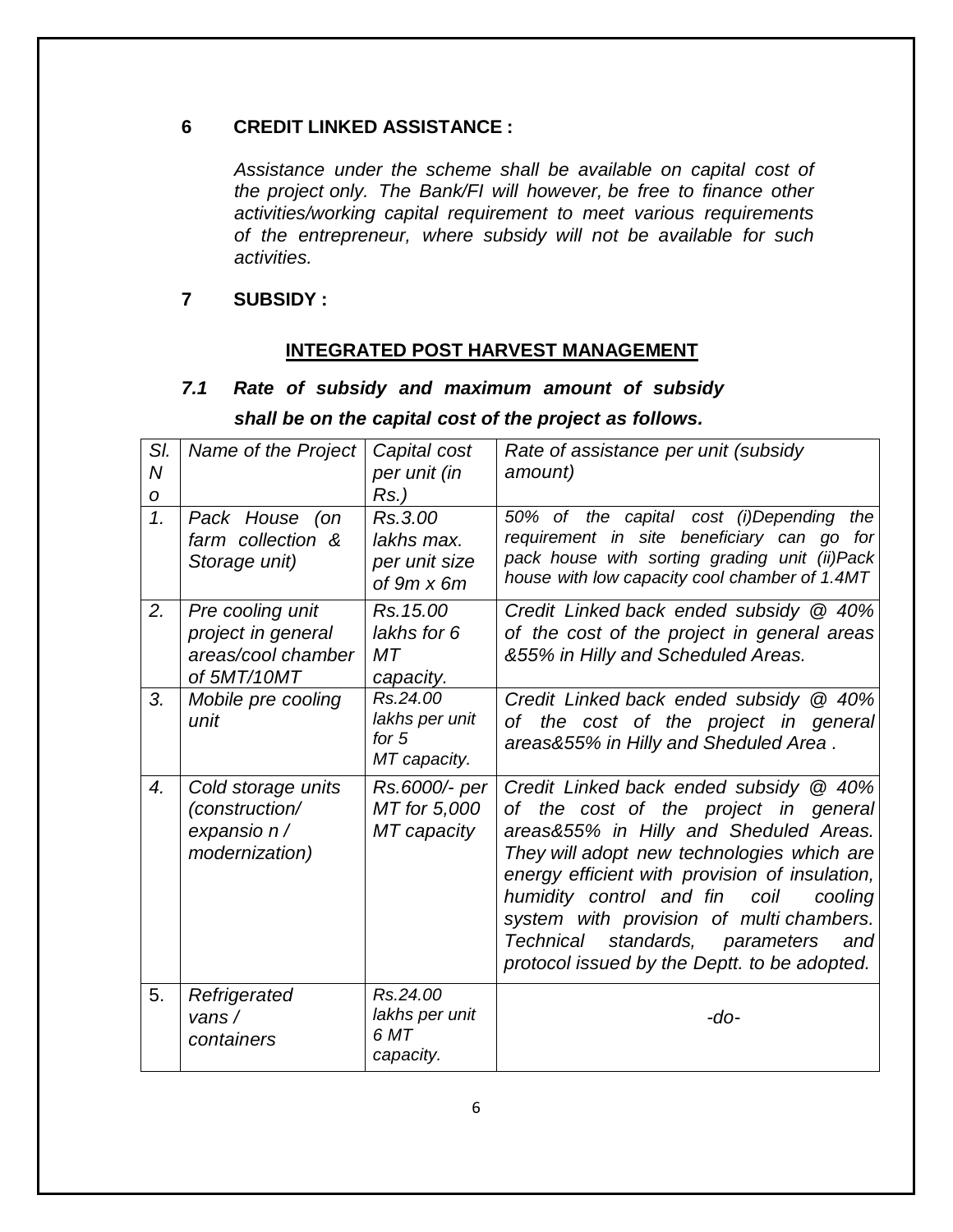| 6.  | <b>Ripening chamber</b>                                                 | Rs.6000/- per                                        | $-do-$                                                                                                                                                                                                                                                                                                                                                                                                                                                         |
|-----|-------------------------------------------------------------------------|------------------------------------------------------|----------------------------------------------------------------------------------------------------------------------------------------------------------------------------------------------------------------------------------------------------------------------------------------------------------------------------------------------------------------------------------------------------------------------------------------------------------------|
|     |                                                                         | <b>MT</b> for 5000                                   |                                                                                                                                                                                                                                                                                                                                                                                                                                                                |
|     |                                                                         | MT capacity                                          |                                                                                                                                                                                                                                                                                                                                                                                                                                                                |
| 7.  | Minimal processing                                                      | Rs.24.00                                             | $-do-$                                                                                                                                                                                                                                                                                                                                                                                                                                                         |
|     | unit                                                                    | lakhs per unit                                       |                                                                                                                                                                                                                                                                                                                                                                                                                                                                |
| 8.  | Preservation unit<br>up gradation                                       | Rs. 1.00 lakh<br>per                                 | 50% of the total cost                                                                                                                                                                                                                                                                                                                                                                                                                                          |
| 9.  | Preservation unit<br>(low cost) new<br>unitcool chamber<br>2MT capacity | Rs.2.00 lakh<br>per unit for<br>new<br>unit(maximum) | 50%<br>0f<br>the<br>total<br>The<br>cost.<br>cool<br>chamber is recommended exclusively<br>in<br>vegetable mandi/market .provision can be<br>made<br>the pack house for storing<br>inside<br>vegetables                                                                                                                                                                                                                                                        |
| 10. | Low cost onion<br>storage structure (25<br>MT)                          | Rs.1.00 lakh<br>per unit                             | 50% of the total cost                                                                                                                                                                                                                                                                                                                                                                                                                                          |
| 11. | Pusa Zero energy<br>cool chamber (100<br>$kg.$ )                        | Rs.4,000/-<br>per unit                               | 50% of the total cost.                                                                                                                                                                                                                                                                                                                                                                                                                                         |
| 12. | C.A./M.A. Storage<br><b>Units</b>                                       | Rs.32,000/<br>MT for 5000<br>MT<br>capacity          | Credit Linked back ended subsidy @ 40%<br>of the cost of the project in general areas<br>for individual entrepreneurs in respect of<br>which<br>adopt<br>those<br>units<br>any<br>new<br>technologies which are energy<br>efficient<br>provision of insulation,<br>with<br>humidity<br>control and fin coil cooling system<br>with<br>multi chambers. Technical<br>of<br>provision<br>standards, parameters and protocol issued<br>by the Deptt. to be adopted |
| 13. | Primary/Mobile/Mini<br>m al processing<br>unit                          | s.24.00lakh /<br>unitt                               | $-do-$                                                                                                                                                                                                                                                                                                                                                                                                                                                         |
| 14. | Evaporative/low<br>energy cool chamber<br>(8MT)                         | Rs.4.00<br>lakh / unit                               | 50% of the total cost                                                                                                                                                                                                                                                                                                                                                                                                                                          |

## (**C.A. is Controlled Atmosphere and M.A. is Modified Atmosphere)**

*i.* Assistance for setting up of new cold storage / CA Storage / MA storage will be available only to multi chamber cold storage units with latest/new technologies, which are energy efficient with provision for insulation, humidity control, advanced cooling systems etc, having specifications and standards approved by the Ministry.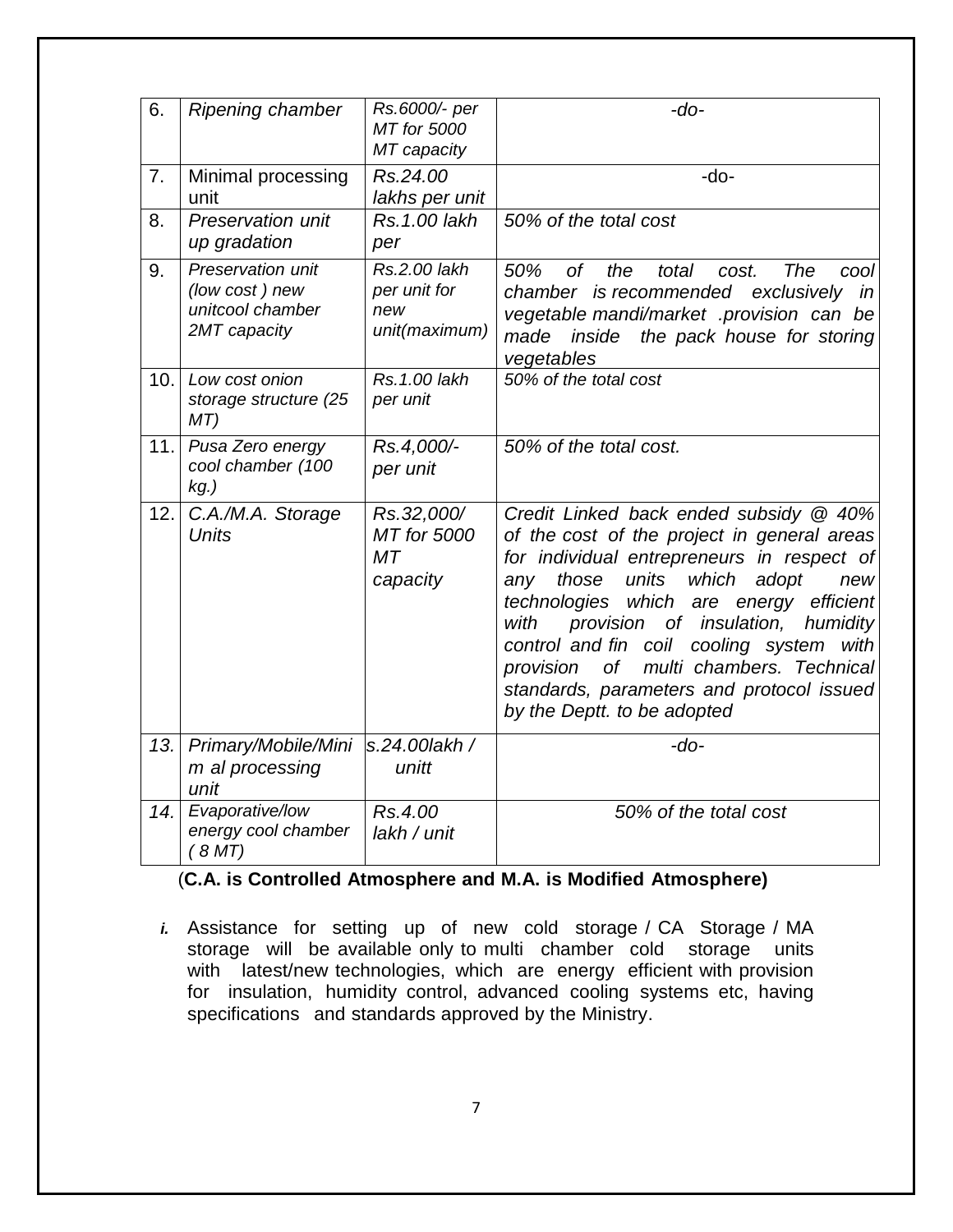- *ii) The cost of 5,000 MT capacities for new cold storage and expansion of existing capacity should not exceed to Rs.300.00 lakhs. Subsidy will be available for capital cost i.e. @ 40% which in any case should not exceed to Rs.120.00 lakh per project in case of general Area and Rs 165.00 lakh in Hilly and Scheduled Area.*
- *iii) Projects up to 5000 MT capacity would be promoted for wider dispersal. Cold storage capacity may vary from 10 MT to 5000 MT (i.e. the cold storages may be established for capacity of different sizes i.e.10 / 50 / 1000 / 2000 / 5000 MT etc.) depending upon volume, value of the commodities to be stored, technical feasibility, financial viability etc. In the case of pre-cooling units and CA/MA stores, the capacity may be even below 10 MT.*

### *7.2 The Cold Storages need to ensure the following*:

- *a) Coils and diffuser systems which have efficient heat transfer surface area and air circulation must be used for maintaining uniform temperature and humidity conditions.*
- *b) Refrigeration equipments should be capable of handling varying cooling requirements in the cold storage. Refrigerant used must be eco friendly. Moreover, refrigeration system should be equipped with monitoring and control mechanism to ensure maximum efficiency.*
- *c) Compressors should be multi cylinder of reciprocating or screw type with appropriate capacity.*
- *d) Condensers need to be properly designed to moderate operating hours of cold store and thus reduce power consumption.*
- *e) Proper thermal insulation need to be used with provision for vapour barrier on the outer side and cladding/cover material on the inner side. Besides, appropriate BIS standards for insulation (IS 661:2000) and appropriate method of deployment of thermal insulation in accordance with IS 661 and IS 13205 on code of practices should be ensured.*
- *f) Qualified and trained personnel should be involved for proper running and maintenance of the storage unit.*
- *g) At least two chambers need to be provided even if the capacity of the storage is low.*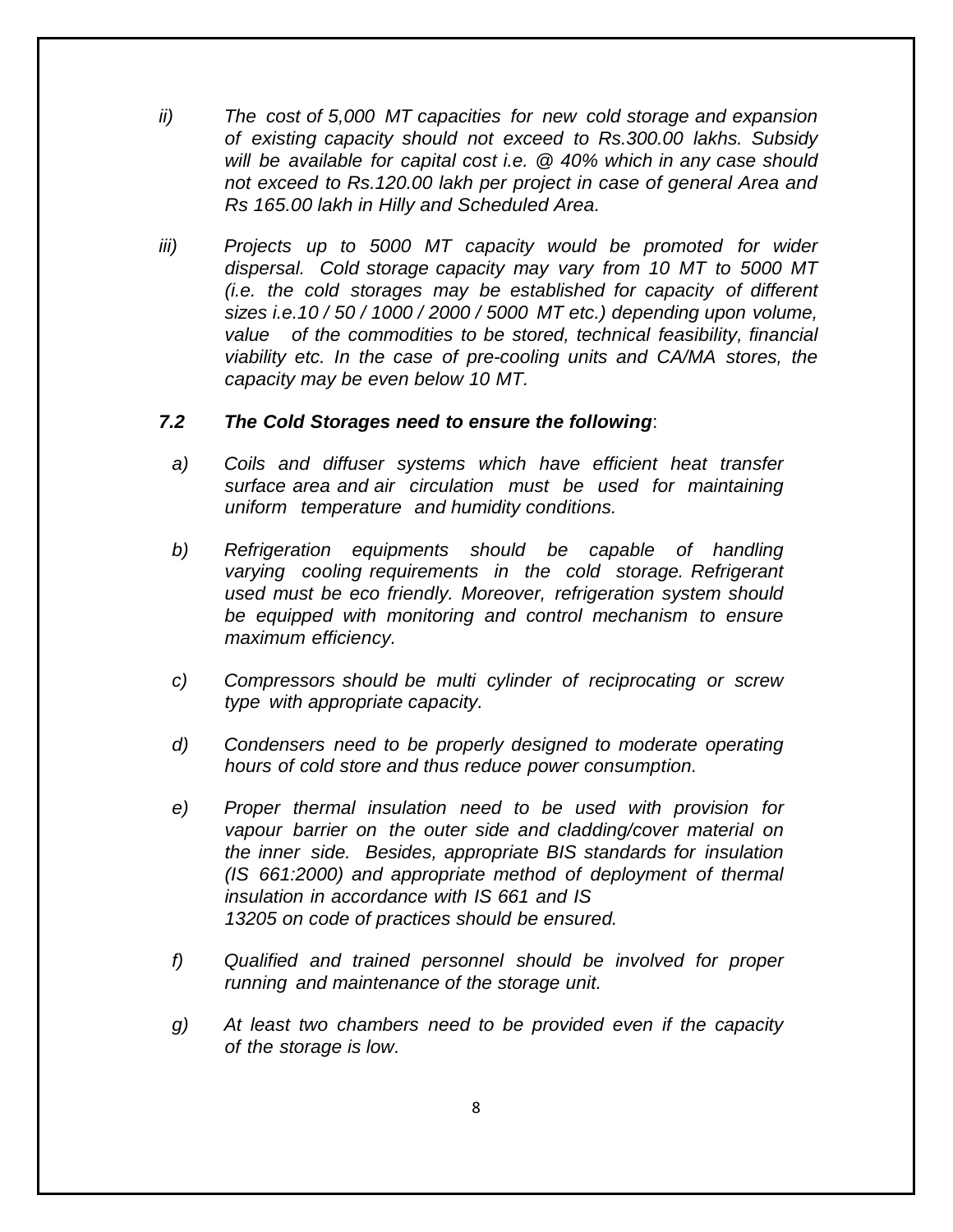- *h) Each chamber should be provided with suitable controls and display instruments for temperature and humidity.*
- *i) The cold storage should have proper mezzanine floors for bulk storage of produce in bags/boxes with proper spacing between the floors.*
- *j) The cold stores should have adequate space for processing area involving mechanized sorting, grading, washing, packing / bagging lines.*
- *k) For up gradation of thermal insulation of cold storage, the project cost will be limited to Rs.1000/MT and for up gradation of cooling system , air flow, electric installation, handling devices, safety devices, etc the project cost will be limited to Rs.2000/MT.*
- *l) Detailed guide lines in this regard with specifications and protocol are available on NHM website at [\(www.nhm.nic.in](http://www.nhm.nic.in/)) and NHB web site [\(www.nhb.gov.in\)](http://www.nhb.gov.in/).*
- *m) Assistance could also be availed for a combination of PHM infrastructure by a beneficiary, within the prescribed norms of individual item.*
- 7.3 *Maximum amount of subsidy cost shall be restricted as indicated above. However the entrepreneur will be free to undertake PHM unit of higher cost by contribution from his own resources or other financial assistance.*
- *7.4 The amount of subsidy availed for the project or any of its components from any other source shall be deducted from the amount of subsidy admissible under this scheme.*
- *7.5 The full project cost including the subsidy amount, but excluding the margin money contribution would be disbursed as term loan by the bank/FI Quantum of margin money and loan to be given by the bank will be decided by the bank/FI on case to case basis.*
- *7.6 The repayment schedule will be drawn on the loan amount in such a way that the total subsidy amount is adjusted after the full bank loan component with interest (excluding subsidy) is liquidated.*
- *7.7 The financing bank may also provide working capital separately for undertaking the business by the entrepreneur where ever such situation arises but subsidy shall not be provided for such funding.*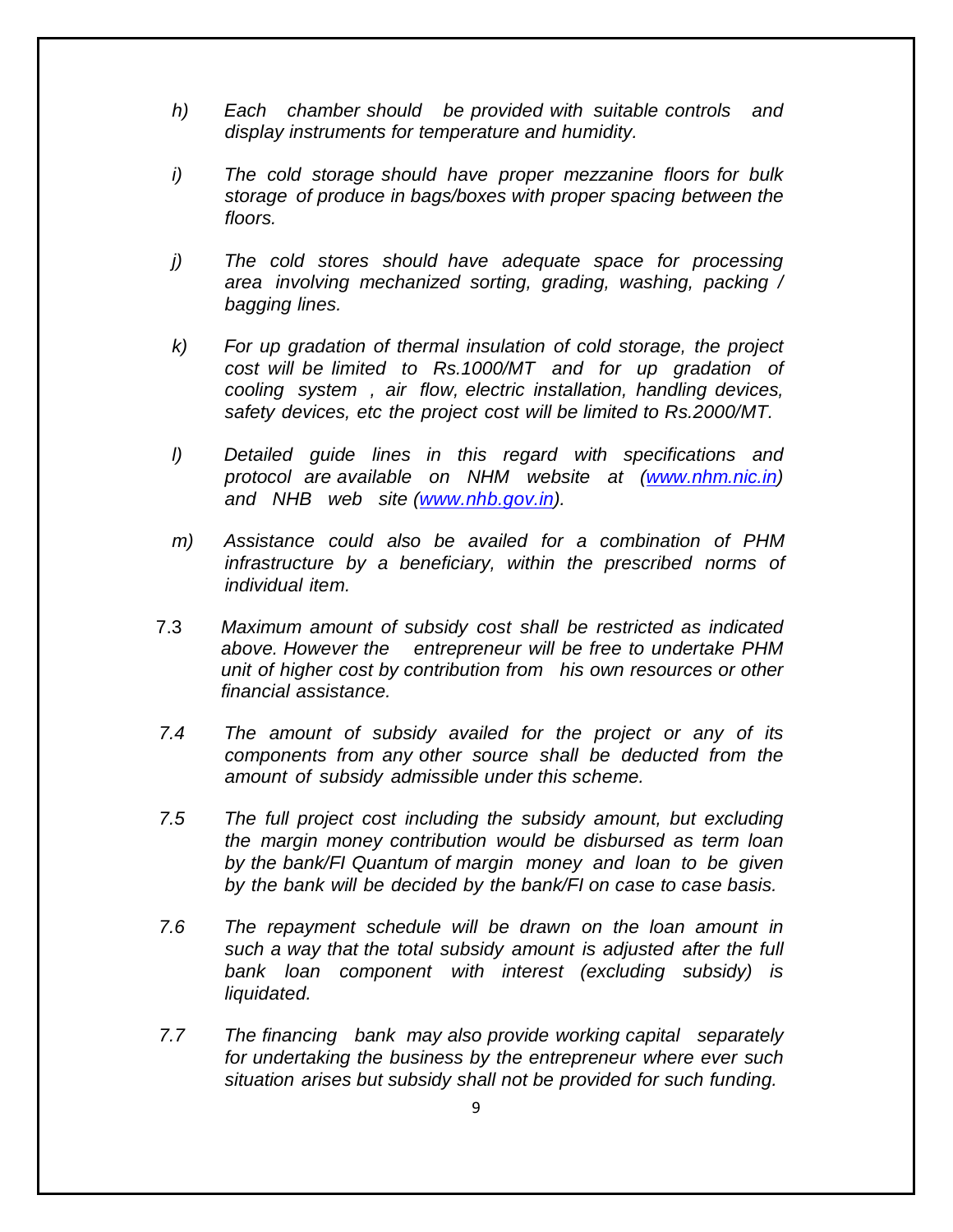- *7.8 The financing bank may also provide working capital separately for undertaking the business by the entrepreneur where ever such situation arises but subsidy shall not be provided for such funding.*
- *7.9 After the loan is disbursed, the project work shall start.*
- 7.10 After disbursing a part of the loan sanctioned the respective bank/FI will claim for the subsidy to the Horticulturist & Branch Manager-II, OHDS / AHO & Branch Manager-II, OHDS. The number of claims and release of subsidy may be 2-3 installments. The final subsidy claim shall be made after the disbursement of last installment.

### **8 RELEASE OF SUBSIDY** :

- *8.1 Subsidy for the project under the scheme shall be released by DDH/ADH, OHDS for projects financed by Banks/FI.*
- *8.2 A joint inspection committee comprising of DDH, ADH, AHO , Asst. Agril. Engineer, O/o DDH, representative from collectorate & representative from the Bank will inspect the site periodically to observe the progress of the work. If required the DDH/ADH, OHDS is to release subsidy proportionately in the basis of the joint inspection committee.*
- *8.3 The DDH/ADH, OHDS will release the subsidy within 30 days of requisition from the bank and in case of delay he will communicate the reasons for delay or non release to bank and the entrepreneur and Director of Horticulture-cum- Secretary, OHDS Orissa. . In case of dispute, decision of the Director of Horticulture-cum-Secretary, OHDS, Orissa shall be final and binding.*
- *8.4 Subsidy should be released with proper intimation to the Collector-cum- Chairman, DMC of National Horticulture Mission by DDH /ADH ,OHDS.*

### **9 ADJUSTMENT OF SUBSIDY IN BORROWERS ACCOUNT :**

*9.1 The subsidy amount released by the DDH/ADH, OHDS will be kept by the Bank in the Subsidy Reserve Fund Account of the concerned borrower, to be adjusted finally against loan amount of the bank on completion of the project. The adjustment of subsidy will be in the pattern of back ended subsidy. However, no interest will be charged by the lending banks on the loan amount equivalent to the subsidy amount received by*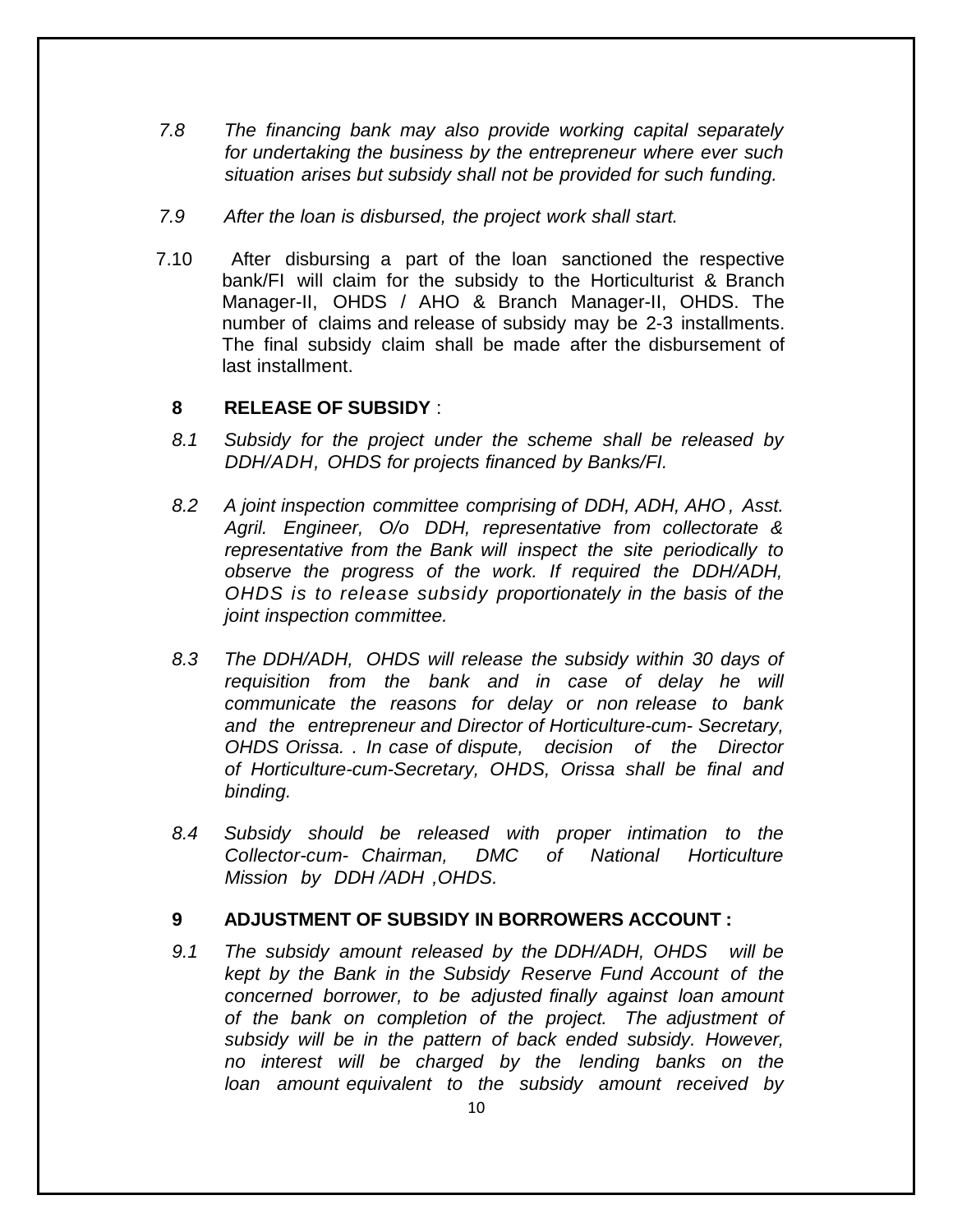*them. Suitable instructions issued in this regard by the RBI from time to time would be adhered to.*

- *9.2 On completion of the project the concerned bank would inform the DDH/ADH/AHO, OHDS about the project completion within the overall guide lines of NHM and project submitted and shall make a request for joint inspection of the project in presence of the promoter/entrepreneur.*
- *9.3 The ADH / AHO will effect joint verification by the technical team constituted by the Chairman DMC of National Horticulture Mission along with the banker and the promoter/entrepreneur.*

#### **10 IMPLEMENTATION PERIOD :**

*10.1 Period of implementation will be as per norms of the lending bank or NHM guide lines, depending upon the nature of the project.*

#### **11 RECALLING OF SUBSIDY :**

- *11.1 In case of default in payment of the loan the bank will adopt due process of loan recovery.*
- *11.2 The Horticulturist & Branch Manager-II, OHDS /AHO Branch Manager-II, OHDS shall recall the subsidy amount before its liquidation whenever he feels that the entrepreneur is deviating from the original aim and objective of the project/the project is not completed within the stipulated period or any other valid reason with approval of DMC of National Horticulture Mission.*

#### **12 UTILIZATION CERTIFICATE :**

*12.1 Bank would submit the utilization certificate of the subsidy amount released by the DDH/ADH, OHDS periodically who in turn shall furnish the UC to the DDH/ADH, OHDS which will be finally sent by DDH , OHDS after his countersignature to the Director of Horticulture-cum- Secretary, OHDS.*

#### **13 MISCELLANEOUS :**

- *13.1 NHM or OHDS shall be fully competent to add, relax, delete or amend any provisions for any activities under Post Harvest Management.*
- *13.2 The beneficiary will depict a signboard (2m x 3m) at a prominent place depicting name of the entrepreneur, location and fact of assistance under NHM along with logo of NHM as well as OHDS. In case of van or movable units, the same will be*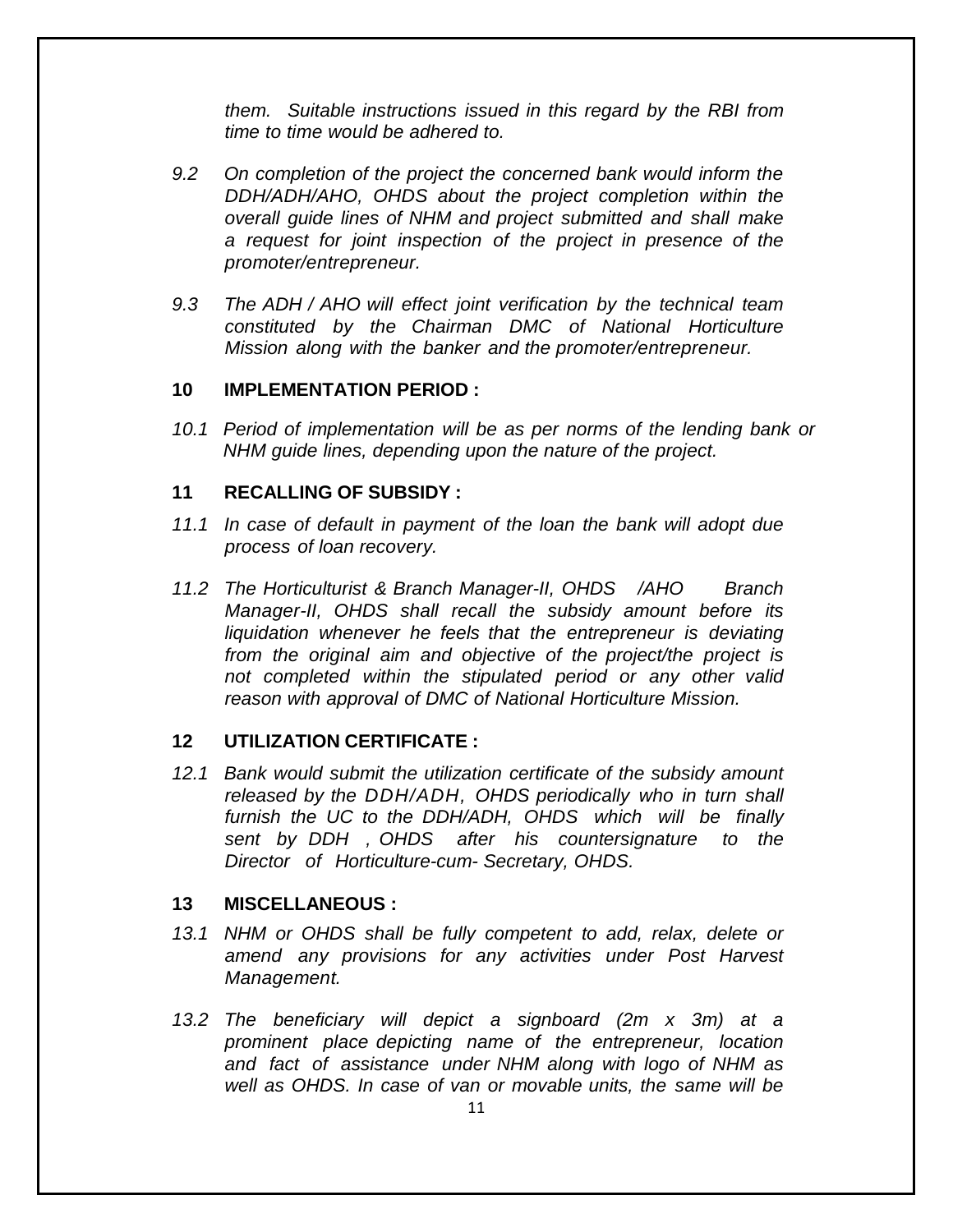*depicted on the body of the units appropriately. This will be examined by Joint inspection committee of the District before recommendations to Director of Horticulture-cum-Secretary, OHDS, Orissa.*

### **14 LIST OF COMPANIES :**

*14.1. List of few companies engaged in Refrigeration works are mentioned in Annexure-IV.*

### **CHECK LIST** (FOR OFFICIAL USE)

Technical Standards for Special Equipments for Carriage of Perishable Food Stuff including Fresh Horticulture Produce.

**1. Scope** :

*These Technical Standards are applicable for special equipments such as refrigerated and mechanically refrigerated lorries, trailers, semi trailers, wagons, containers and other similar equipment used for carriage of fresh horticulture produce including fresh fruits, vegetables i.e. which have only been washed, peeled or simply cut in half and flowers, cut vegetables i.e. raw vegetables which have been diced sliced or otherwise and cut flowers, in addition to any other perishable food stuff.*

## **2. Harmonizing with of provisions of ECE/TRANS/219 as amended on 2 nd January, 2011 by Inland Transport Committee of Economic Commission for Europe :**

*ECE / TRANS / 219 deals with special equipments for carriage of perishable food stuff. However, it provides for technical standards for special equipments in respect of mean outside temperature of +30 oC which in Indian condition may be as high as +35oC, upper range of inside chamber temperature as +12oC without any reference to relative humidity, whereas in case of fresh fruits and vegetables in side body of equipment temperature may be required to go up to 20 oC and relative humidity as high as 95% plus. However, relevant provisions of the Agreement on the International Carriage of Perishable Foods Stuffs and on the Special Equipment to be used for such Carriage (ATP) bearing reference No.ECE / TRANS*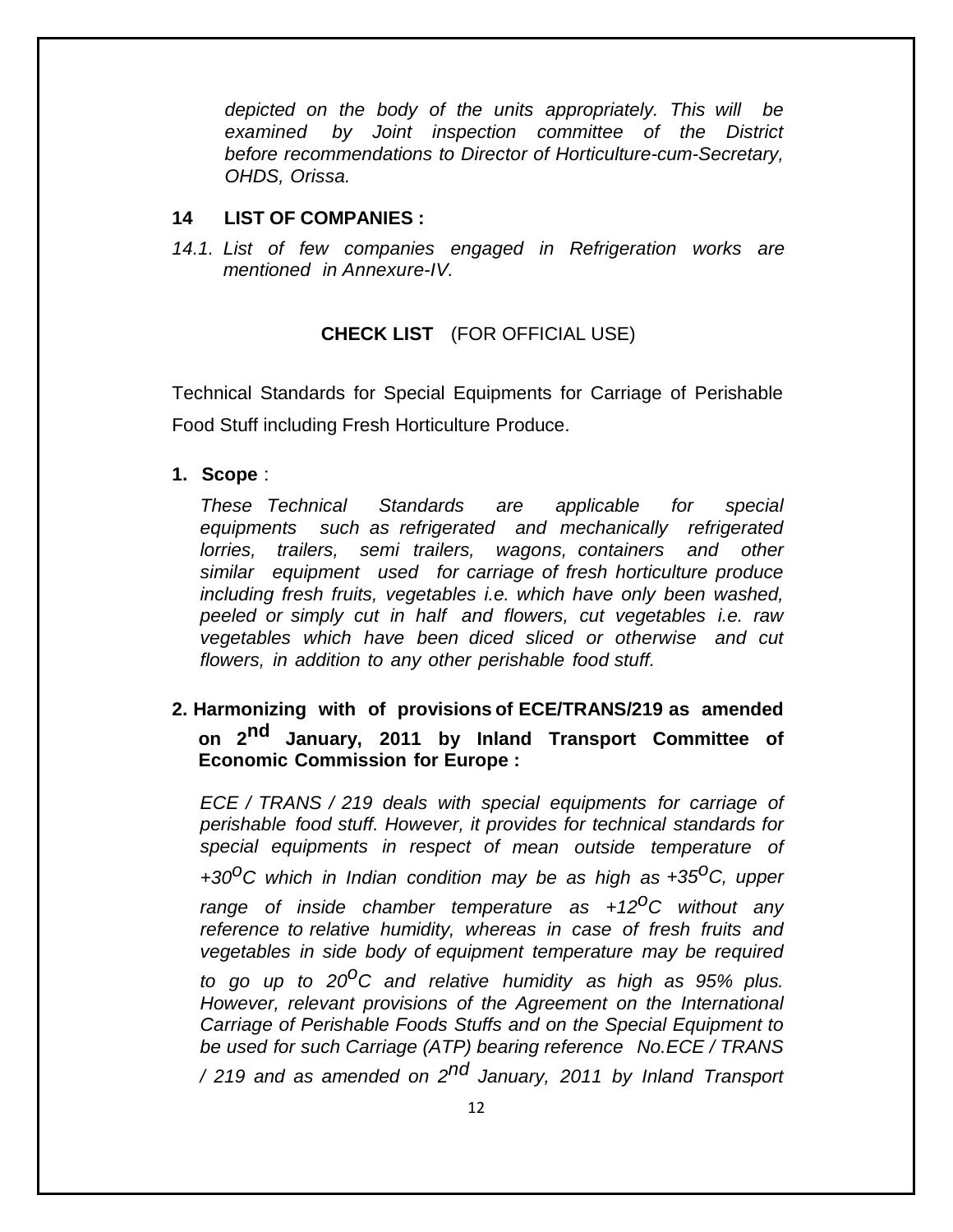*Committee of Economic Commission for Europe, may be adopted as far as applicable with above mentioned modification of temperature and humidity ranges.*

#### **3. Definitions:**

*Definitions of certain terms as provided in ECE/TRANSA/219 and as amended on 2 nd January, 2011 by Inland Transport Committee of Economic Commission for Europe have been generally adopted with modification in respect to outside mean temperature and temperature and humidity inside the body of equipment.*

*3.1* **Insulated Equipment** – *Equipment of which the body i.e. Body of Wagons, Lorries, trailers, semi-trailers, containers and other similar equipment is built with insulating walls, doors, floor and roof, by which heat exchanges between the inside and outside of the body can be so limited that the overall co-efficient of heat transfer (K co-efficient), is such that the equipment is assignable to one or other of the following two categories.*

*IN = Normally insulated equipment specified by: - a K coefficient equal to or less than 0.70 W/m2 K: IR = Heavily insulated equipment specified by :- a K coefficient equal to or less than 0.40 W/m2 K and by side walls with a thickness of at least 45 mm for transport equipment of a width greater than 2.50m.*

*3.2 Refrigerated Equipment: Insulated equipment which, using a source of cold (natural ice, with or without the addition of salt, eutectic plates, dry ice with or without sublimation control; liquefied gases with or without evaporation control etc.) other than a mechanical or "absorption" unit is capable with a mean outside temperature of +35oC of lowering the temperature inside the empty body to and thereafter maintaining it.*

> At  $+7^{\circ}$ C maximum in the case of Class A; *At -10oC maximum in the case of Class B; At – 20oC maximum in the case of Class C and At 0oC maximum in the case of Class D;*

*The K co-efficient of refrigerated equipment of classes B and C shall in every case be equal to or less than 0.40 W/m2 .K.*

*3.3* **Mechanically refrigerated equipment** – *Insulated equipment either fitted with its own refrigerating appliance, or served jointly*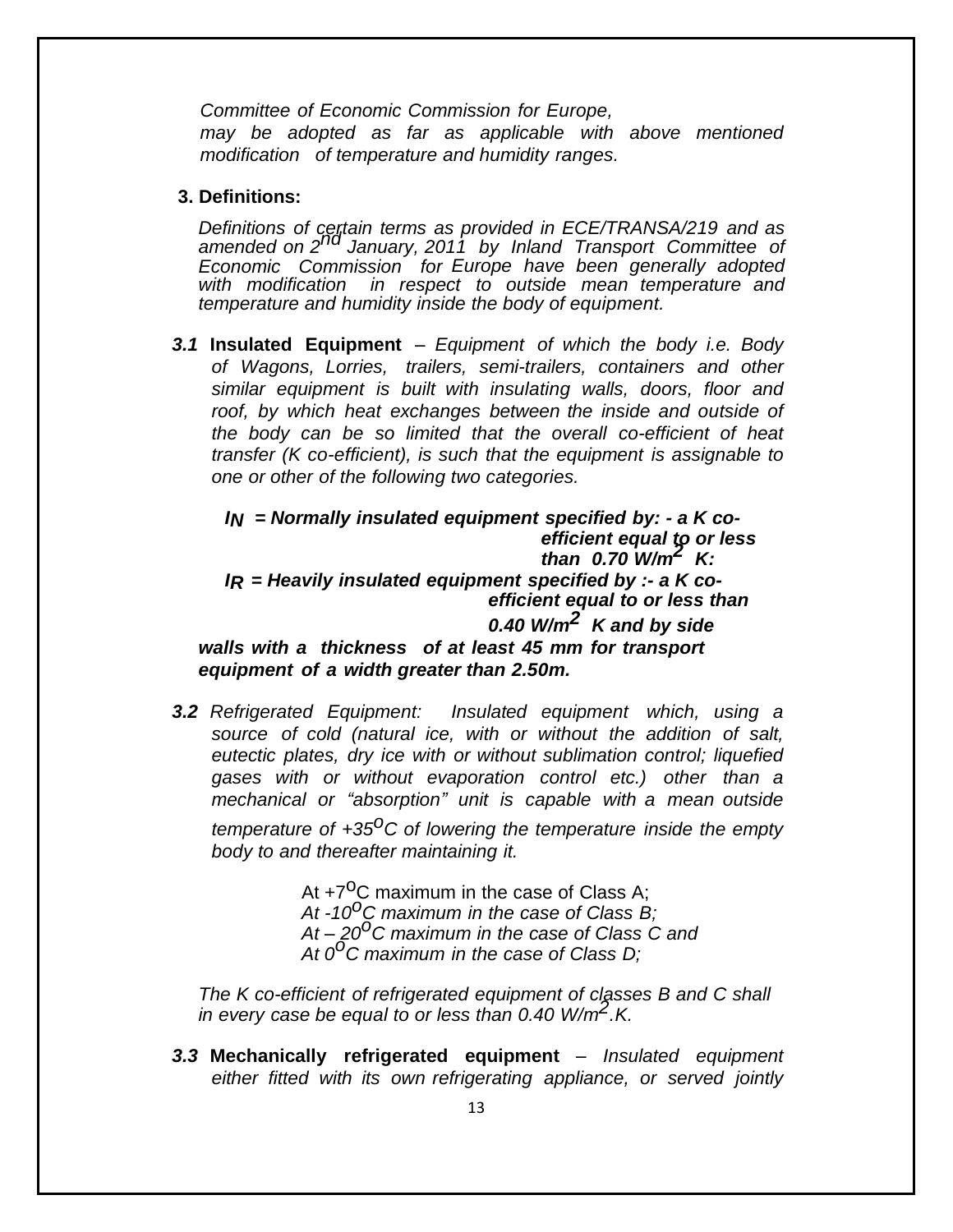*with other units of transport equipment by such an appliance (fitted with either a mechanical compressor, or an "absorption" device, etc.). The appliance shall be capable, with a mean outside temperature of +35 oC of lowering the temperature Ti inside the empty body to, and thereafter maintaining it continuously in the following manner at.*

*In the case of classes A, B and C, any desired practically constant inside temperature Ti in conformity with the standards defined below for the three classes.*

*Class – A - Mechanically refrigerated equipment fitted with a refrigerating appliance such that Ti may be chosen between <sup>+</sup> <sup>20</sup>oC and 0 oC inclusive.*

*Class – B – Mechanically refrigerated equipment fitted with a refrigerating appliance such that Ti may be chosen between + 20oC and – 10oC inclusive.*

*Class – C - Mechanically refrigerated equipment fitted with a refrigerating appliance such that Ti may be chosen between +20oC and – 20oC inclusive.*

*In the case of classes D, E and F, a fixed practically constant inside temperature Ti in conformity with the standards is defined below for the three classes.*

*Class – D - Mechanically refrigerated equipment fitted with a refrigerating appliance such that Ti is equal to or less than 0 oC.*

*Class – E - Mechanically refrigerated equipment fitted with a refrigerating appliance such that Ti is equal to or less than - <sup>10</sup>oC.*

*Class – F - Mechanically refrigerated equipment fitted with a refrigerating appliance such that Ti is equal to or less than - 20 oC.*

*The K co-efficient of equipment of classes B.C, E and F shall in every case be equal to or less than 0.40 W/m 2 . K.*

*3.4 Heated equipment - Insulated equipment which is capable of raising the inside temperature of the empty body to, and thereafter maintaining it for not less than*

*12 hours without renewal of supply at a practically constant value of not less than + 20oC when the mean outside temperature, as indicated below.*

- *10oC in the case of Class A heated equipment*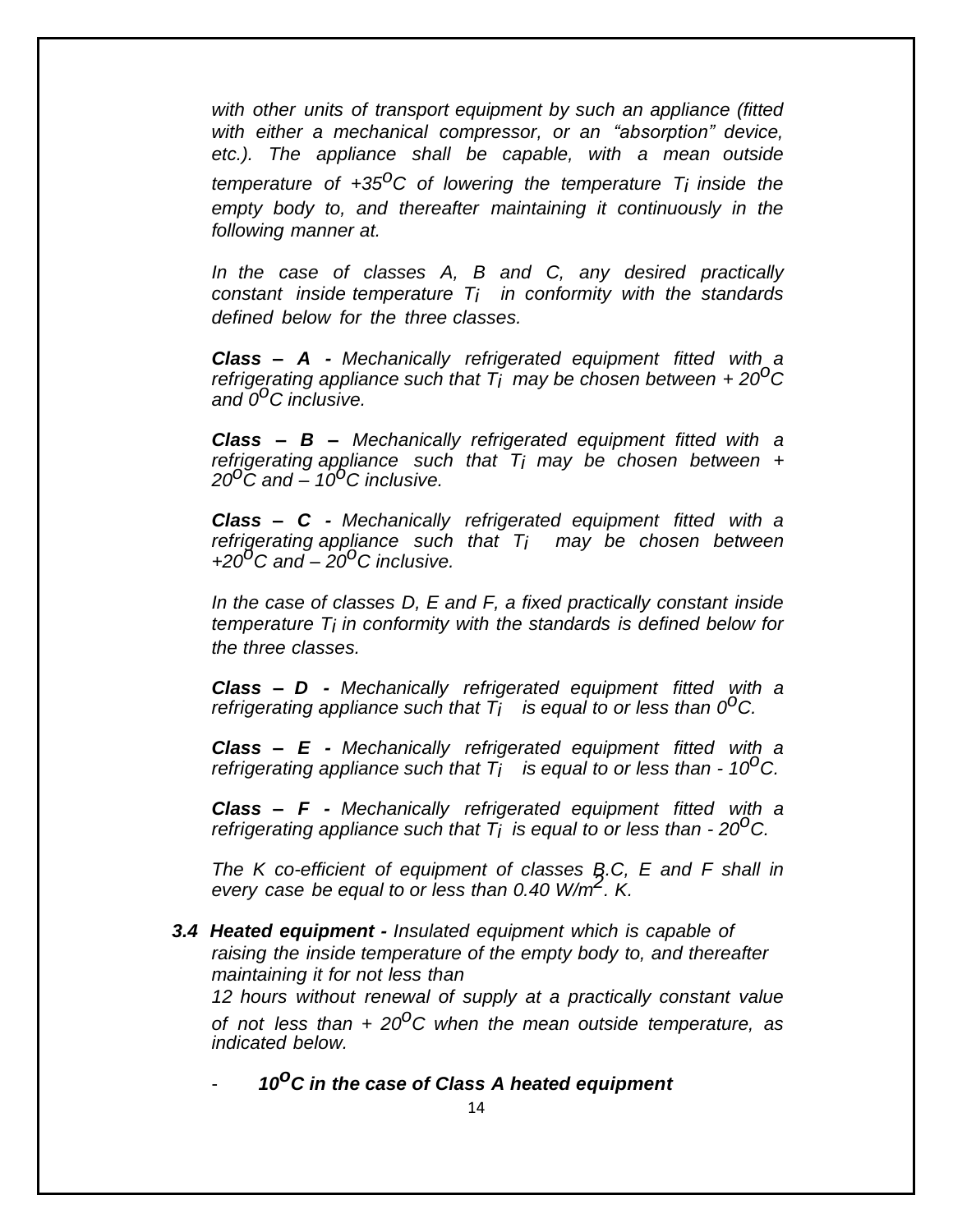- *<sup>20</sup>oC in the case of Class <sup>B</sup> heated equipment The K co-efficient of equipment of Class B shall in every case be equal to or less than 0.40 W/m2 K*.

### **4. PROVISIONS RELATING TO THE CHECKING OF INSULATED, REFRIGERATED, MECHANICALLY REFRIGERATED OR HEATED EQUIPMENT FOR COMPLIANCE WITH THE STANDARDS:**

*For this purpose, relevant provisions of the Agreement on the International Carriage of Perishable Foodstuffs and on the Special Equipment to be used for such Carriage (ATP) bearing reference No.ECE/TRANS/219 and as amended on 2 nd January, <sup>2011</sup> by Inland Transport Committee of Economic Commission for Europe, are to be adopted with modifications in test conditions required in view of modifications in definition of equipment*.

**5**. **METHODS AND PROCEDURES FOR MEASURING AND CHECKING THE INSULATING CAPACITY AND THE EFFICIENCY OF THE COOLING OR HEATING APPLIANCES OF SPECIAL EQUIPMENT FOR THE CARRIAGE OF ERISHABLE FOOD STUFFS INCLUDING FRESH HORTICULTURE PRODUCE**:

*For this purpose, relevant provisions of the Agreement on the International Carriage of Perishable Foodstuffs and on the Special Equipment to be used for such Carriage (ATP) bearing reference*

*No.ECE / TRANS / 219 and as amended on 2 nd January, 2011 by Inland Transport Committee of Economic Commission for Europe, are to be adopted with modifications in method and procedure required in view of modifications in definition of classes of equipment.*

**6. FORM OF CERTIFICATE FOR INSULATED, REFRIGERATED, MECHANICALLY REFRIGERATED OR HEATED EQUIPMENT USED FOR THE INTERNATIONAL CARRIAGE OF PERISHABLE FOODSTUFFS INCLUDING FRESH HORTICULTURE PRODUCE BY LAND:**

*For this purpose, relevant provisions of the Agreement on the International Carriage of Perishable Foodstuffs and on the Special Equipment to be used for such Carriage (ATP) bearing reference No.ECE/TRANS/219 and as amended on 2 nd January, 2011 by Inland Transport Committee of Economic Commission for Europe, are to be adopted with modifications in formats required in view of modifications in definition of classes of equipment.*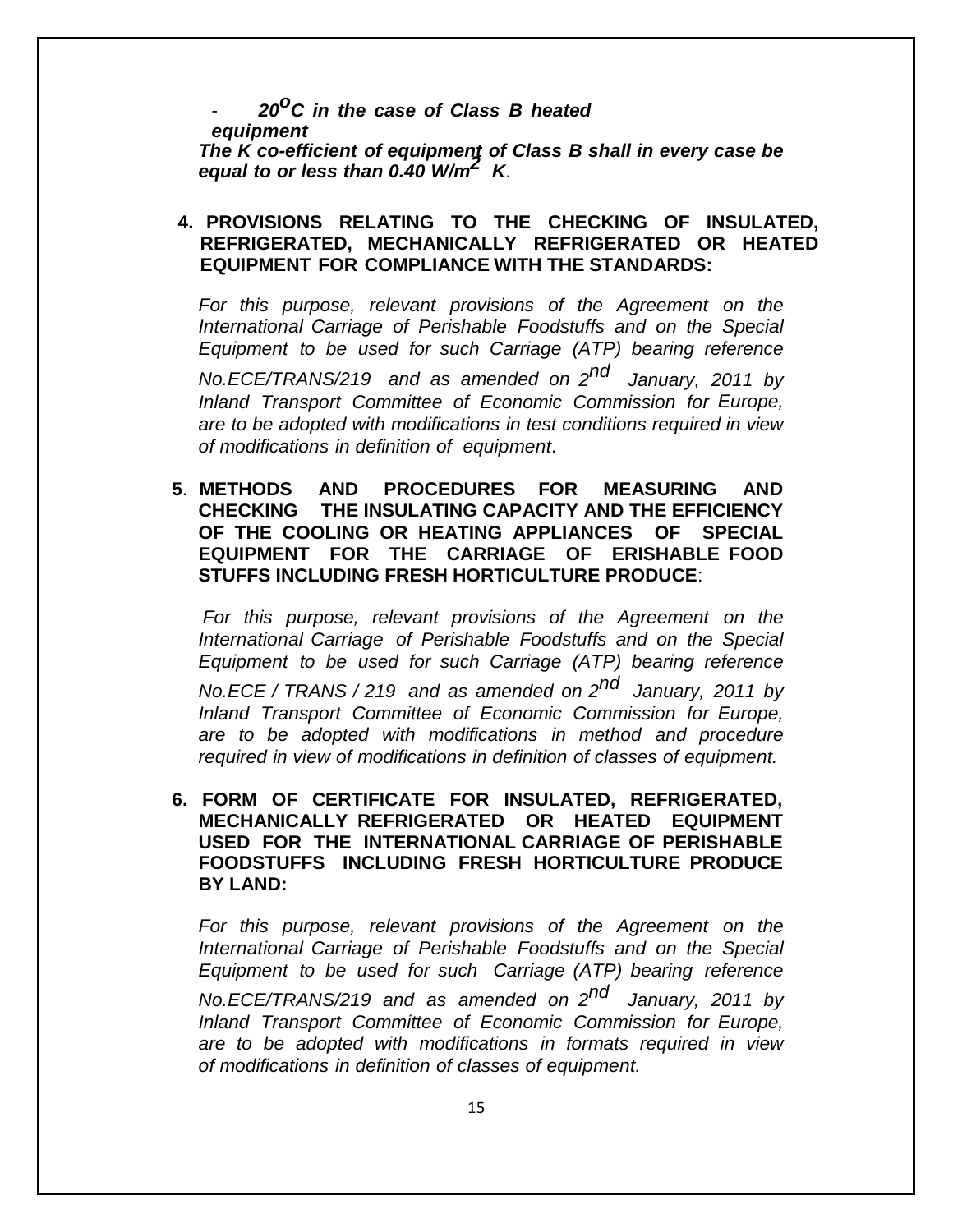#### **7. CERTIFICATION PLATE OF COMPLIANCE OF EQUIPMENT:**

*With regard to certification plate etc for types of carriages suitable for perishable food stuff including fresh horticulture produce, relevant provisions of the Agreement on the International Carriage of Perishable Foodstuffs and on the Special Equipment to be used for such Carriage (ATP) bearing reference No.ECE/TRANS/219 and as amended on 2 nd January, 2011 by Inland Transport Committee of Economic Commission for Europe, are to be adopted with modifications that the letters "ATP" substituted by "ITP".*

### **8. DISTINGUISHING MARKS TO BE AFFIXED TO SPECIAL EQUIPMENT:**

*The distinguishing marks prescribed in relevant provisions of Agreement on the International Carriage of Perishable Foodstuffs and on the Special Equipment to be used for such Carriage (ATP) bearing reference No.ECE/TRANS/219 and as amended on 2 nd January, 2011 by Inland Transport Committee of Economic Commission for Europe, are to be adopted. It shall consist of capital letters in dark blue on white ground. The height of the letters shall be at least 100mm for the classification marks and at least 50mm for the expiry dates. For special equipment, such as a laden vehicle with maximum mass not exceeding 3.5t, the height of classification marks could likewise be 50mm and at least 25mm for expiry dates. The classification and expiry marks shall at least be affixed externally on both sides in the upper corners near the front. The marks shall be as follows :*

#### **EquipmentDistinguishing Mark**

*Normally insulated equipment IN* 

*Heavily insulated equipment IR* 

*Class A refrigerated equipment with normal insulationRNA* 

*Class A refrigerated equipment with heavy insulation RRA* 

*Class – B refrigerated equipment with heavy insulation RRB* 

*Class – C refrigerated equipment with heavy insulationRRC* 

*Class – D refrigerated equipment with normal insulation*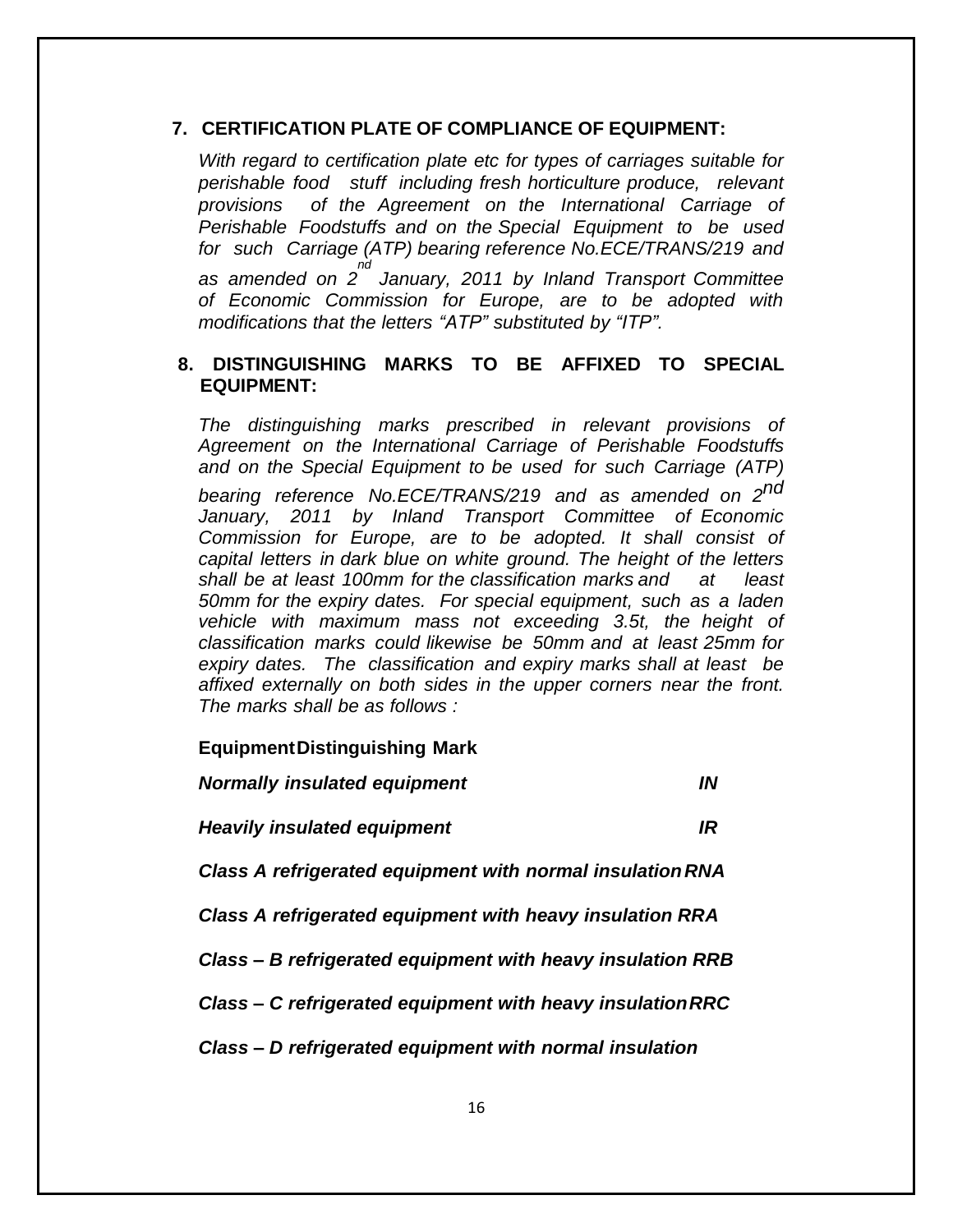*RND* 

*Class – D refrigerated equipment with heavy insulationRRD Class–A mechanically refrigerated equipment with normal insulationFNA* 

*Class – A mechanically refrigerated equipment with heavy insulation FRA* 

*Class – B mechanically refrigerated equipment with heavy insulation FRB* 

*Class – C mechanically refrigerated equipment with heavy*

*insulation FRC* 

*Class – D mechanically refrigerated equipment with normal insulation FND*

*Class – D mechanically refrigerated equipment with heavy*

*insulationFRD* 

*Class – E mechanically refrigerated equipment with heavy*

*insulationFRE* 

*Class – F mechanically refrigerated equipment with heavy*

*insulationFRF* 

*Class – A heated equipment with normal insulationCNA* 

*Class – A heated equipment with heavy insulationRA* 

*Class – B heated equipment with heavy insulationCRB*

*If the equipment is fitted with a removable or non independent thermal appliance and if special conditions exist for the use of*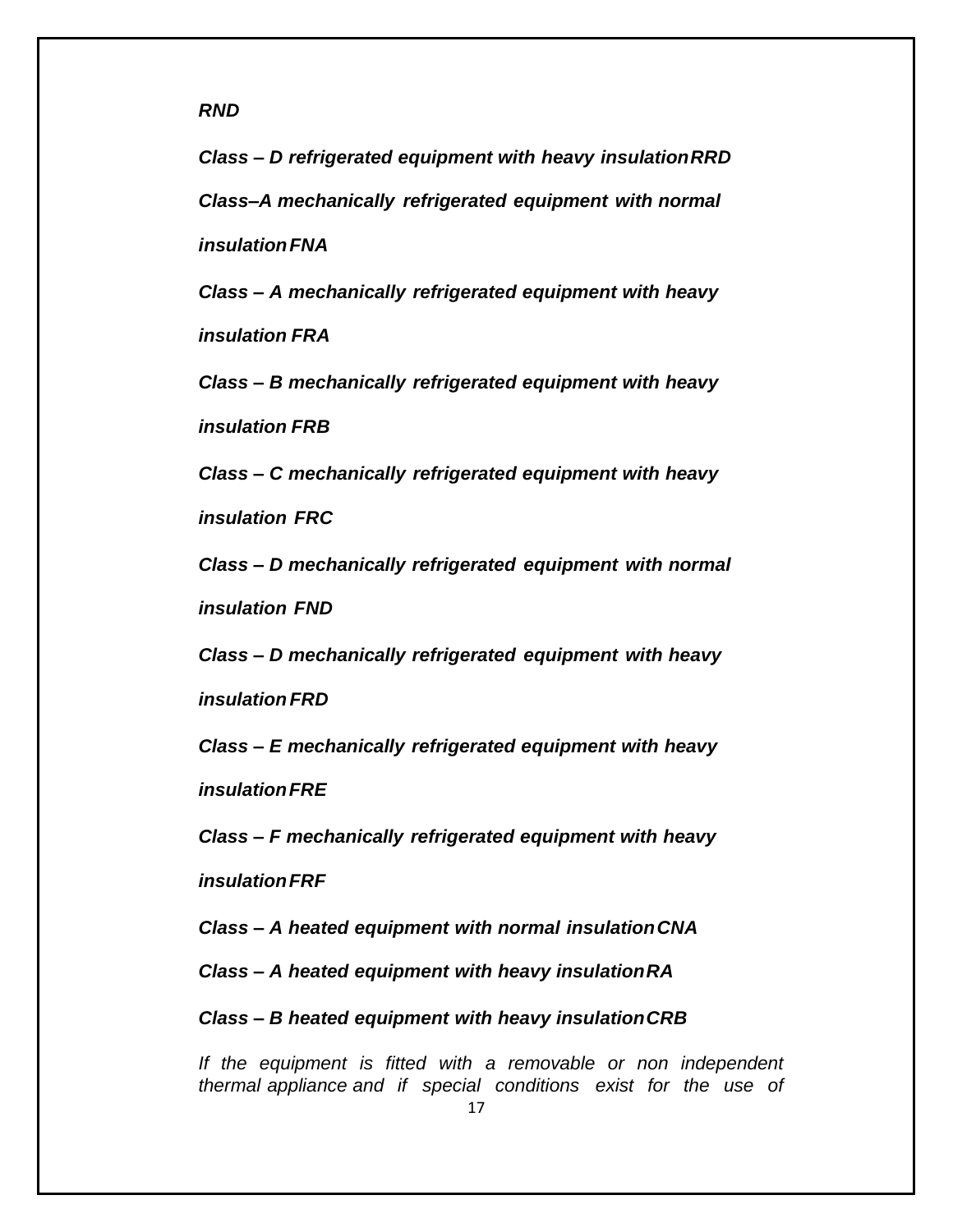*the thermal appliance the distinguishing mark or marks shall be supplemented by the letter X in the following cases.*

#### **A. FOR REFRIGERATED EQUIPMENT**

*Where the eutectic plates have to be placed in another chamber for freezing.*

#### **B. FOR MECHANICALLY REFRIGERATED EQUIPMENT**

*B.1 Where the compressor is powered by the vehicle engine*.

B.2 *Where the refrigeration unit itself or a part is removable which would prevent its functioning.*

#### **9. MONITORING OF AIR TEMPERATURES FOR TRANSPORT OF PERISHABLE FOOD STUFF INCLUDING FRESH HORTICULTURE PRODUCE:**

*For this purpose, relevant provisions of the Agreement on the International Carriage of Perishable Food stuffs and on the Special Equipment to be used for such Carriage (ATP) bearing reference No.ECE/TRANS/219 and as amended on 2 nd January, 2011 by Inland Transport Committee of Economic Commission for Europe, may be adopted as far as applicable.*

### **10. PROCEDURE FOR THE SAMPLING AND MEASUREMENT OF TEMPERATURE FOR CARRIAGE OF PERISHABLE FOOD STUFF INCLUDING FRESH HORLTICULTURE PRODUCE :**

*For this purpose, relevant provisions of the Agreement on the International Carriage of Perishable Food stuffs and on the Special Equipment to be used for such Carriage (ATP) bearing reference No.ECE/TRANS/219 and as amended on 2 nd January, 2011 by Inland Transport Committee of Economic Commission for Europe, may be adopted as far as applicable.*

#### **11. SAMPLING:**

*For this purpose, relevant provisions of the Agreement on the International Carriage of Perishable Food stuffs and on the Special Equipment to be used for such Carriage (ATP) bearing reference No.ECE/TRANS/219 and as amended on 2 nd January, 2011 by Inland Transport Committee of Economic Commission for Europe, may be adopted as far as applicable*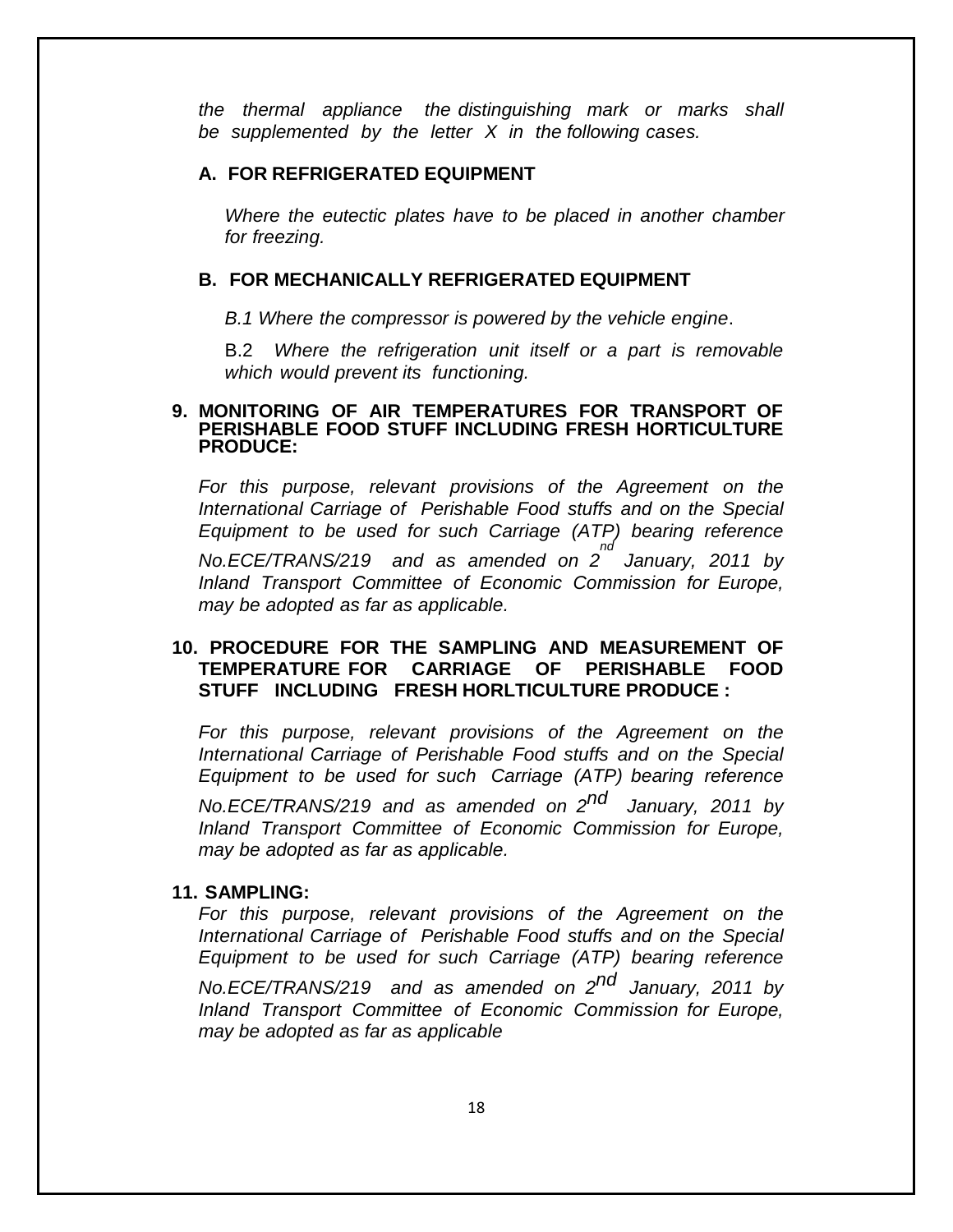### **12. TEMPERATURE MEASUREMENT OF PERISHABLE FOOD STUFF INCLUDING FRESH HORTICULTURE PRODUCE:**

*For this purpose, relevant provisions of the Agreement on the International Carriage of Perishable Food stuffs and on the Special Equipment to be used for such Carriage (ATP) bearing reference No.ECE/TRANS/219 and as amended on 2 nd January, 2011 by Inland Transport Committee of Economic Commission for Europe, may be adopted as far as applicable.*

#### **13. SELECTION OF EQUIPMENT AND TEMPERATURE CONDITIONS TO BE OBSERVED:**

*For this purpose, relevant provisions of the Agreement on the International Carriage of Perishable Food stuffs and on the Special Equipment to be used for such Carriage (ATP) bearing reference No.ECE/TRANS/219 and as amended on 2 nd January, 2011 by Inland Transport Committee of Economic Commission for Europe, may be adopted. However as ATP does not cover complete range of fresh horticulture produce, critical storage condition prescribed by WFLO for fresh fruits and vegetables are recommended for adoption.*

*The temperature control of horticulture produce specified above should be such as not to cause freezing at any point of the load.*

#### **14. SOME DESIRABLE CONSTRUCTION FEATURES:**

• **Body of Reefer Van** – The outside sheet can be made of GRP (Glass Reinforced Plastic Fiber) outside and PU foam in the core or, FRP (Fiber- Glass Reinforced Plywood) construction or, mild steel or the stainless steel.

• **Thermal Insulation for Walls and Celling** – 75 to 100 mm thick rigid polyurethane foam with density 42 kg/m $^3$  insulations in walls and ceiling incorporating a cam lock fixing system and silicone sealed tongue and groove point.

• **Thermal Insulation on Floor** – 100 mm thick panels, reinforced with 12 mm ply wood will be provided as insulation above the steel base.

• **Structure of Floor top**: It will be finished with 3 mm thick chequered aluminum tread plate floor and bottom with GI sheet. Floor should be non corrosion, non pollution, anti brine, acid, and soda resisting type.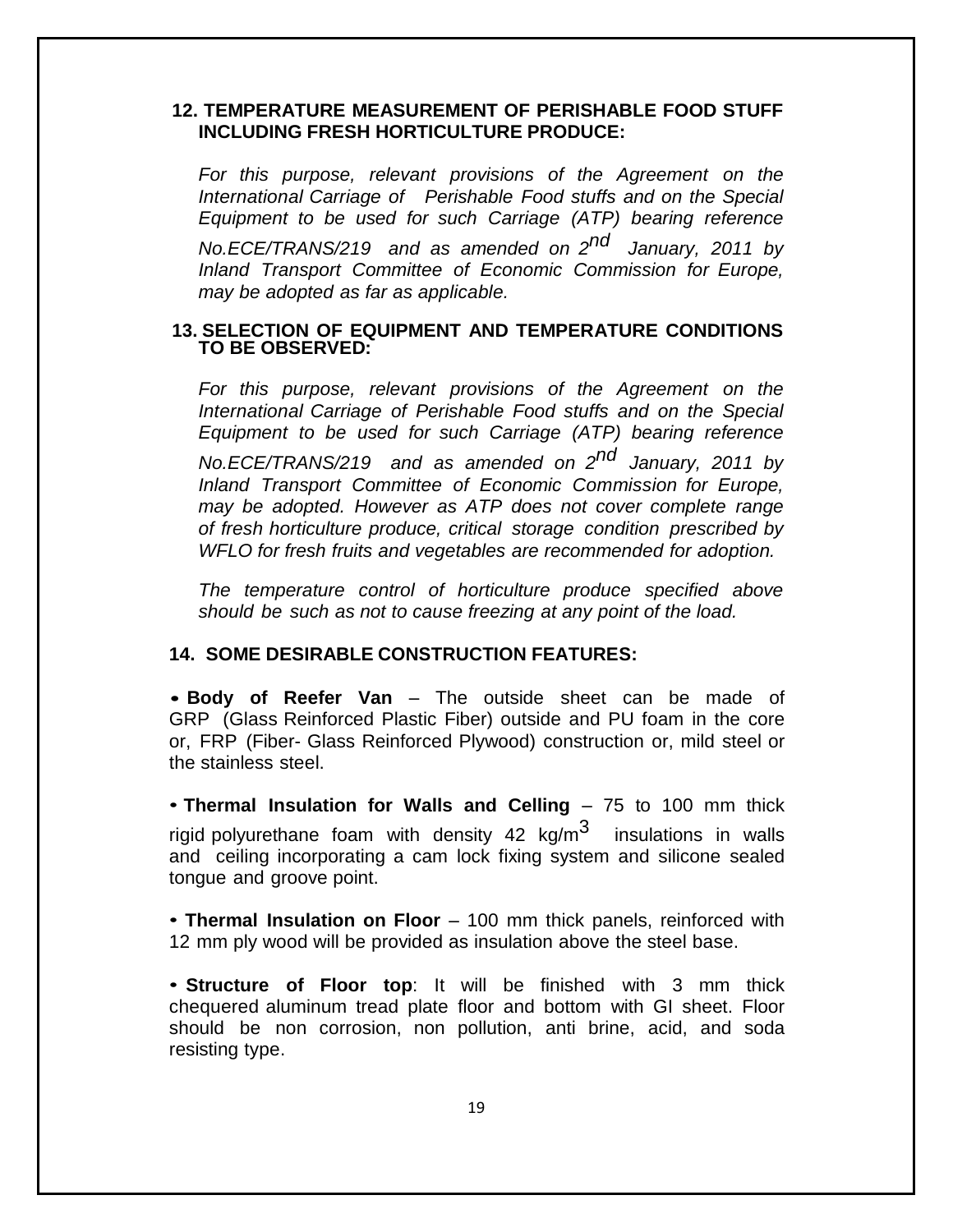• **Floor Drain** – Four Kazoo floor drains.

• **Door**: Double wing rear doors and one side delivery door will be provided with stainless steel container type locking system.

- **Front Wall** Reinforced front wall for reefer unit
- **Interior** Washable glass board interior
- **Plastic Curtains**: Plastic Curtains will be provided for the doors
- **Lights** : Vapor and frost proof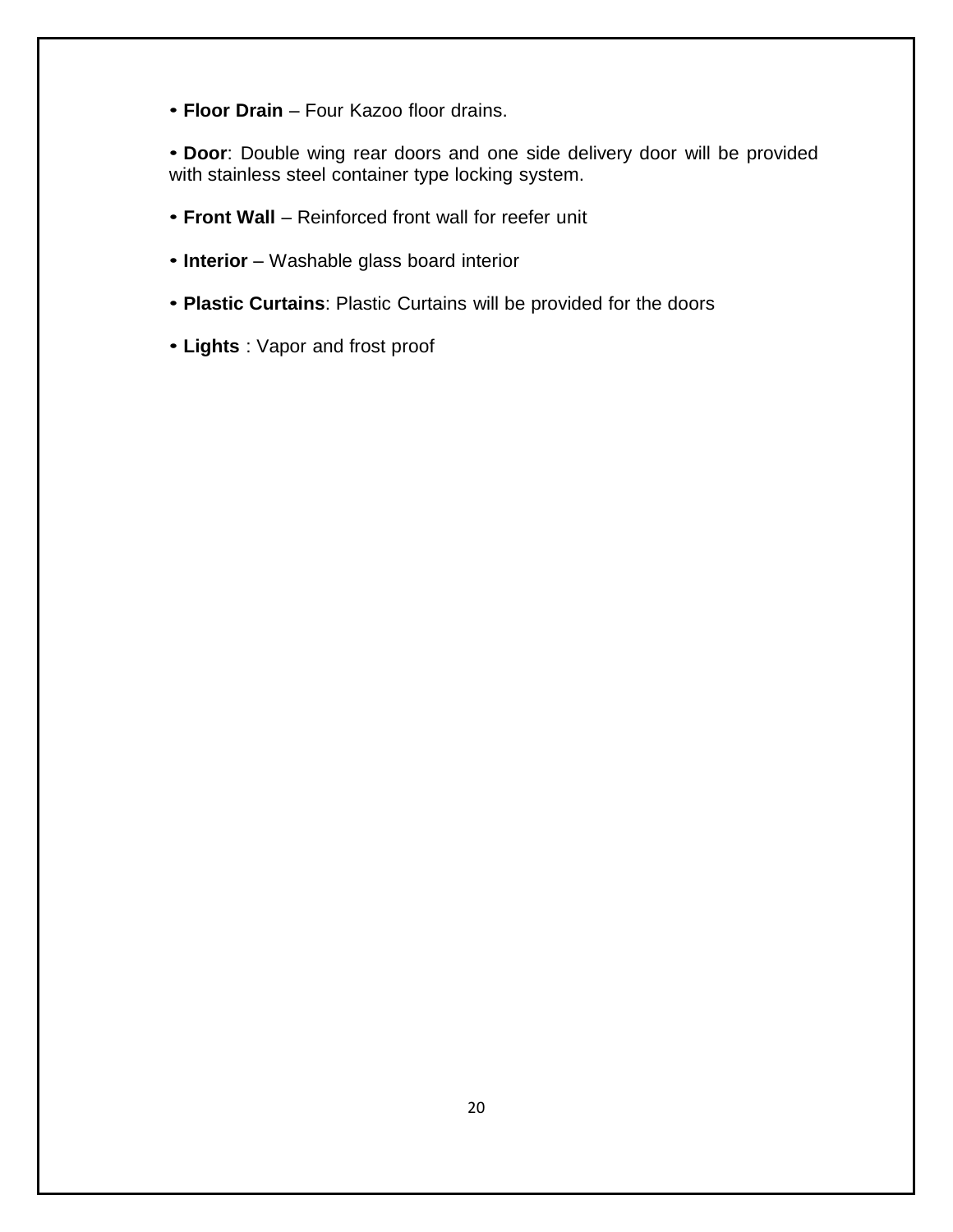| <b>ANNEXURE-I</b> |  |
|-------------------|--|
|-------------------|--|

### ENTERPRENEURS (PROMOTER'S) PROFILE

(To be filled in by the Office)

- 1. Title of the Project
- 2. Project Code No.
- 3. Date of application submitted to DDH/ADH/AHO
- 4. M.R. No. & Date of purchase of Entry, Proof No…………….Date
- 5. Date of submission of Entry Proof.
- 6. Date of District Horticulture Mission Approval
- 7. Project Cost (Rs. in lakhs)
- 8. Investment Ratio (To be filled in by Entrepreneur/Applicant)
- 1. Name of the Entrepreneur/Applicant
- 2. Father's Name :
- 3. Permanent Address (With Postal Pin) & Telephone No.
- 4. Present Address (with Postal Pin) & Telephone No.
- 5. Date of Birth :
- 6. Caste : (General/SC/ST/OBC)
- 7. Name of the Organization (if authorized a person to apply for, please enclose the authorization letter in original)
- 8. Name of the Person heading the Organization and his full address postal pin with Telephone number.
- 9. a) **Identity proof of the applicant/entrepreneur for Individual applicant –**

**(The Xerox copy should be attested by a Gazetted Officer not below the rank of SDM or Executive Magistrate –I.)**

| PHOTOGRAPH |  |
|------------|--|
|            |  |
|            |  |
|            |  |
|            |  |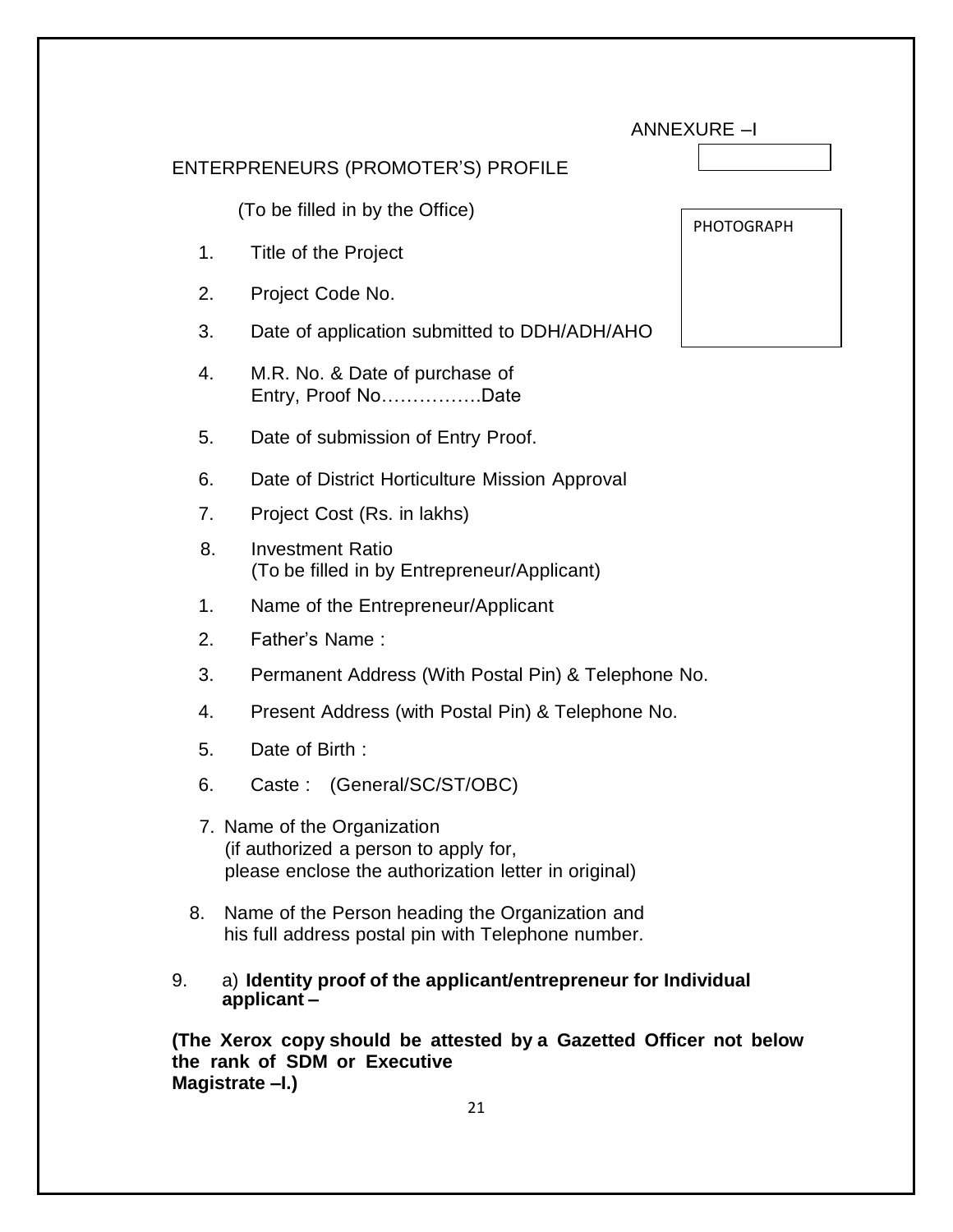- i) Voter I.D. Card ii) Pan Card iii) Electric Bill iv) Phone Bill
- v) Educational qualification
- b) Identity proof for organization (If applicant is an

organization) i) Income Tax Return (I.T.) returns of the

previous/current year. ii) Registration Certificate

- iii) Additional Qualification (if any)
- iv) Applicant ( with designation)
- v) Authorized person
- c) Name & address of the Technical experts of the Organization to handle the project (with Telephone No. & Mobile No.)
- c) Working Experience in the applied Project/Institution.

| Name of the Job             |    |                       | Design   Period of   Responsibili   Annu |         |
|-----------------------------|----|-----------------------|------------------------------------------|---------|
| Institution/Proje descripti |    | Experience   ty Taken |                                          | al turn |
| l ct                        | on | (From                 | Capacity.                                | over in |
|                             |    |                       |                                          | Rs.     |
|                             |    |                       |                                          |         |

#### 10. **Occupation Details Crop Produces**

- a. Agril. Farming b. Agro Industries c. Agri Business d.Others
- 11. Details of Property hold (Promoters own & Family) in case

Individual applicant. a) Type of Property details of ownership

- b) Type of Acquisition c) Year of acquisition
- d) Present Market Value (in Rs.)
- e) Land ownership documents to be submitted along with application form. Documents downloaded from bhulekh Orissa.in site and attested by concerned Tahasildar or SDM.
- 12. In case applicant is an organization:
- a) Type of Property details with Ownership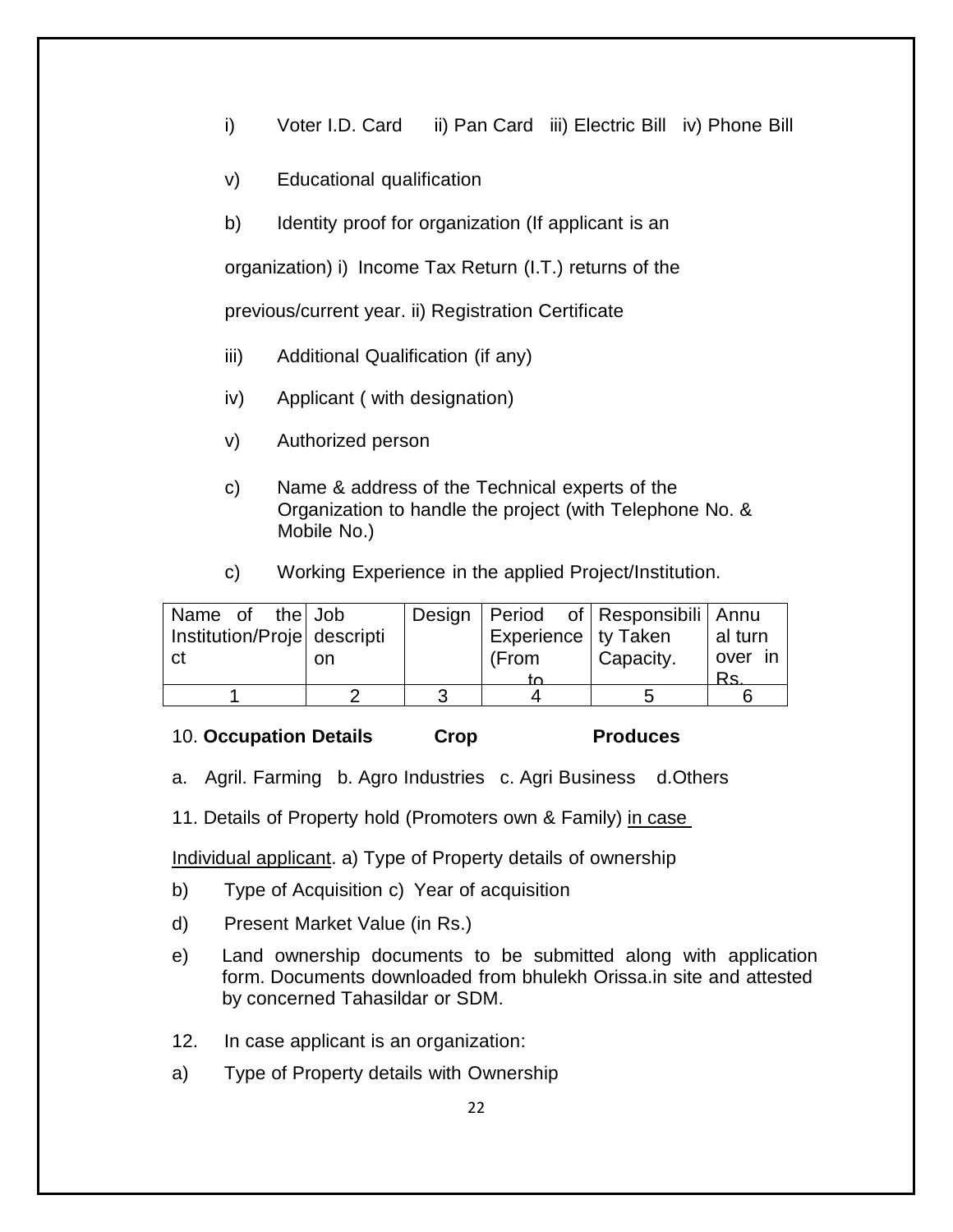- b) Acquisition details
- c) Years of Acquisition
- d) Present Market Value (in Rs.)

e) Land ownership documents to be submitted along with application form. Documents downloaded from bhulekh Orissa.in site and attested by concerned Tahasildar

- f) Source of Income:
- g) Annual Income (in Rs.)
- 13. Details of Loan/grant/Advances obtained earlier a)

### **If applicant is an Individual:-**

| the    | Name of Relationship<br>with applicant | Loa/Grant/ | Purpose of   Name of the   Amount<br>  Financial | loan/grant                | of Date<br>Receipt | of Balance<br>loan/grant/adv | Present<br>status of |
|--------|----------------------------------------|------------|--------------------------------------------------|---------------------------|--------------------|------------------------------|----------------------|
| Loanee |                                        | advance    | Institution<br>financed.                         | Adv. received<br>(in Rs.) |                    | to be received the<br>in Rs. | Project              |
|        |                                        |            |                                                  |                           |                    |                              |                      |

## **b) If applicant is an Organization**

| Name of the<br>Project for which<br>loan/grant/adv.<br>Received | Fin.<br>Inst.<br>Financed | Amount<br>received<br>(in Rs.) | Period<br>of.<br>Receipt $ $ Rs.) | Amount<br>utilized in | Present<br>status of the<br>Project |
|-----------------------------------------------------------------|---------------------------|--------------------------------|-----------------------------------|-----------------------|-------------------------------------|
|                                                                 |                           |                                |                                   | 5                     |                                     |

### **c) Details of the contribution to the proposed project expenditure**

| Particulars of | Amount                       |  | % Period   Contribution for |       | the. |
|----------------|------------------------------|--|-----------------------------|-------|------|
| Contribution   | of contribution<br>component |  | Οf                          | the I |      |
|                |                              |  | proposed project            |       |      |
|                |                              |  |                             |       |      |

- a) Self
- b) Bank Loan
- c) Equity Share
- d) Subsidy

## **14. Details of the Proposed Project**

- a) Proposed Location (with road map):
- b) Layout plan of the plant/machinery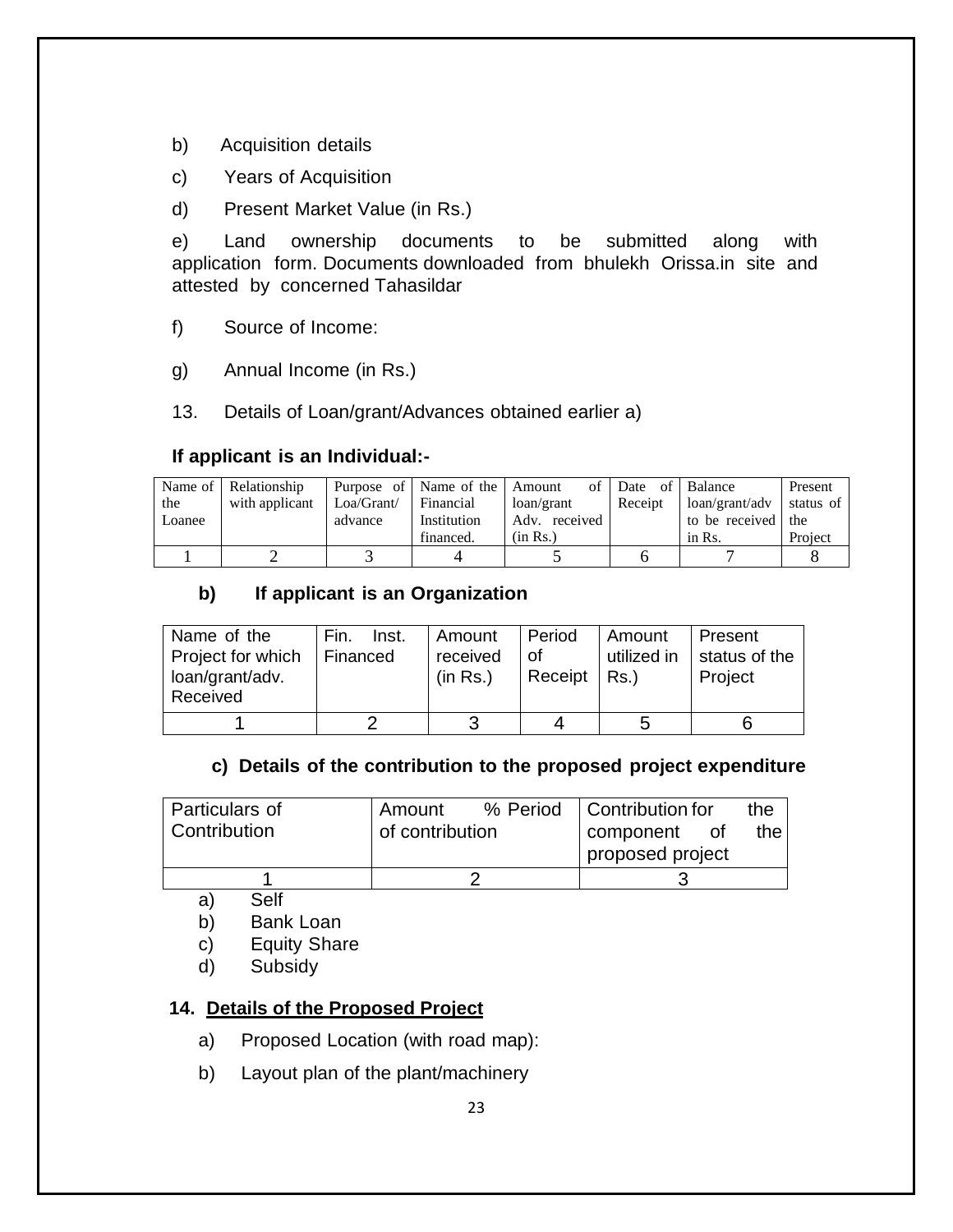- c) Area of Operation:-
- d) Cost of the Project (in Rs.)
- i) Working Capital:-
- ii) Fixed assets valuation (in Rs.)
- e) Annual Profit assessed (in Rs.)
- f) Detail Project Report (DPR) Prepared by (Name address & Telephone No.)

DPR should contain detailed P/E of Civil Construction, cost of plant / machinery with supporting quotation).

- g) D.P.R. accepting Bank (Please enclose the DPR acceptance letter & consent letter of Fin. Inst. to Finance the Project).
- g) Brief note on motto/objective of your proposed Project (Use separate Sheet if required)
- h) Original copy of M.R. (Money Receipt) in support of purchase of application.

I do undertake that above information's furnished are true so far my knowledge is concerned.

### Place: *Signature of Applicant/Entrepreneur (With Name,*

Date:

**CHECK LIST** (Submitted documents may be furnished by applicant / entrepreneur)

List of documents enclosed in support of Applicant's (Entrepreneur) credential to set up the ……………………………..unit attached with application.

- 1.
- 2.

3.

*Signature of applicant/entrepreneur* (with Name, Phone No. & Seal)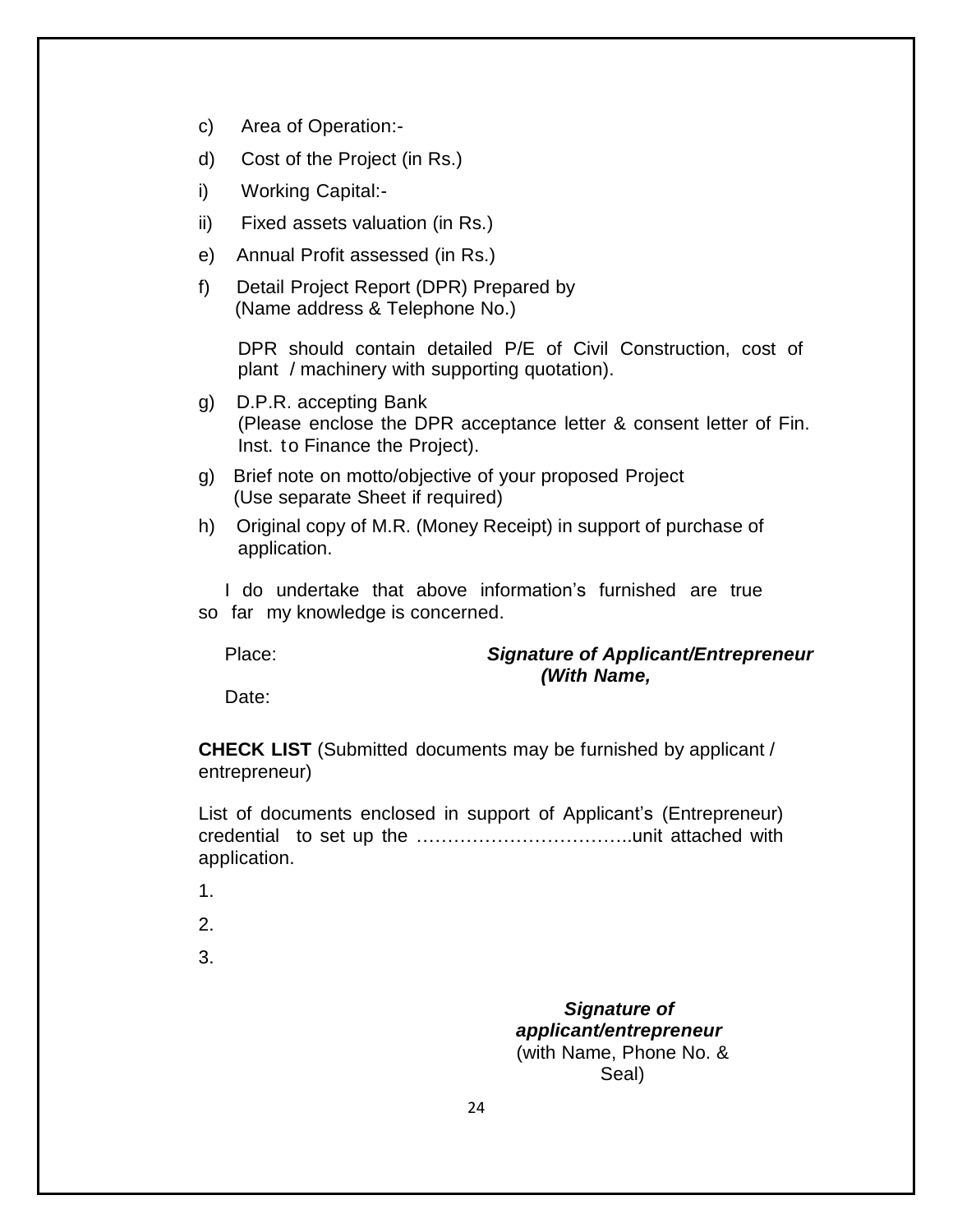## **Application receipt**

## **(To be furnished by State Horticulture Mission)**

The application along with the above mentioned documents were received

| Amounting |  |
|-----------|--|

Place Date:

> *Signature of Receiving Officer (With Name, Telephone No. & Seal)*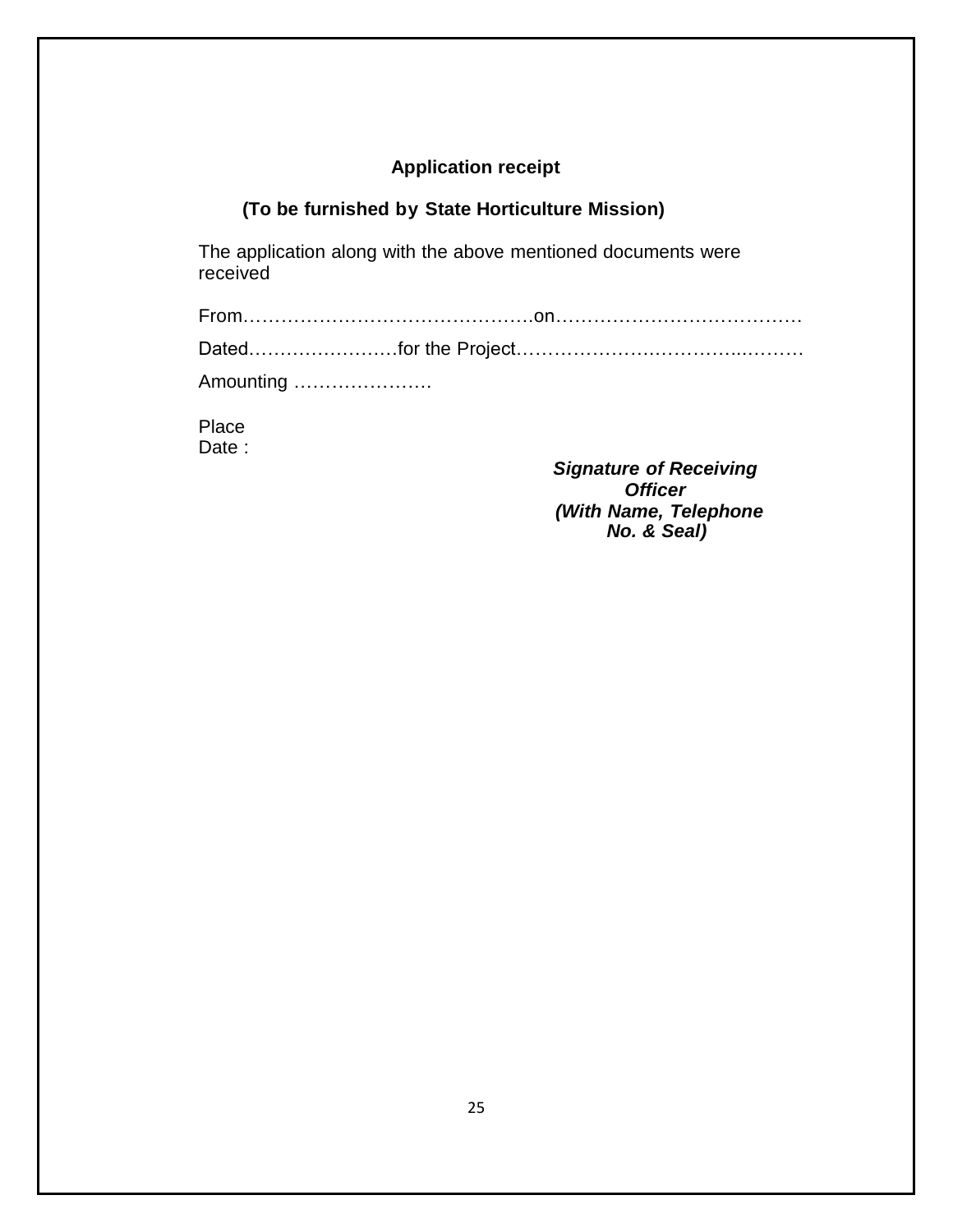### **Annexure – II**

**The proposal by private entrepreneurs, Public Sector undertakings, Coop Societies etc. shall be submitted after sanction of credit facilities by the Financial Institutions as per format.**

### Format for Submission of Project based Proposals (PHM) by Private Sector under NHM

- 1. Name of Project :
- 2. Type of Activity :
- 3. Objectives :
- 4. Location of the Project with Address :
	- General Area
	- Hilly/Tribal Area

### **5. Constitutions**

(Date of incorporation and relevant law along with a copy of articles and memorandum of associations, by laws, partnership deed and registration certificate whichever is applicable. Documentary proof regarding authorized / paid up capital and promoters contributions).

i. Public Ltd Company ii. Private Ltd Company iii. Registered Society iv. Association v. Federation vi. Producer Company vii. Proprietorship firm viii. Partnership concern

#### **6. Management**

#### **7. Brief back ground of promoters.**

#### **8. Cost of Project** (Rs. in lakhs)

- i. Land (If purchased new along with documentary proof)
- *ii.* Building
- *iii.* Plant & Machinery
- *iv.* Contingencies
- *v.* Miscellaneous fixed assets
- *vi.* Working Capital margin
- *vii.* Pre operative exp.

#### **Total:**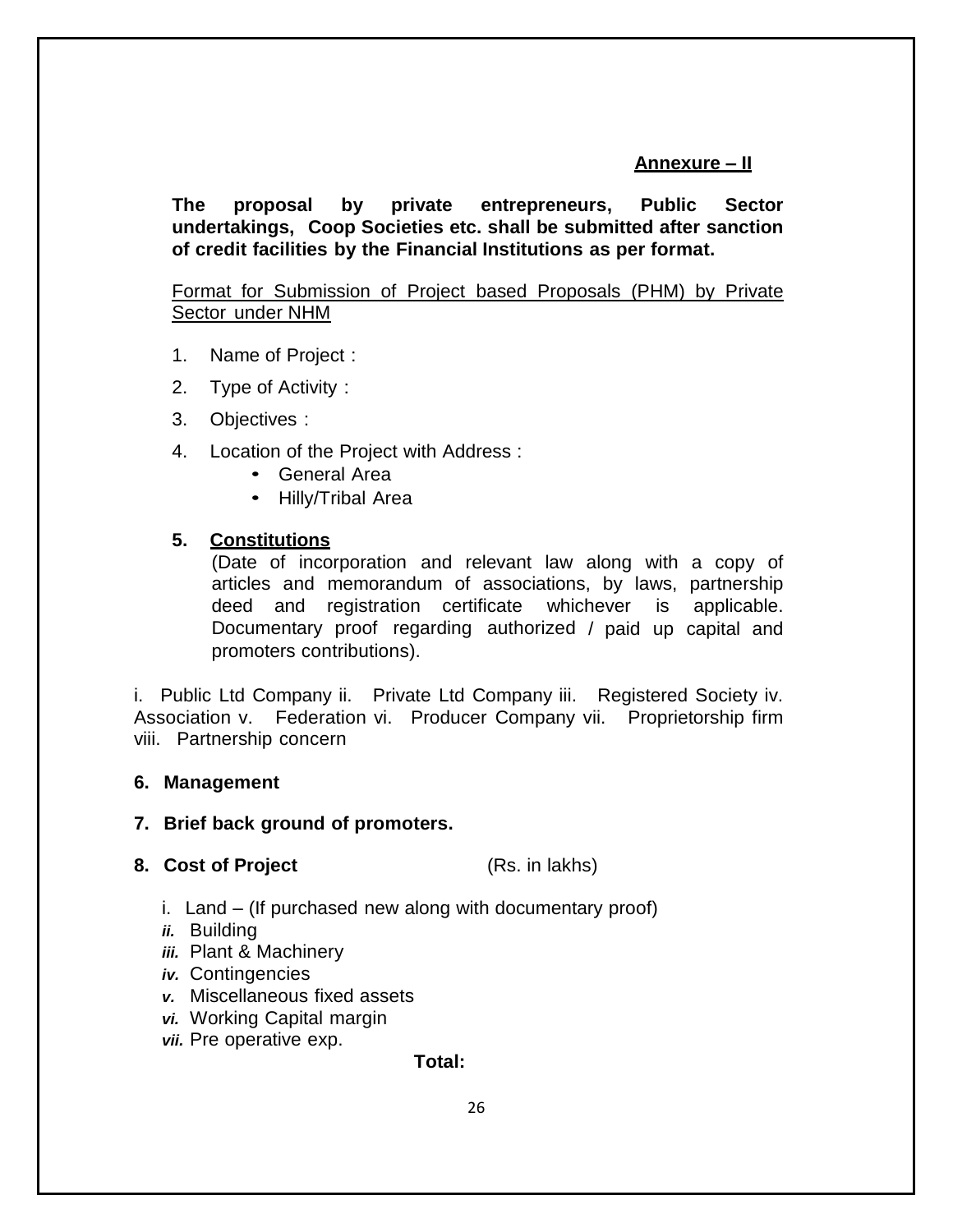### **9. Means of Finance**

- i. Promoter Share
- ii. Bank Term Loan
- iii. Subsidy
- iv. Quasi equity
- v. Unsecured loan

### **Total:**

10. Details of Cost of Plan & Machinery/equipment supported by quotations.

11. Details of the Building construction and the cost duly certified.

12. Area of Operation with special reference to National Horticulture Mission (NHM) Districts to be covered.

13. Availability of raw material, name of the cluster and district along with the major crops.

14. Back ward linkages with farmers with reference to either providing services or purchase of raw materials

15. Forward linkages – Analysis of domestic and export markets, tie up made for sale of Produce and branding aspect.

16. No. of farmers/orchardist to be benefited.

17. SWOT Analysis

18. Financial Analysis – IRR, NPW, Cost benefit Ratio, Break even point, DER, DSER, Projected balance sheet etc.

19. Insurance of the fixed assets.

20. Certificate from Pollution Control Department

21. Name of the sponsoring bank along with the details of Techno economical appraisal reports, copy of sanction letter and Detailed Project Report (DPR) as submitted to bank.

22. Certificate regarding Non-availing of subsidy from any other Central/State Govt. Department.

23. Social benefits with special reference to employment generation.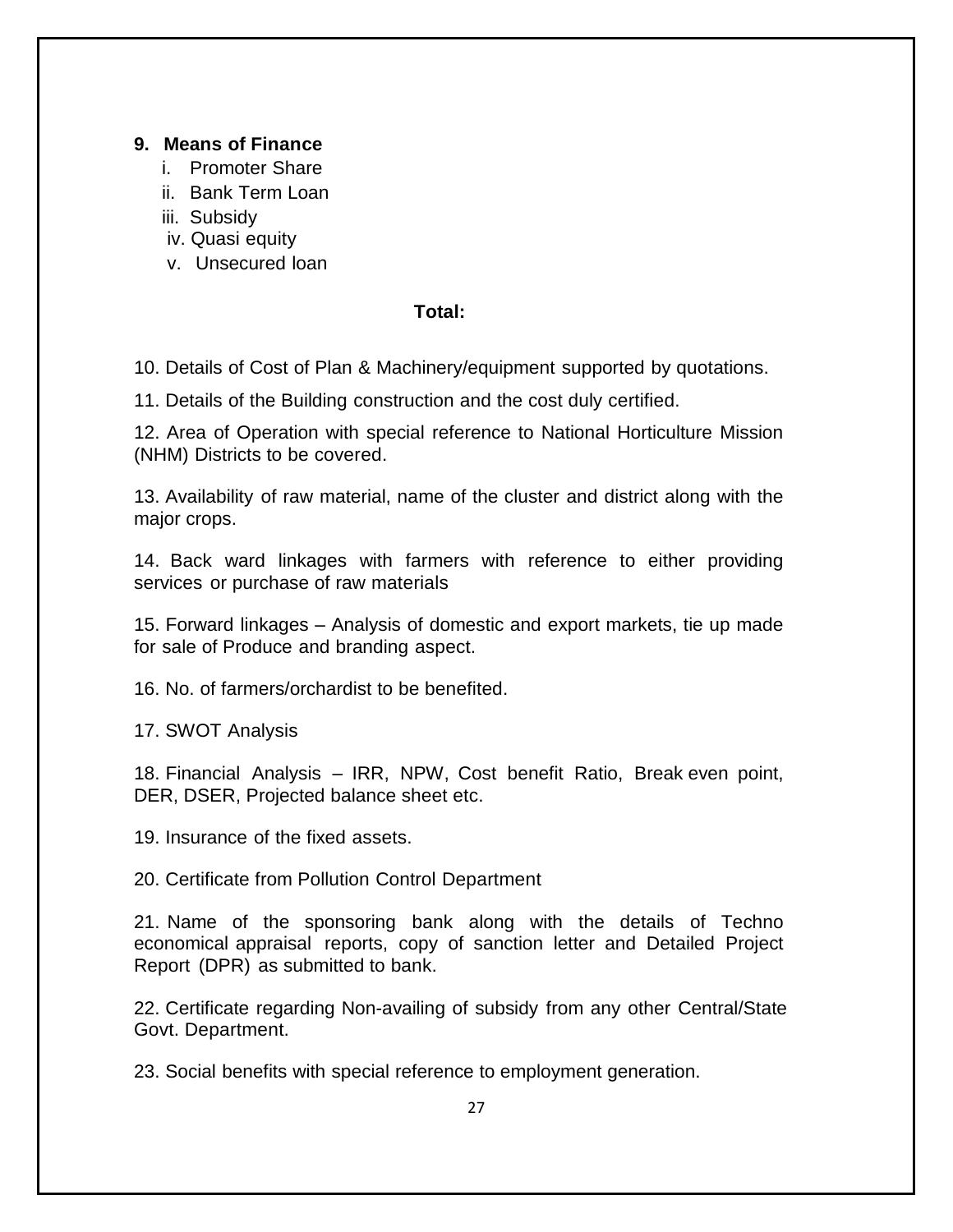- a) Direct employment
- b) Indirect employment
- c) Women ST/SC employment.

24. Details of the sustainability of the project with special reference to its capacity to generate income since only one time grant is admissible.

25. Implementation schedule

26. Amount of subsidy sought.

27. In case of refer vans and containers following documents needs to be attached and verified by State Horticulture Mission (SHM) through Branch Managers.

- a) Copy of proforma invoice of chassis, body and refrigeration units of the vehicles duly confirmed by the lending bank.
- b) Copy of the payment receipts of chassis, body and refrigeration unit etc. of the vehicles duly confirmed by the lending bank.
- c) Copy of the delivery challans of the body and chassis of the vehicles.
- d) Notarized affidavit for utilization of the vehicles.

Place: Signature of Applicant/Entrepreneur (With Name & Seal)

Date: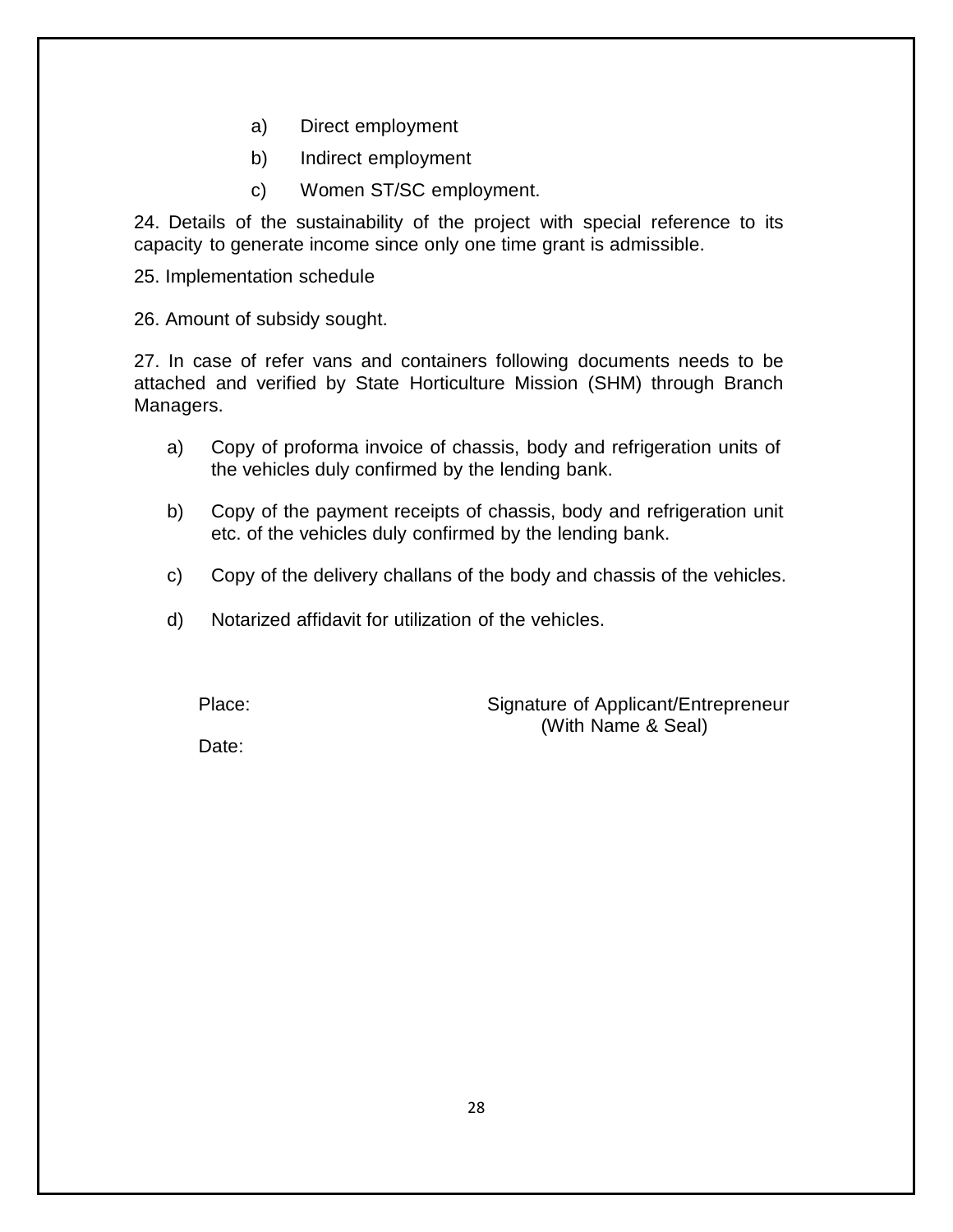### **Capacity of Cold Storage would be calculated on the basis of 3.4 cubic metres per tonne or 120 cubic feet per tonne.**

The value of land to be computed in the project cost should not exceed 10% of the cost of Project, such value to the extent 10% of the total cost should only be computed in the project cost. The cost of land computed in the project cost is to be reckoned towards the margin money required to be met by the enterprise. The cost of the land will be computed in the project cost only when the land is to be purchased by the entrepreneur. The cost of the land should be the purchase value and not the market value. The value of only that portion of the land which is need based for the project is to be included. Cold Storages may be treated as infrastructure for financing. While formulating the proposal emphasis shall be laid on the following points.

- Reducing PHM losses with Multi-chamber (at least two chambers) and Multi –Product facilities.
- Adopting Modern Designs / Technology and Energy Saving Equipments / Devices to avoid obsolescence of Machinery etc.
- Making improvement in technology like shifting from Diffuser System to Gravity Cooling System / Fincoil System etc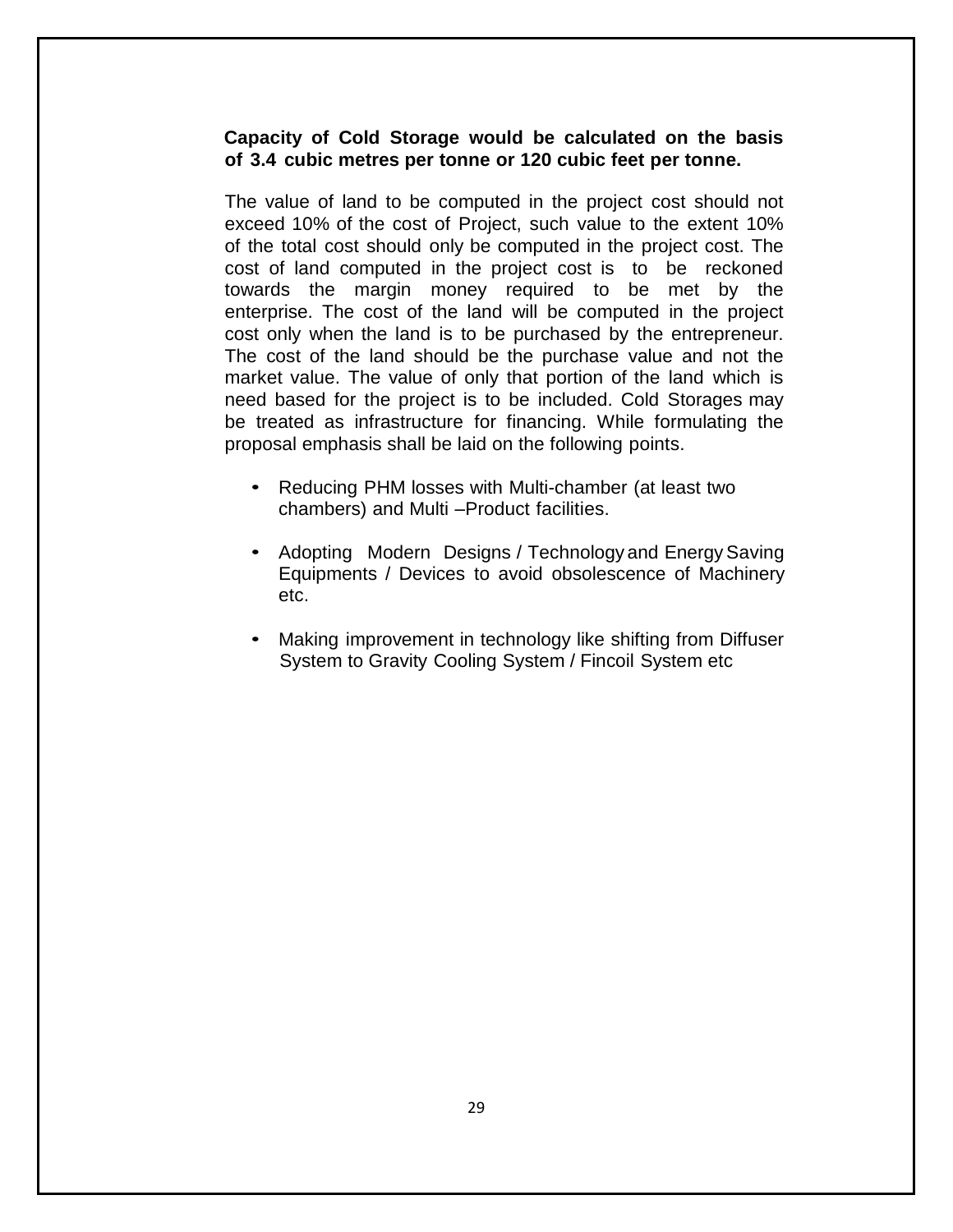## **Annexure – III**

## **LIST OF SUPPLIERS OF COOL CHAIN EQUIPMENTS**

| Nilakamal House, Street No. -<br>Corporate office<br>14, M.I.D.C., Andheri (East),<br>Kasturi Building, Mohan T Advani<br>chowk Jamshadji Tata Road,<br>Mumbai -<br>Mumbai-400010<br>400093 TI-022-26818888 Local Office<br>Tel-91(22)66654000<br>Block C-2 <sup>nd</sup> Floor, Gitanjali Complex<br>Regional Head quarter 7, Hare street<br>Nr. - Rajarani petrol pump, lewis<br>Kolkota, Tel no-91(33) 22134000<br>8. Moder Refrigeration &<br>2-Carrier Air conditioning & |
|--------------------------------------------------------------------------------------------------------------------------------------------------------------------------------------------------------------------------------------------------------------------------------------------------------------------------------------------------------------------------------------------------------------------------------------------------------------------------------|
|                                                                                                                                                                                                                                                                                                                                                                                                                                                                                |
|                                                                                                                                                                                                                                                                                                                                                                                                                                                                                |
|                                                                                                                                                                                                                                                                                                                                                                                                                                                                                |
|                                                                                                                                                                                                                                                                                                                                                                                                                                                                                |
|                                                                                                                                                                                                                                                                                                                                                                                                                                                                                |
|                                                                                                                                                                                                                                                                                                                                                                                                                                                                                |
|                                                                                                                                                                                                                                                                                                                                                                                                                                                                                |
|                                                                                                                                                                                                                                                                                                                                                                                                                                                                                |
| <b>Refrigeration limited</b><br>Engineering. Co.                                                                                                                                                                                                                                                                                                                                                                                                                               |
| <b>Head office</b><br>63-Budha Nagar, Kalpana Square                                                                                                                                                                                                                                                                                                                                                                                                                           |
| Jalpur Highway, Harsingpur, Gurgaon<br><b>Bhubaneswar</b>                                                                                                                                                                                                                                                                                                                                                                                                                      |
| Haryana-122001, India<br>Tel - 943814375                                                                                                                                                                                                                                                                                                                                                                                                                                       |
| Tel-91-124-4825500                                                                                                                                                                                                                                                                                                                                                                                                                                                             |
| 3-Voltas House-B<br>9. Motherson Zanoti Refrigeration                                                                                                                                                                                                                                                                                                                                                                                                                          |
| System Ltd.<br>3 <sup>rd</sup> floor, T.B Kadam                                                                                                                                                                                                                                                                                                                                                                                                                                |
| A-79, Sector-2, Noida, G.B. Nagar,<br><b>Marg Chinchpokes</b>                                                                                                                                                                                                                                                                                                                                                                                                                  |
| Uttarpradesh-201301, Tel-91-120-<br>(East) Mumbai-400033<br>4358565                                                                                                                                                                                                                                                                                                                                                                                                            |
| 4-RINAC India Limited<br>10. Cold Chain Solution, Janpath,                                                                                                                                                                                                                                                                                                                                                                                                                     |
| No-Main channel Road, Ulsoor,<br>1st floor 17/2 Bapuji Nagar-                                                                                                                                                                                                                                                                                                                                                                                                                  |
| Bangalore, Karnatak-560008, Tel-91-<br>751009, Odisha                                                                                                                                                                                                                                                                                                                                                                                                                          |
| Tel: +91-9437298855<br>80-41132929                                                                                                                                                                                                                                                                                                                                                                                                                                             |
| <b>Local office</b>                                                                                                                                                                                                                                                                                                                                                                                                                                                            |
| Cold chain solution, 17/2 lst floor,                                                                                                                                                                                                                                                                                                                                                                                                                                           |
| Janapath, Bapuji Nagar,                                                                                                                                                                                                                                                                                                                                                                                                                                                        |
| <b>Bhubaneswar</b>                                                                                                                                                                                                                                                                                                                                                                                                                                                             |
| 5-ACME cold chain solution pvt.limited 11. T.Krishna Patra, Grand Road,                                                                                                                                                                                                                                                                                                                                                                                                        |
| Puri, 752001-Odisha<br>g <sup>tn</sup><br>floor, DLF infinity Tower-C                                                                                                                                                                                                                                                                                                                                                                                                          |
| Tel: 06752-222143<br>DLF Cyber café, Phase-2, Gurgaon-                                                                                                                                                                                                                                                                                                                                                                                                                         |
| 122002                                                                                                                                                                                                                                                                                                                                                                                                                                                                         |
| 6. Frick India limited<br>12. Rupesh Still,                                                                                                                                                                                                                                                                                                                                                                                                                                    |
| 809, Surya Kiran, 19 KG Marg, New<br>Nabakalebara Road, Puri -                                                                                                                                                                                                                                                                                                                                                                                                                 |
| Delhi<br>752001, Odisha                                                                                                                                                                                                                                                                                                                                                                                                                                                        |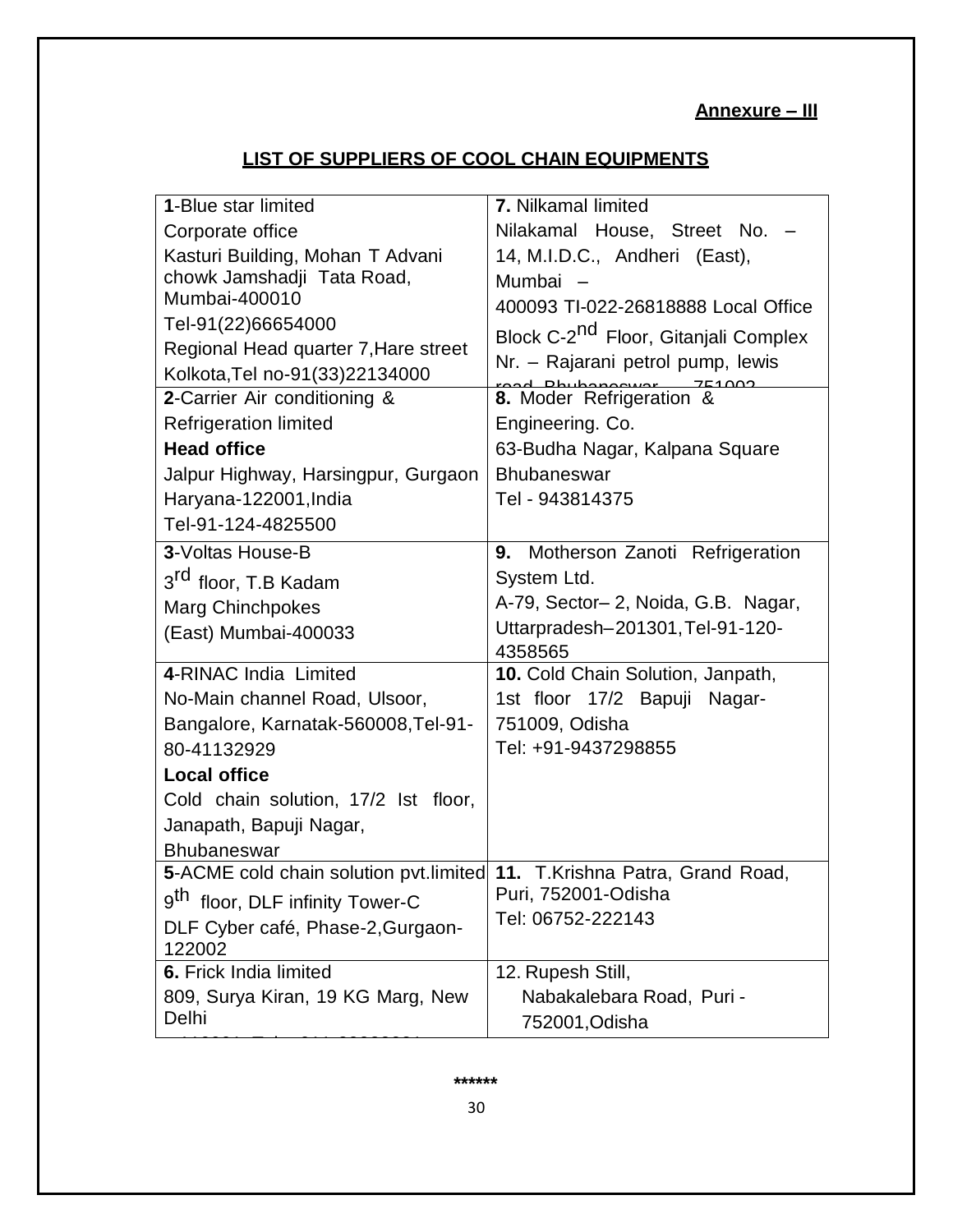## **ANNEXURE-IV**

## **CHECK LIST FOR COLD STORAGE PROJECT**

|                         | A) General Information                                                                                                                       |
|-------------------------|----------------------------------------------------------------------------------------------------------------------------------------------|
| 1                       | Name, location and office address of the cold storage unit                                                                                   |
| $\overline{\mathbf{2}}$ | Project background, area of operations (no. of blocks proposed to be covered<br>and / or city / market targeted)                             |
| 3                       | Population of the area, crops being grown, land holding pattern, area under<br>irrigation.                                                   |
| 4                       | Production of storage commodity in the area.                                                                                                 |
| 5                       | Demand of the commodity in the area.                                                                                                         |
| 6                       | Names of the financing bank(s) / branch (es) and whether the scheme is in<br>their service area.                                             |
| 7                       | Approval of the scheme/constructions from the competent authority                                                                            |
|                         | <b>B</b> ) The Project                                                                                                                       |
| 1                       | Objectives of the project                                                                                                                    |
| 2                       | Capacity of the project and justification thereof                                                                                            |
|                         | C) Promoters                                                                                                                                 |
| 1                       | Status of the promoters/company - whether individual/society/partnership firm<br>/ private limited company/ public limited company           |
| 2                       | Background of the promoters - educational/ technical/ agricultural/ business<br>and length of experience                                     |
| 3                       | Financial health of the promoter/s(to be supported with the documents)                                                                       |
| 4                       | Competence of the promoter/s for the project                                                                                                 |
| 5                       | Other activities being taken up/ planned                                                                                                     |
|                         | D) Technical Aspects                                                                                                                         |
|                         | i) Availability of commodity                                                                                                                 |
| 1                       | Commodity proposed to be stored                                                                                                              |
| 2                       | Area under the commodity for past five years in the area of operation and<br>production thereof / demand of the product in the target market |
| 3                       | Projections of the production - consumption figures for next nine years                                                                      |
| 4                       | Number of existing cold storage units in the area of operation and their installed<br>capacities.                                            |
| 5                       | Capacity utilization achieved by the existing units in previous three years and<br>their financial health                                    |
| 6                       | Proposed pattern of capacity utilization i.e., for self, farmers and traders                                                                 |
| 7                       | Contract condition of storage of the proposed commodity with farmers and<br>traders                                                          |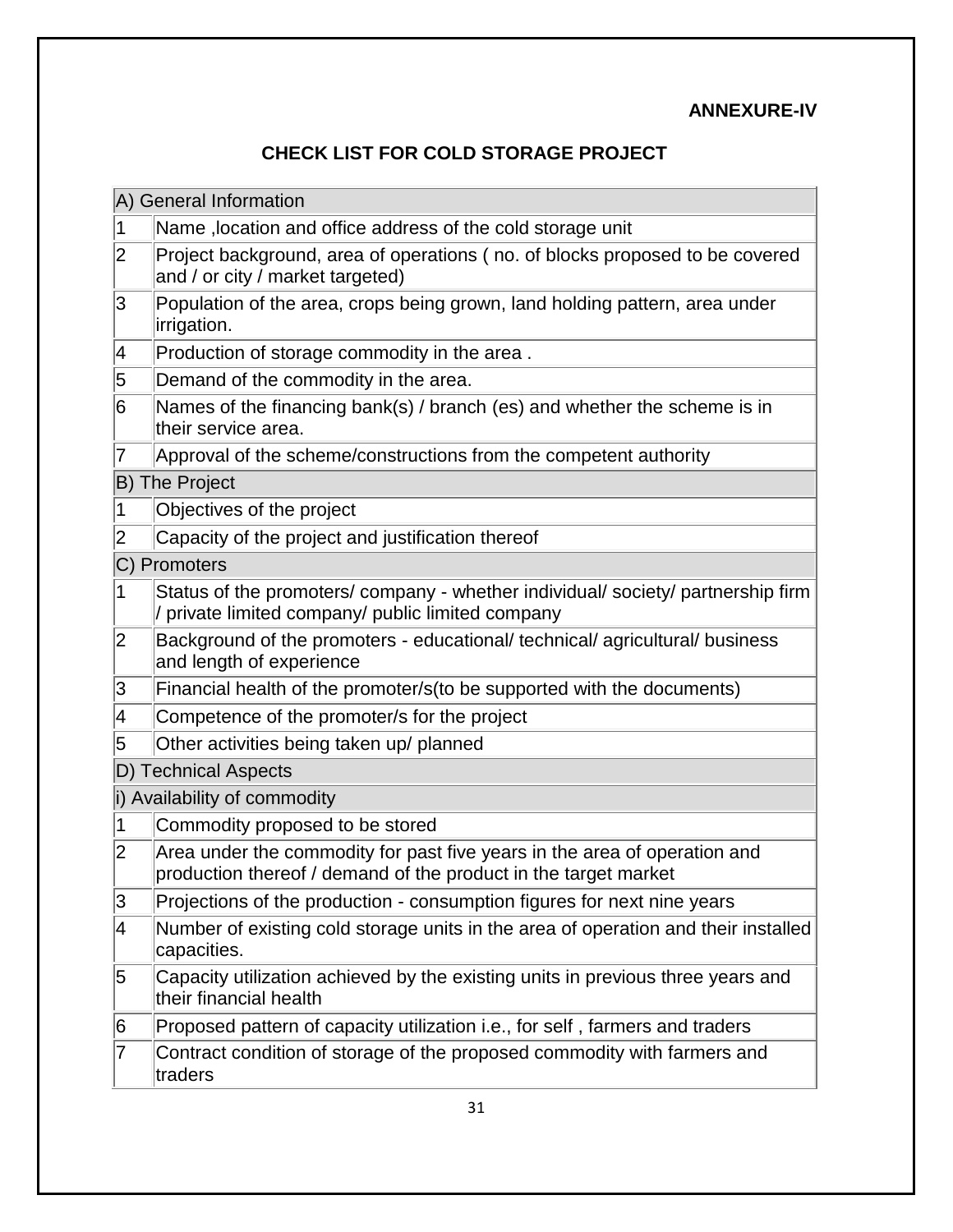| 8      | If there is a scope of incorporating an ice plant in the unit, the capacity<br>requirement and details of the unit                                                                                                         |
|--------|----------------------------------------------------------------------------------------------------------------------------------------------------------------------------------------------------------------------------|
|        | ii) Capacity and Location                                                                                                                                                                                                  |
|        | Locational advantage of the unit                                                                                                                                                                                           |
| $ 2\>$ | Distance from the main market for the commodity                                                                                                                                                                            |
| 3      | Location of the nearest cold storage from the proposed site & its capacity.                                                                                                                                                |
| 4      | Details about the site - Area of the plot/ Site plan indicating the existing<br>metalled roads and the natural drainage                                                                                                    |
| 5      | Copy of the land records clearly indicating the title and cost                                                                                                                                                             |
| 6      | Distance from the nearest Railway station and existing metallic road                                                                                                                                                       |
| 7      | Availability and suitability of water for the activity                                                                                                                                                                     |
| 8      | Water test report indicating the hardness of the water                                                                                                                                                                     |
| 9      | Availability of electricity at the site/ Distance from the existing HT line                                                                                                                                                |
| 10     | Other communication facilities available near the site                                                                                                                                                                     |
| 11     | Any other consideration for selection of proposed site                                                                                                                                                                     |
| 12     | Status of site regarding use of land for non agricultural purposes                                                                                                                                                         |
| 13     | Whether clearance has been obtained from Pollution Control Board /<br>competent authorities for constructions, power connection.                                                                                           |
|        | iii) Civil Structures                                                                                                                                                                                                      |
| 1      | Items proposed under site development and their detailed specifications (storm<br>water drainage systems, roads, boundary walls, quantum of earthwork, gates<br>etc.)                                                      |
| 2      | Soil test report for load bearing capacity of the soil                                                                                                                                                                     |
| 3      | Details of building clearly indicating the size of each building(L/B/H) and<br>justification for the size                                                                                                                  |
| 4      | Layout plan for the proposed structures indicating existing structures, if any                                                                                                                                             |
| 5      | Ambient temperature conditions and Provisions for insulation of the structures -<br>the insulation material, thickness of the insulation for different walls (side walls,<br>roof and floor), area and cost of insulation. |
| 6      | Design details of racks proposed                                                                                                                                                                                           |
| 7      | Provisions proposed for loading/ unloading of proposed commodity in cold<br>storage                                                                                                                                        |
| 8      | Arrangements proposed for drying/ sorting/ grading of the commodity before/<br>after storage and its justification                                                                                                         |
| 9      | Analysis of the rates considered for preparing the estimates vis-à-vis rates as<br>per SOR for the area and base year of the SOR                                                                                           |
| 10     | Any other relevant information                                                                                                                                                                                             |
|        | iv) Plant and Machinery and Utilities                                                                                                                                                                                      |
|        |                                                                                                                                                                                                                            |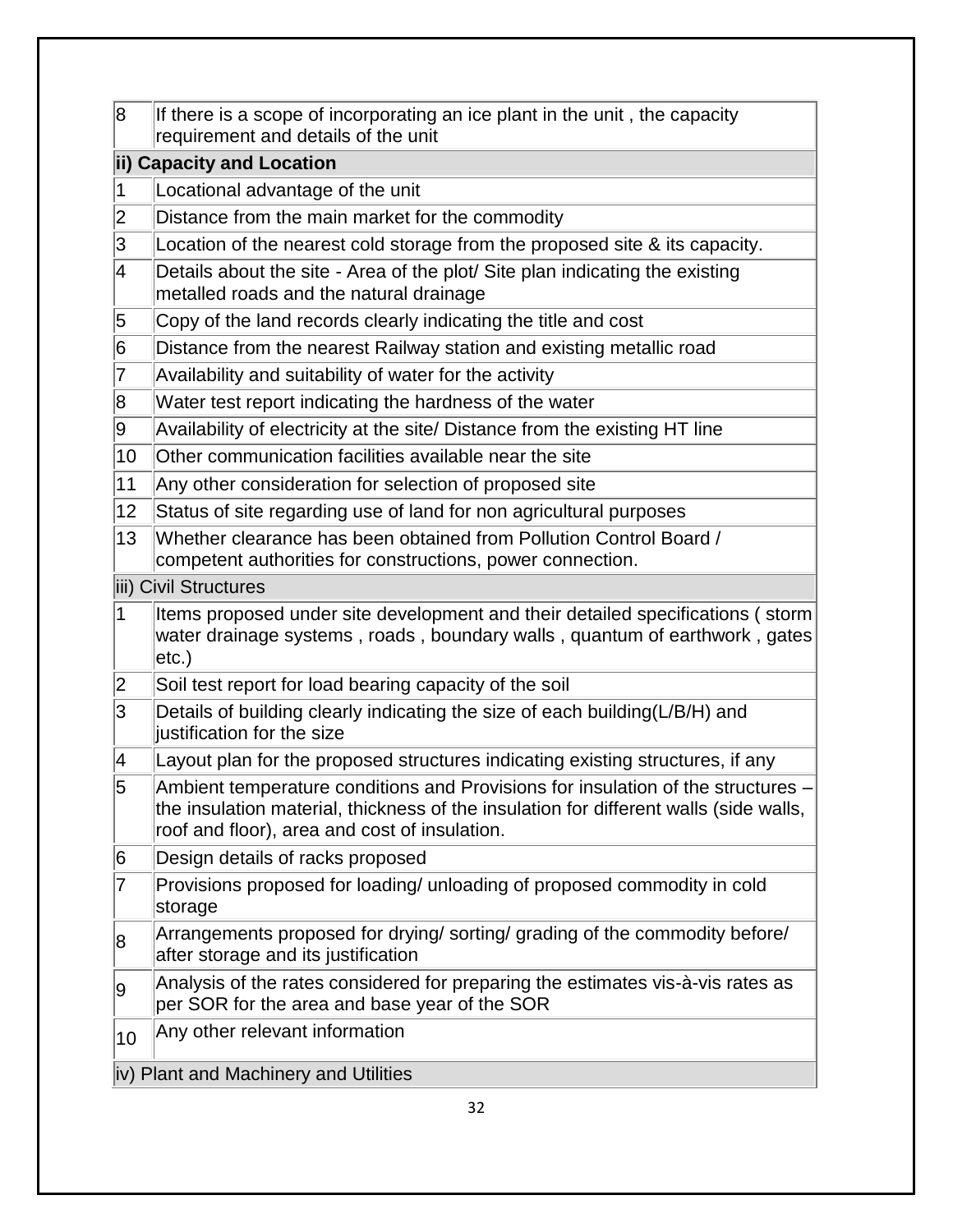| 1                       | Type of cold storage technology and justification                                                                                                                        |  |  |  |  |  |  |
|-------------------------|--------------------------------------------------------------------------------------------------------------------------------------------------------------------------|--|--|--|--|--|--|
| $\overline{\mathbf{2}}$ | Tonnage of refrigeration proposed and heat load calculations for the proposed<br>capacity                                                                                |  |  |  |  |  |  |
| 3                       | Details of the machines proposed to be procured including their technical<br>specifications and power requirement                                                        |  |  |  |  |  |  |
| 4                       | Criteria adopted for selection of the proposed machinery                                                                                                                 |  |  |  |  |  |  |
| 5                       | Stand-by items proposed under machinery and their justification                                                                                                          |  |  |  |  |  |  |
| 6                       | Source of the machinery                                                                                                                                                  |  |  |  |  |  |  |
| 7                       | Total power requirement and arrangement for the same                                                                                                                     |  |  |  |  |  |  |
| 8                       | List of essential loads to be connected to the stand-by power arrangement                                                                                                |  |  |  |  |  |  |
| 9                       | Details of water requirement and proposed source of water                                                                                                                |  |  |  |  |  |  |
| 10                      | Details of the well, pumpset, over head tank and piping works                                                                                                            |  |  |  |  |  |  |
|                         | E) Marketing                                                                                                                                                             |  |  |  |  |  |  |
| 1                       | Arrangement for procurement of the commodity for storage forward and<br>backward linkages                                                                                |  |  |  |  |  |  |
| 2                       | Services proposed to be offered by the unit.                                                                                                                             |  |  |  |  |  |  |
| 3                       | Utilization plan of the unit for proposed services                                                                                                                       |  |  |  |  |  |  |
| 4                       | Existing rates for different services and their trend for last five years                                                                                                |  |  |  |  |  |  |
| 5                       | Capacity utilization proposed and justification for the same                                                                                                             |  |  |  |  |  |  |
|                         | F) Organizational Setup                                                                                                                                                  |  |  |  |  |  |  |
| 1                       | Organization Structure, details of manpower requirement and salary structure                                                                                             |  |  |  |  |  |  |
| 2                       | Availability of technical manpower                                                                                                                                       |  |  |  |  |  |  |
| 3                       | Availability of skilled and unskilled labours                                                                                                                            |  |  |  |  |  |  |
|                         | G) Financial Information                                                                                                                                                 |  |  |  |  |  |  |
|                         | (i) Project Outlay                                                                                                                                                       |  |  |  |  |  |  |
|                         | item wise cost proposed under site development and their quantity of work<br>analysis                                                                                    |  |  |  |  |  |  |
| 2                       | Item wise cost proposed under Civil structures and their quantity of work<br>analysis                                                                                    |  |  |  |  |  |  |
| 3                       | Item wise details of the cost of machinery with supporting quotations / literature<br>letc.                                                                              |  |  |  |  |  |  |
| 4                       | Cost of miscellaneous equipments including office equipments, communication<br>system fire fighting equipment etc.                                                       |  |  |  |  |  |  |
| 5                       | Cost proposed under electrification and item wise cost breakups                                                                                                          |  |  |  |  |  |  |
| 6                       | Cost proposed for stand-by power arrangement                                                                                                                             |  |  |  |  |  |  |
| 7                       | Cost proposed for water supply systems such as construction of well / digging<br>of tubewell, installation of pumpset, construction of overhead tank and piping<br>works |  |  |  |  |  |  |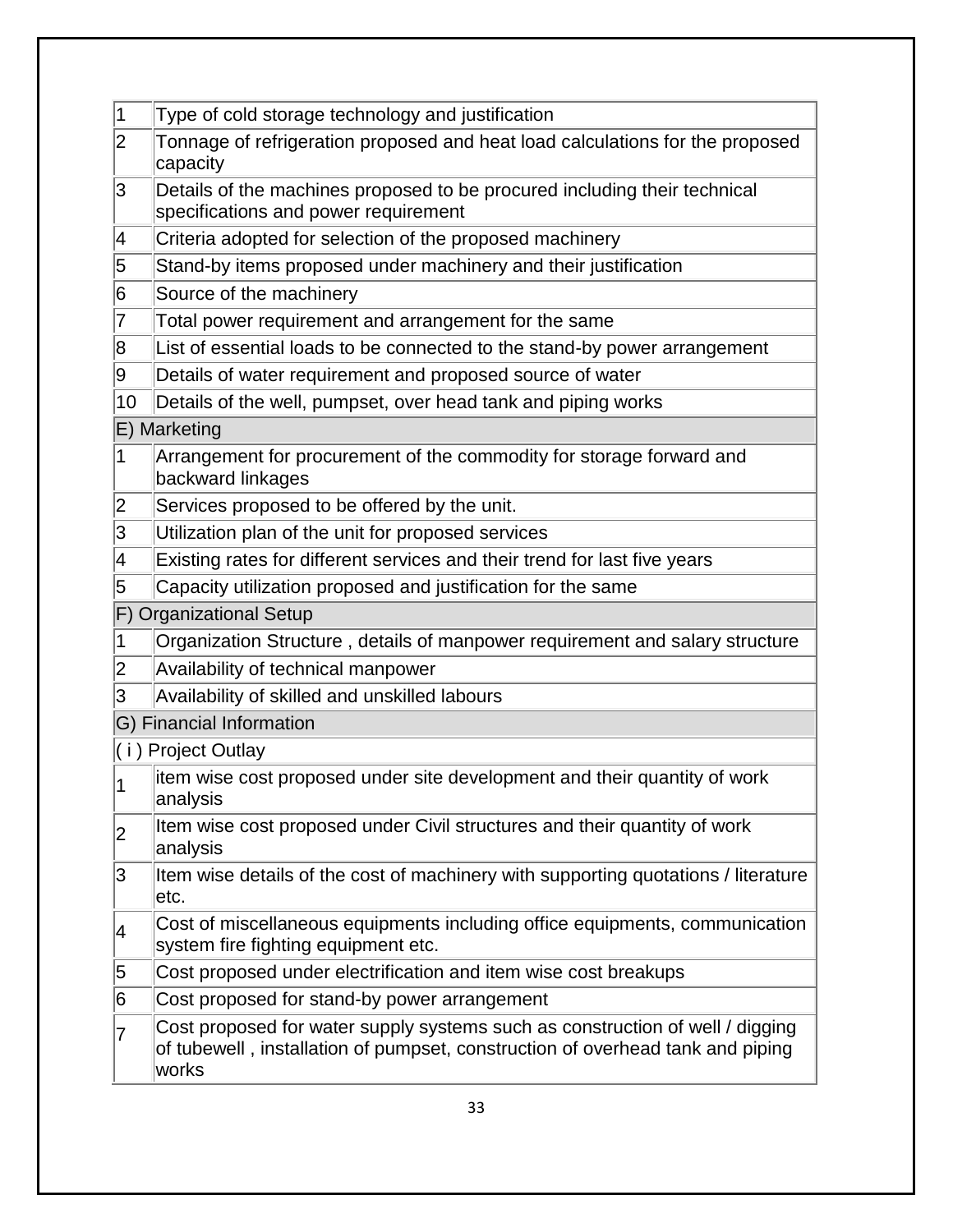| 8                         | Any other arrangement / cost proposed may be described with proper details                                                                                                                                                                                                                |
|---------------------------|-------------------------------------------------------------------------------------------------------------------------------------------------------------------------------------------------------------------------------------------------------------------------------------------|
| 9                         | Cost of Erection and Commissioning                                                                                                                                                                                                                                                        |
| $\vert$ (ii)              | Means of Finance:                                                                                                                                                                                                                                                                         |
| $\vert$ 1                 | <b>Total Outlay</b>                                                                                                                                                                                                                                                                       |
| 2                         | Margin Money                                                                                                                                                                                                                                                                              |
| $\overline{\mathsf{3}}$   | Loan Requirement                                                                                                                                                                                                                                                                          |
| (iii)                     | Lending terms: Rate of interest, grace period, repayment period, down<br>payment, nature of security, availability of government guarantee for bank loan/<br>refinance, sources and extent of availability of subsidy etc.                                                                |
| (iv)                      | Proposed schedule of implementation . Year wise physical and financial<br>programme, bank loan refinance requirement.                                                                                                                                                                     |
| (v)                       | Estimates of unit wise aggregate income, expenditure and surplus from the<br>cold storage, comments on the financial viability of the project along with cash<br>flow, B/C ratio, net present worth, financial rate of return, Internal rate of return<br>and Debt Service Coverage Ratio |
| $\overline{v}$ (vi)       | Assumptions made for calculating income and expenditure statement                                                                                                                                                                                                                         |
| $\mathsf{(vii)}$          | Income and Expenditure Statement for next nine years                                                                                                                                                                                                                                      |
|                           | (viii) Sensitivity Analysis                                                                                                                                                                                                                                                               |
| $\mathsf{l}(\mathsf{ix})$ | Socio-economic benefits including employment generation and benefits to<br>lfarmers                                                                                                                                                                                                       |
| (x)                       | Comments on the financial position of the borrowers/ implementing agency. In<br>case of companies, partnership firm or society an analysis of their financial<br>position and audited financial statements for last three years                                                           |
| $\mathsf{\mathsf{(xi)}}$  | Infrastructure available for project implementation                                                                                                                                                                                                                                       |
| (xii)                     | <b>SWOT Analysis</b>                                                                                                                                                                                                                                                                      |
|                           | (xiii) Conclusions and recommendations                                                                                                                                                                                                                                                    |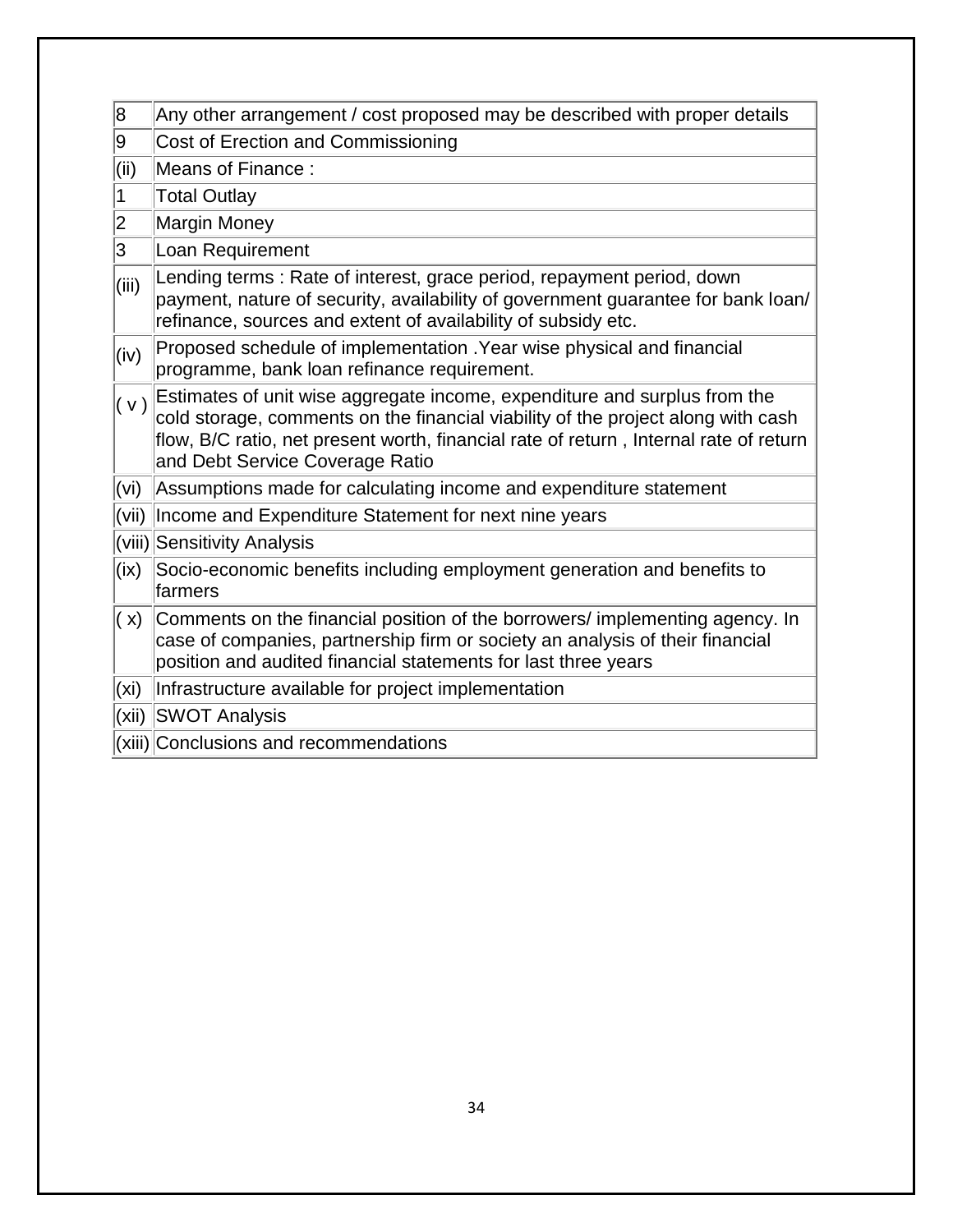### **ANNEXURE-V**

### **VERIFICATION OF SITES FOR STUDY OF ITS FEASIBILITY IN ESTABLISHING UNIT UNDER POST HARVEST MANAGEMENT PROGRAMME**

- 1. Name of the applicant—
- 2. Address--
- 3. Address of the site for establishment of----
- 4. Land record:-whether in the name of the applicant--
- (a) Original patta to be verified--
- (b) Sketch map of the site whether duly signed by R.I tailed with patta, Khata No, plot etc.
- (c) If joint property-NOC of the share holder of the said land sworn before the executive Magistrate
- 5. Whether the proposed site is easily accessed to electricity---
- 6. Water source –whether permanent and adequate water source available—
- 7. land sources-Whether the Applicant has own cultivable land or not if yes how much lands are in cultivation and what type of crops (Area wise) are taken for cultivation and annual return from the produces-

(In case of cashew processing units, area under cashew crops should be mentioned)

- 8. Annual return of the project with expected revenue to be collected from cold store,pre cooling unit/cooling chamber, ripening chamber-(data sheet attached)
- 9. Whether the site is suitable for efficient functioning of the project--
- 10.Financial back ground of the applicant--
- 11.Whether the applicant has willingness for back ended subsidy /own fund-
- 12. Educational qualification-Whether falls in the preference category or any other category--
- 13.Any other to be decided by the expert team--
- 14.Signature of the applicant--
- 15.Remarks on feasibility—

AHO AAE ADH DDH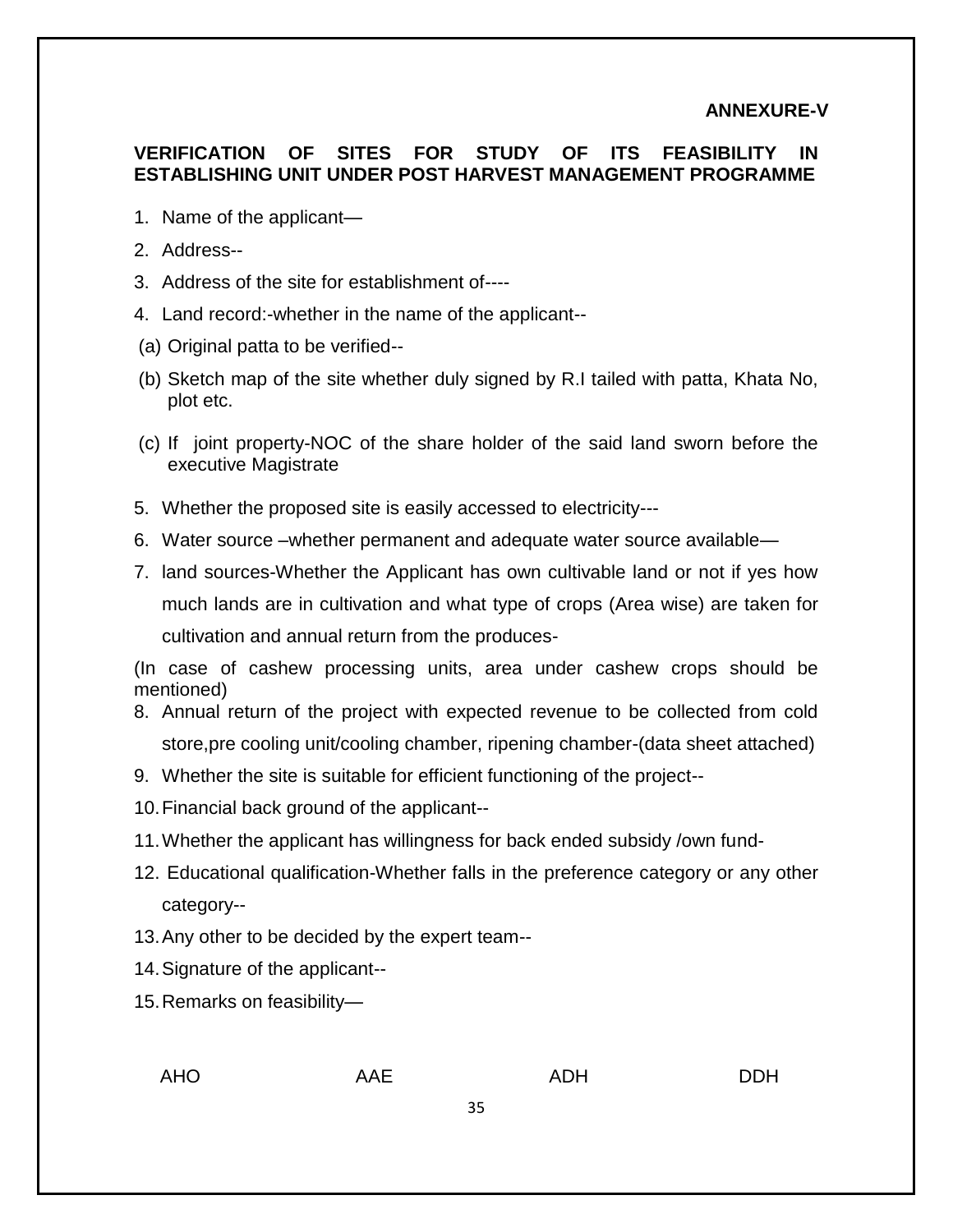### **ANNEXURE-VI**

#### **AGREEMENT**

THIS INDENTURE/AGREEMENT made on this---------day of two thousand twelve------between an Individual/a body of Individuals/a co-operative/ a registered Organisation/a company incorporated under the company act,having its office /Residence/Address at-------------hereinafter called"The Agro-Entrepreneur"(which expression shall unless it be repugnant to the context or meaning thereof, be deemed to include its successor or successors etc.) as the first party.

And the Odisha Horticulture Development Society exercising the executive powers of the Government of the state(hereinafter refer to as "the Governor" as the second party

WHEREAS:

- (a) The Government of India has framed Post Harvest Management scheme under National Horticulture Programme with a view to promote agricultural production and productivity stating therein that Government of Odisha will grant a subsidy to the parties who set up new Agro-Enterprises in any of the districts of the state provided aid party(s) satisfy the terms and conditions laid down under the said rule which shall be deemed to be a part of this agreement.
- (b) The Horticulture Development Society (herein after referred to as "OHDS,SHM) act as the authority for the disbursement of the subsidy.
- (c) The Beneficiary/Entrepreneur have setup a Agro-enterprise at--------------- on Plot No---------------Khata No.-----------,Measurement of area--------------- Mouza-------------,GP----------- P.S------------------,Block--------------- Sub-Division--------Dist---------------Standing in the name of sri/smt/M/s--------- ------- and have satisfied other conditions of the Integrated Post Harvest Management scheme under NHM and have, therefore, become beneficiaries under the said scheme.
- (d) The Beneficiary/Entrepreneur(s) by his/her/their application in prescribed proforma dated-----------------2012 applied to the OHDS for the grant of stipulated subsidy as per the norm amounting to Rs-----------(in words Rupees ----------------------------) and WHEREAS: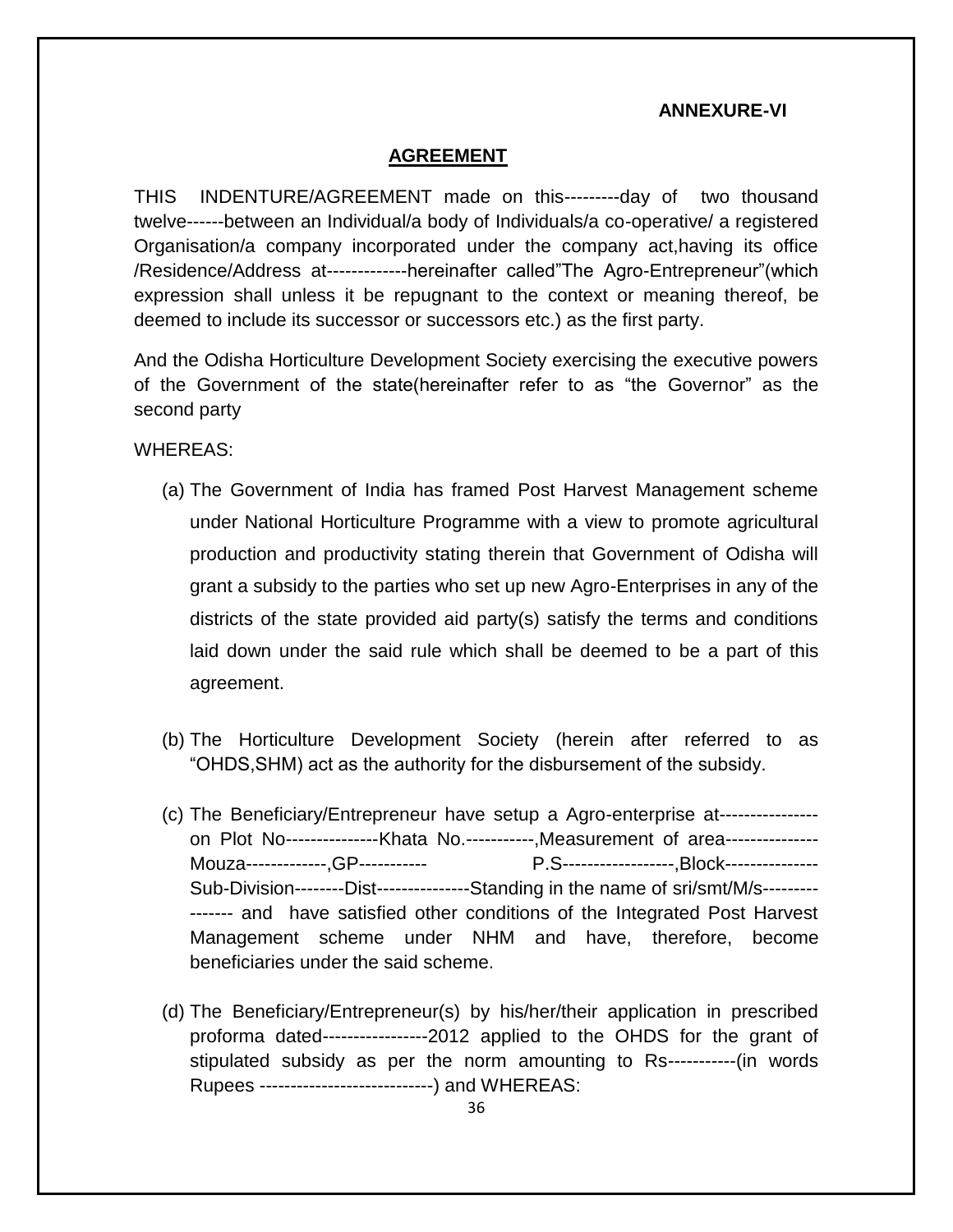- (e) After considering the above application and the further representations made by the Beneficiary/Entrepreneur from time to time ,it is found that the total fixed capital investment made by the unit at------------Estimated at Rs--- ----------Accordingly ,the maximum amount of stipulated subsidy admissible is Rs----------------------(In words-----------)only and
- (f) Relying on the said application and subsequent representations made by the Beneficiary/Entrepreneur, the NHM/SHM have sanctioned subsidy of Rs---------------and OHDS has agreed to pay the same to the Beneficiary/Entrepreneur on their executing the necessary documents as hereafter appearing and creating the fixed assets to the term of Rs-----------.

NOW THIS INDENTURE WITNESSETH AND it is hereto as under:

- 1. In consideration of the SHM,OHDS agreeing to give to the agro-entrepreneurs under the said scheme. In such scheme the SHM,OHDS in its sole discretion think fit, an aggregate amount of Rs---------and by way of the subsidy to the Beneficiary/Entrepreneur creating the fixed assets of Rs----------for the purpose of the said unit and the Beneficiary/Entrepreneur do and each of them do hereby covenant with the SHM,OHDS as under:
- 2. In the event of the State Level Committee, District Level committee ultimately deciding for any reason whatsoever, that the Beneficiary/Entrepreneur are entitled to get subsidy as per the norms of NHM.

a) If the entrepreneurs close the ,said project for a period exceeding six months at a time for reasons other than labour trouble,, want of electric power or raw materials or shall cease to carry on agricultural business for any reason whatsoever within ten years from the date or trial production/completion of the enterprise.

b) If the entrepreneurs or any of them file a petition for being adjudicated as insolvent or are/is adjudicated as insolvent.

c) If any petition for winding up the entrepreneur's agricultural enterprise is presented to any Court or the enterprise passes any resolution for being. wound up.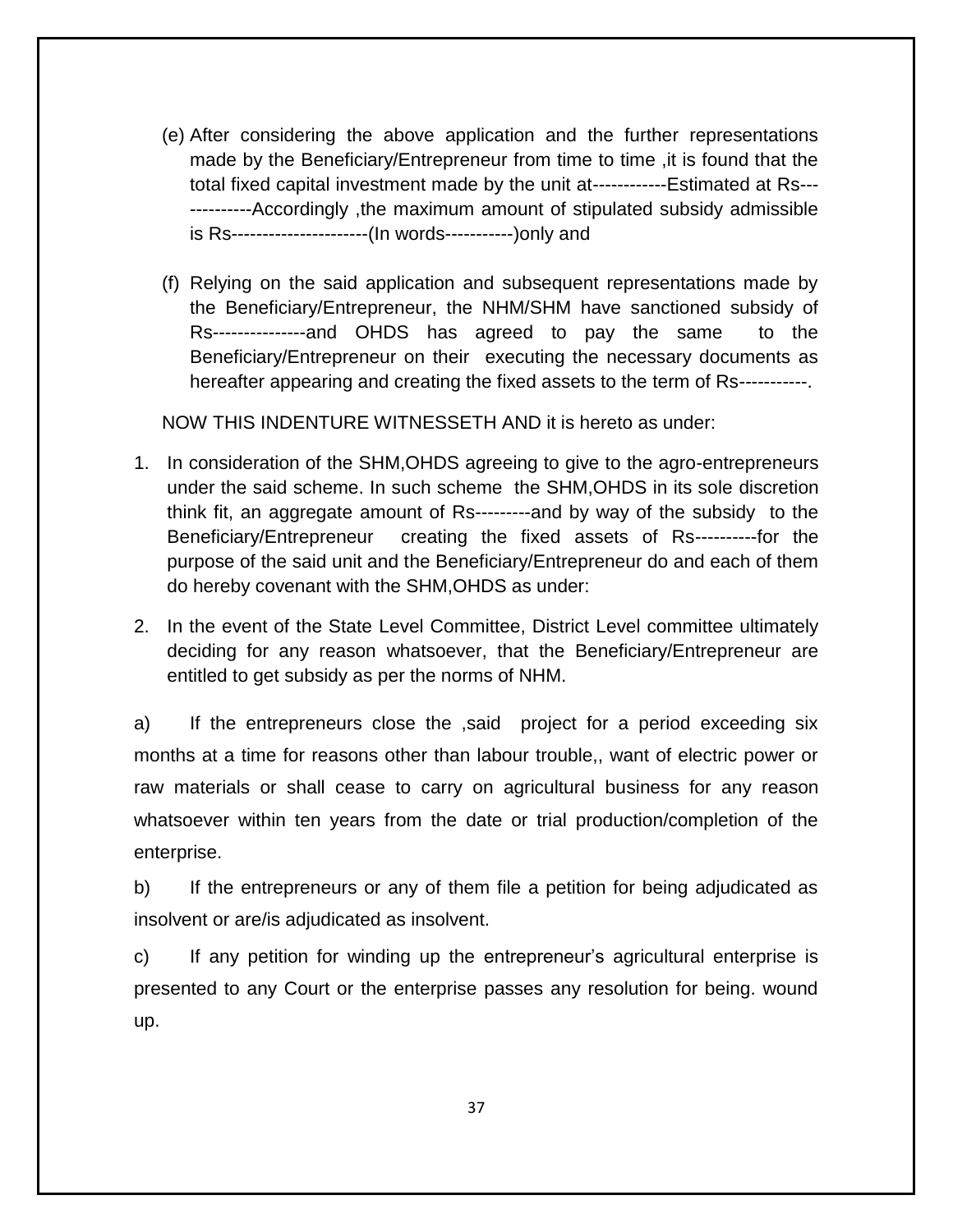d) If the agro-entrepreneurs fail or neglect to forthwith execute such further documents as may be required by the Government or to duly comply with any directions given to it by the Government. In each one of the aforesaid contingencies the entrepreneur (s) agree to repay the whole amount mentioned above with interest thereon as the Government might define from time to time from the date of disbursement of the subsidy till the repayment.

2. Whenever any sum due and payable by the agro-entrepreneur (s) under these present shall be in arrears, the same shall be deemed to be public demand and may without prejudice to any other right and the remedies of the Government be recovered from the entrepreneur (s) as a public demand under the Orissa Public Demand Recovery Act, 1962.

3. The Agro-Entrepreneur (s) shall permit any person or persons authorized by the Government in that behalf at any time and from time to time during the usual time of the agricultural business to inspect and examine any part of the said entrepreneur (s) and shall render to him/them such assistance as may be required for the Government and furnish to such person or persons as aforesaid all such . information relating to the said enterprise/factory as may be required by such person or persons.

4. The Agro-Entrepreneur (s) shall observe and perform all instructions and directions that may be issued from time to time by the Government in relation to utilisation of the said sum of Rs------- and shall for ten years hereinafter submit yearly/periodical progress reports on the working of the said enterprise.

5. In the event of any dispute or .difference arising between the parties hereto In respect of or In relation to this agreement or any provision herein contained either during the subsistence of this agreement or thereafter the same shall be referred to the sole Arbitration of a suitable person acceptable to the agro- entrepreneur (s) as well as to the Government or any other person nominated by Government and his decision thereof shall be final and binding on the: parties, such arbitration . shall be under the provision of the Arbitration Act, 1940..

.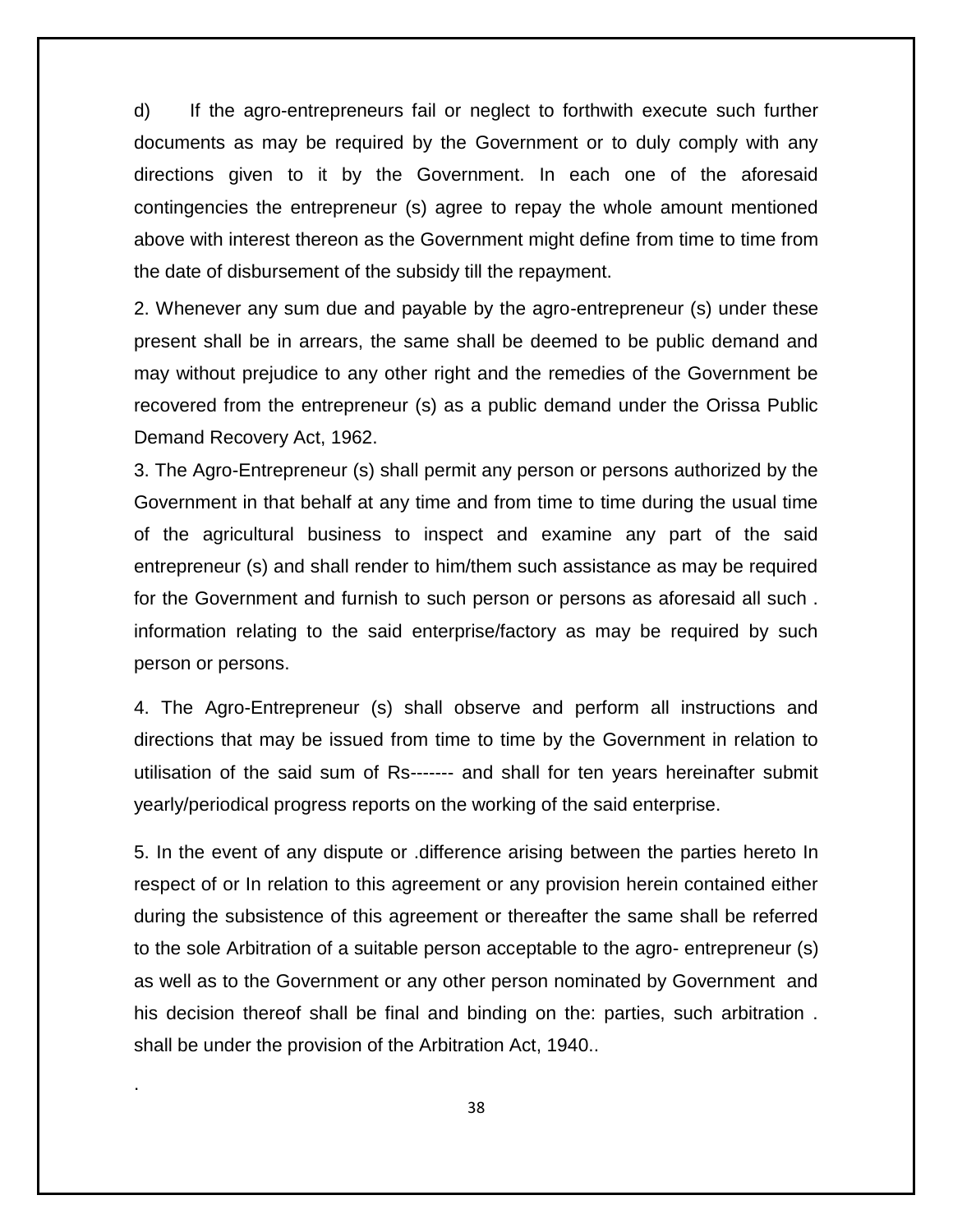6. The Agro-Entrepreneur (s) agree that in respect of any Court/ Arbitration arising under this agreement shall be considered at local district court.

7. In the event of any action arising under any of the clauses herein above the agro-entrepreneur (s) agree to pay to the Government legal charges.

8. The Agro-Entrepreneur (s) agree to bear and pay all the costs/ charges and the expenses incidental to the preparation and execution of this agreement.

IN WITNESS WHEREOF parties hereto have affixed their common seal of this writing the day and year first here in above written.

THE COMMON SEAL is herein to affix pursuant to the resolution passed on the day of in the presence of who/has/have put his/their signature IN TOKEN OF HIS/THEIR PRESENCE in the presence of

IN THE WITNESS where of the entrepreneur (s) have put their (respective) hand hereto day and year herein above written.

Signed and delivered by the .,

With in named in the presence of

1)

2)

Signature of officer acting in the premises for and on bahalf of the Governor of Orissa in the presence of

1)

2)

 Signature (full name) for and on behalf of the Government

Date------------------place--------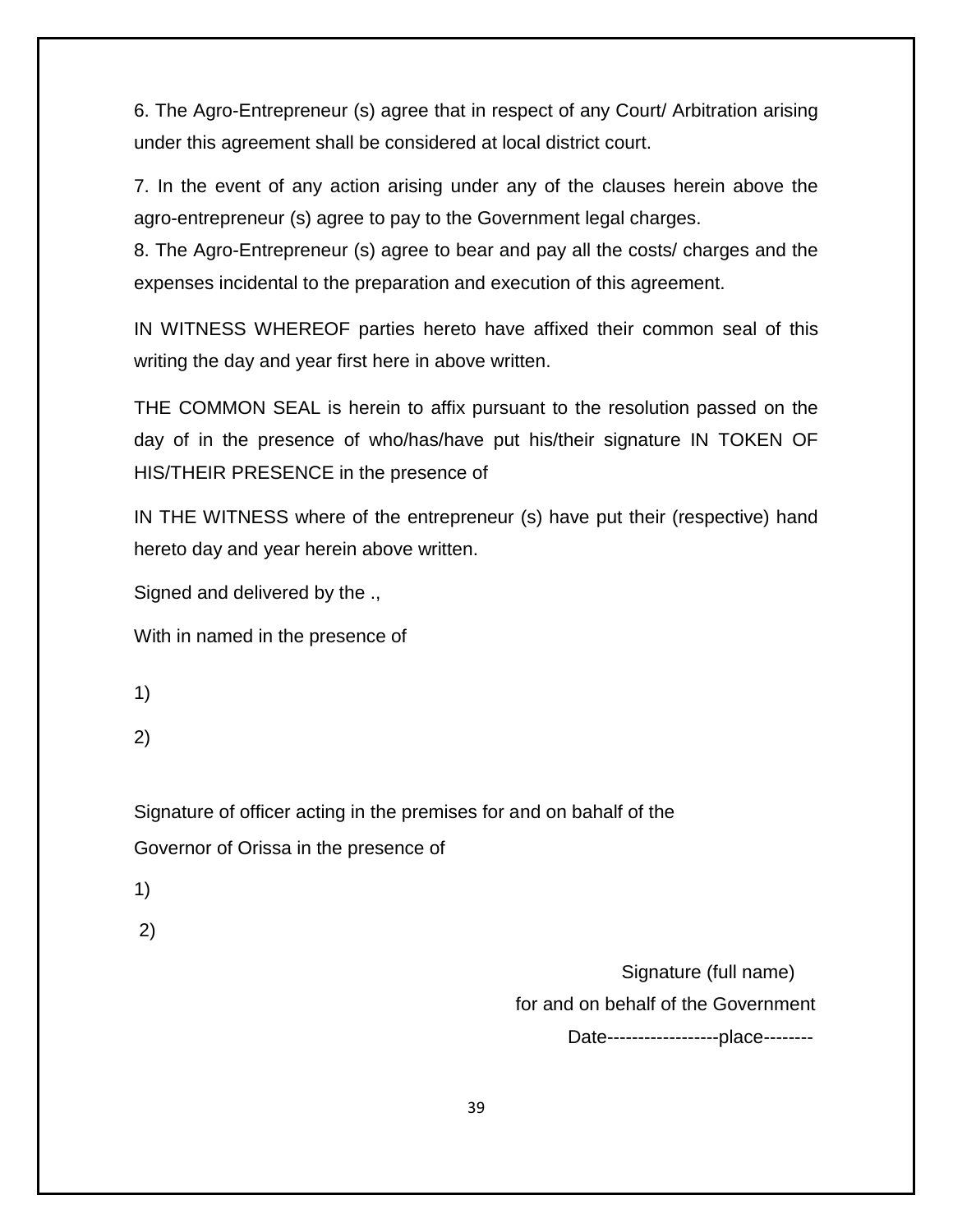### **ANNEXTURE-VII**

## **CHECK LIST FOR PROJECTS UNDER POST HARVEST MANAGEMENT**

| A) General Information      |                                                                                                                                                 |  |  |  |  |  |  |
|-----------------------------|-------------------------------------------------------------------------------------------------------------------------------------------------|--|--|--|--|--|--|
| 1                           | Name, location and office address of the project                                                                                                |  |  |  |  |  |  |
| $\overline{2}$              | Project background, area of operations (no. of blocks proposed to<br>be covered and/ or city / market targeted)                                 |  |  |  |  |  |  |
| 3                           | Population of the area, crops being grown, land holding pattern,<br>area under irrigation.                                                      |  |  |  |  |  |  |
| 4                           | <b>Production data</b>                                                                                                                          |  |  |  |  |  |  |
| 5                           | Demand of the commodity in the area.                                                                                                            |  |  |  |  |  |  |
| 6                           | Names of the financing bank(s) / branch(es) and whether the<br>scheme is in their service area.                                                 |  |  |  |  |  |  |
| $\overline{7}$              | Provision in the scheme                                                                                                                         |  |  |  |  |  |  |
| <b>B) The Project</b>       |                                                                                                                                                 |  |  |  |  |  |  |
| 1                           | Objectives of the project                                                                                                                       |  |  |  |  |  |  |
| $\overline{2}$              | Capacity of the project and justification thereof                                                                                               |  |  |  |  |  |  |
| C) Promoters                |                                                                                                                                                 |  |  |  |  |  |  |
|                             | Status of the promoters/ company - whether individual/ society/<br>partnership firm/ private limited company/ public limited company            |  |  |  |  |  |  |
| $\overline{2}$              | Background of the promoters - educational/ technical/ agricultural/<br>business and length of experience                                        |  |  |  |  |  |  |
| 3                           | Financial health of the promoter/s (to be supported with the<br>documents)                                                                      |  |  |  |  |  |  |
| 4                           | Competence of the promoter/s for the project                                                                                                    |  |  |  |  |  |  |
| 5                           | Other activities being taken up/ planned                                                                                                        |  |  |  |  |  |  |
| <b>D) Technical Aspects</b> |                                                                                                                                                 |  |  |  |  |  |  |
|                             | i) Availability of commodity                                                                                                                    |  |  |  |  |  |  |
| 1                           | Commodity proposed to be stored                                                                                                                 |  |  |  |  |  |  |
| $\overline{2}$              | Area under the commodity for past five years in the area of<br>operation and production thereof / demand of the product in the<br>target market |  |  |  |  |  |  |
| 3                           | Projections of the production - consumption figures for next nine<br>years                                                                      |  |  |  |  |  |  |
| 4                           | Number of existing units in the area of operation                                                                                               |  |  |  |  |  |  |
| 5                           | Capacity utilization achieved by the existing units in previous three<br>years and their financial health                                       |  |  |  |  |  |  |
| 6                           | Proposed pattern of capacity utilization i.e., for self, farmers and                                                                            |  |  |  |  |  |  |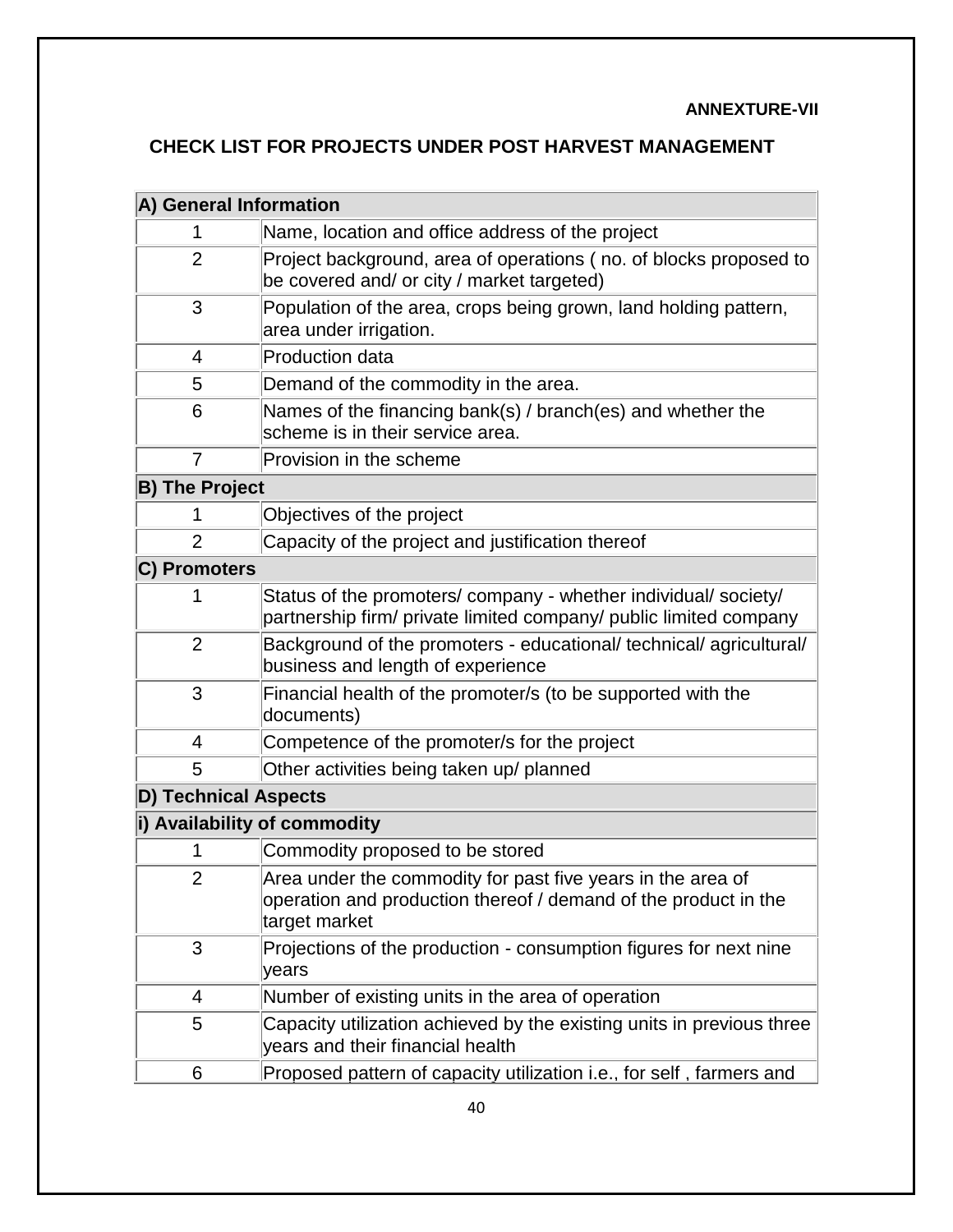|                       | traders                                                                                                                           |  |  |  |  |
|-----------------------|-----------------------------------------------------------------------------------------------------------------------------------|--|--|--|--|
| $\overline{7}$        | Contract condition of storage of the proposed commodity with<br>farmers and traders                                               |  |  |  |  |
| <b>FEASIBILITY</b>    |                                                                                                                                   |  |  |  |  |
| 1                     | Location advantage of the unit                                                                                                    |  |  |  |  |
| $\overline{2}$        | Distance from the main market for the commodity                                                                                   |  |  |  |  |
| 3                     | Location of the nearest cold storage from the proposed site & its<br>capacity.                                                    |  |  |  |  |
| $\overline{4}$        | Details about the site - Area of the plot/ Site plan indicating the<br>existing metalled roads and the natural drainage           |  |  |  |  |
| 5                     | Copy of the land records clearly indicating the title and cost                                                                    |  |  |  |  |
| 6                     | Distance from the nearest Railway station and existing metallic<br>∣road                                                          |  |  |  |  |
| 7                     | Availability and suitability of water for the activity                                                                            |  |  |  |  |
| 8                     | Water test report indicating the hardness of the water                                                                            |  |  |  |  |
| 9                     | Availability of electricity at the site/ Distance from the existing HT<br>lline                                                   |  |  |  |  |
| 10                    | Other communication facilities available near the site                                                                            |  |  |  |  |
| 11                    | Any other consideration for selection of proposed site                                                                            |  |  |  |  |
| 12                    | Status of site regarding use of land for non agricultural purposes                                                                |  |  |  |  |
| iii) Civil Structures |                                                                                                                                   |  |  |  |  |
| 1                     | Items proposed under site development and their detailed<br>specifications                                                        |  |  |  |  |
| $\overline{2}$        | Details of building clearly indicating the size of each<br>building(L/B/H) and justification for the size                         |  |  |  |  |
| 3                     | Layout plan for the proposed structures indicating existing<br>structures, if any floor), area and cost of insulation.            |  |  |  |  |
| 4                     | Provisions proposed for loading/ unloading of proposed<br>commodity in cold storage                                               |  |  |  |  |
| 5                     | Arrangements proposed for drying/ sorting/ grading of the<br>commodity before/ after storage and its justification                |  |  |  |  |
| 6                     | Analysis of the rates considered for preparing the estimates vis-à-<br>vis rates as per SOR for the area and base year of the SOR |  |  |  |  |
| 7                     | Any other relevant information                                                                                                    |  |  |  |  |
|                       | iv) Plant and Machinery and Utilities                                                                                             |  |  |  |  |
| 1                     | Type of technology and justification                                                                                              |  |  |  |  |
| $\overline{2}$        | Details of the machines proposed to be procured including their<br>technical specifications and power requirement                 |  |  |  |  |
| 3                     | Criteria adopted for selection of the proposed machinery                                                                          |  |  |  |  |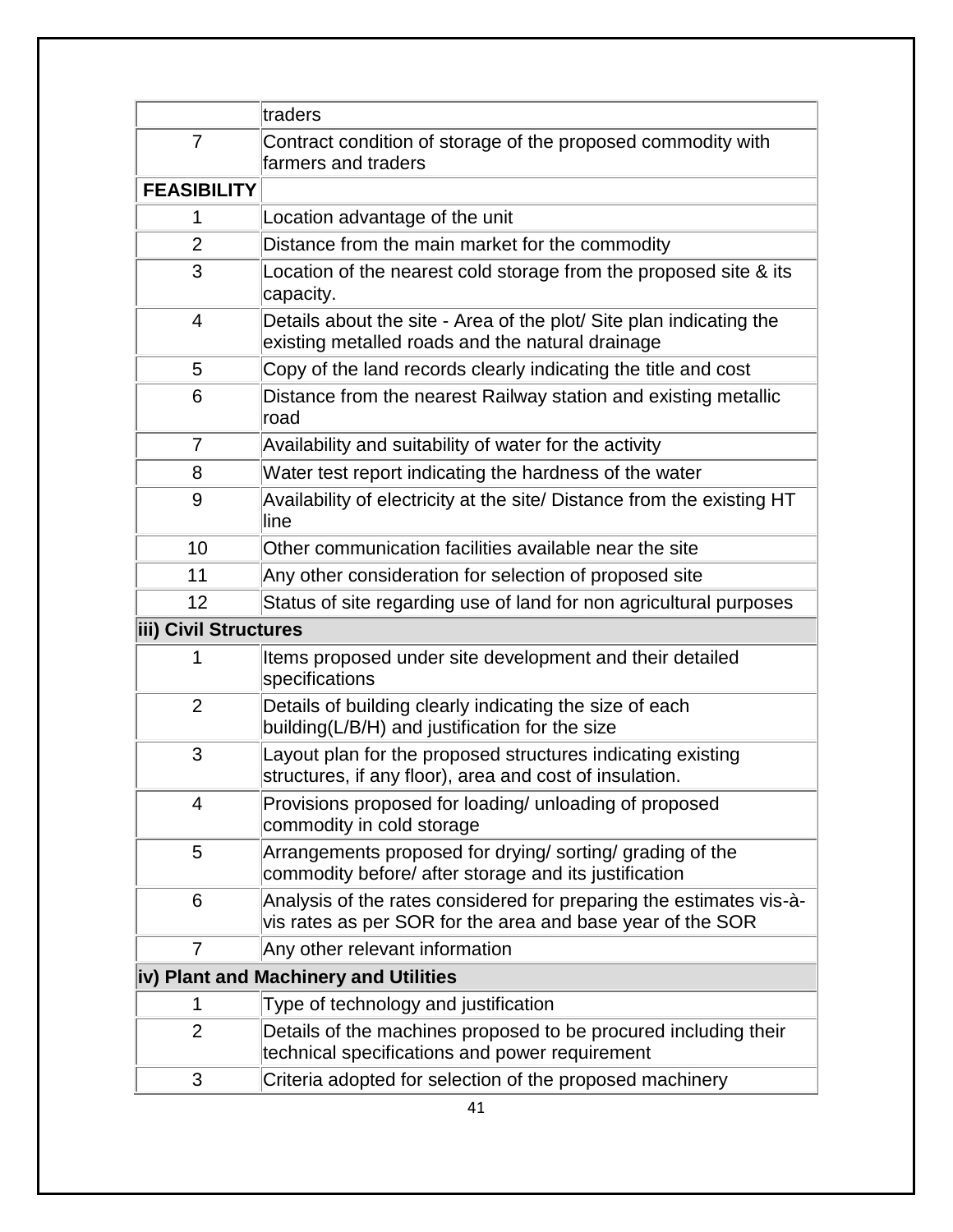| 4                               | Stand-by items proposed under machinery and their justification                                                                                                            |  |  |  |  |  |  |
|---------------------------------|----------------------------------------------------------------------------------------------------------------------------------------------------------------------------|--|--|--|--|--|--|
| 5                               | Source of the machinery                                                                                                                                                    |  |  |  |  |  |  |
| 6                               | Total power requirement and arrangement for the same                                                                                                                       |  |  |  |  |  |  |
| 7                               | Details of water requirement and proposed source of water                                                                                                                  |  |  |  |  |  |  |
| v)Marketing                     |                                                                                                                                                                            |  |  |  |  |  |  |
| 1                               | Arrangement for procurement of the commodity for storage<br>forward and backward linkages                                                                                  |  |  |  |  |  |  |
| $\overline{2}$                  | Services proposed to be offered by the unit.                                                                                                                               |  |  |  |  |  |  |
| 3                               | Utilization plan of the unit for proposed services                                                                                                                         |  |  |  |  |  |  |
| $\overline{4}$                  | Existing rates for different services and their trend for last five<br>years                                                                                               |  |  |  |  |  |  |
| 5                               | Capacity utilization proposed and justification for the same                                                                                                               |  |  |  |  |  |  |
| F) Organizational Setup         |                                                                                                                                                                            |  |  |  |  |  |  |
| 1                               | Organization Structure, details of manpower requirement and<br>salary structure                                                                                            |  |  |  |  |  |  |
| $\overline{2}$                  | Availability of technical manpower                                                                                                                                         |  |  |  |  |  |  |
| 3                               | Availability of skilled and unskilled labours                                                                                                                              |  |  |  |  |  |  |
| <b>G) Financial Information</b> |                                                                                                                                                                            |  |  |  |  |  |  |
| (i) Project Outlay              |                                                                                                                                                                            |  |  |  |  |  |  |
|                                 | item wise cost proposed under site development and their quantity<br>of work analysis                                                                                      |  |  |  |  |  |  |
| $\overline{2}$                  | Item wise cost proposed under Civil structures and their quantity of<br>work analysis                                                                                      |  |  |  |  |  |  |
| 3                               | Item wise details of the cost of machinery with supporting<br>quotations / literature etc.                                                                                 |  |  |  |  |  |  |
| $\overline{4}$                  | Cost of miscellaneous equipments including office equipments,<br>communication system fire fighting equipment etc.                                                         |  |  |  |  |  |  |
| 5                               | Cost proposed under electrification and item wise cost breakups                                                                                                            |  |  |  |  |  |  |
| 6                               | Cost proposed for stand-by power arrangement                                                                                                                               |  |  |  |  |  |  |
| $\overline{7}$                  | Cost proposed for water supply systems such as construction of<br>well / digging of tube well, installation of pump set, construction of<br>overhead tank and piping works |  |  |  |  |  |  |
| 8                               | Any other arrangement / cost proposed may be described with<br>proper details                                                                                              |  |  |  |  |  |  |
| 9                               | Cost of Erection and Commissioning                                                                                                                                         |  |  |  |  |  |  |
| (ii)                            | <b>Means of Finance:</b>                                                                                                                                                   |  |  |  |  |  |  |
| 1                               | <b>Total Outlay</b>                                                                                                                                                        |  |  |  |  |  |  |
| $\overline{2}$                  | <b>Margin Money</b>                                                                                                                                                        |  |  |  |  |  |  |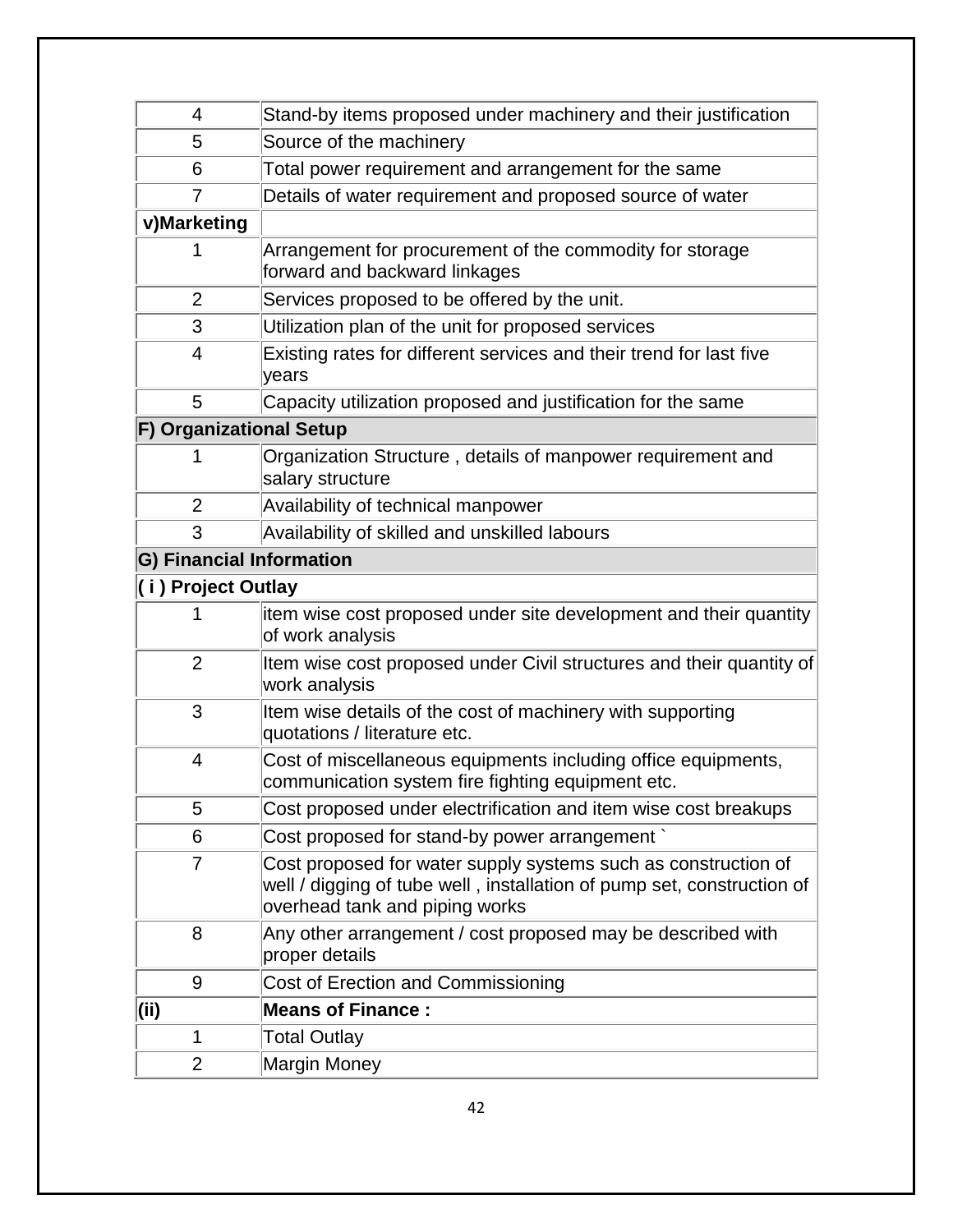| 3      | Loan Requirement                                                                                                                                                                                                                                                                             |
|--------|----------------------------------------------------------------------------------------------------------------------------------------------------------------------------------------------------------------------------------------------------------------------------------------------|
| (iii)  | Lending terms: Rate of interest, grace period, repayment period,<br>down payment,                                                                                                                                                                                                            |
|        | nature of security, availability of government guarantee for bank<br>loan/refinance,                                                                                                                                                                                                         |
|        | sources and extent of availability of subsidy etc.                                                                                                                                                                                                                                           |
| (iv)   | Proposed schedule of implementation . Year wise physical and<br>financial programme, bank loan refinance requirement.                                                                                                                                                                        |
| (v)    | Estimates of unit wise aggregate income, expenditure and surplus<br>from the cold storage, comments on the financial viability of the<br>project along with cash flow, B/C ratio, net present worth, financial<br>rate of return, Internal rate of return and Debt Service Coverage<br>Ratio |
| (vi)   | Assumptions made for calculating income and expenditure<br>statement                                                                                                                                                                                                                         |
| (vii)  | Income and Expenditure Statement for next nine years                                                                                                                                                                                                                                         |
| (viii) | <b>Sensitivity Analysis</b>                                                                                                                                                                                                                                                                  |
| (ix)   | Socio-economic benefits including employment generation and<br>benefits to farmers                                                                                                                                                                                                           |
| (x)    | Comments on the financial position of the borrowers/<br>implementing agency. In case of companies, partnership firm or<br>society an analysis of their financial position and audited financial<br>statements for last three years                                                           |
| (xi)   | Infrastructure available for project implementation                                                                                                                                                                                                                                          |
| (xii)  | <b>SWOT Analysis</b>                                                                                                                                                                                                                                                                         |
| (xiii) | Conclusions and recommendations                                                                                                                                                                                                                                                              |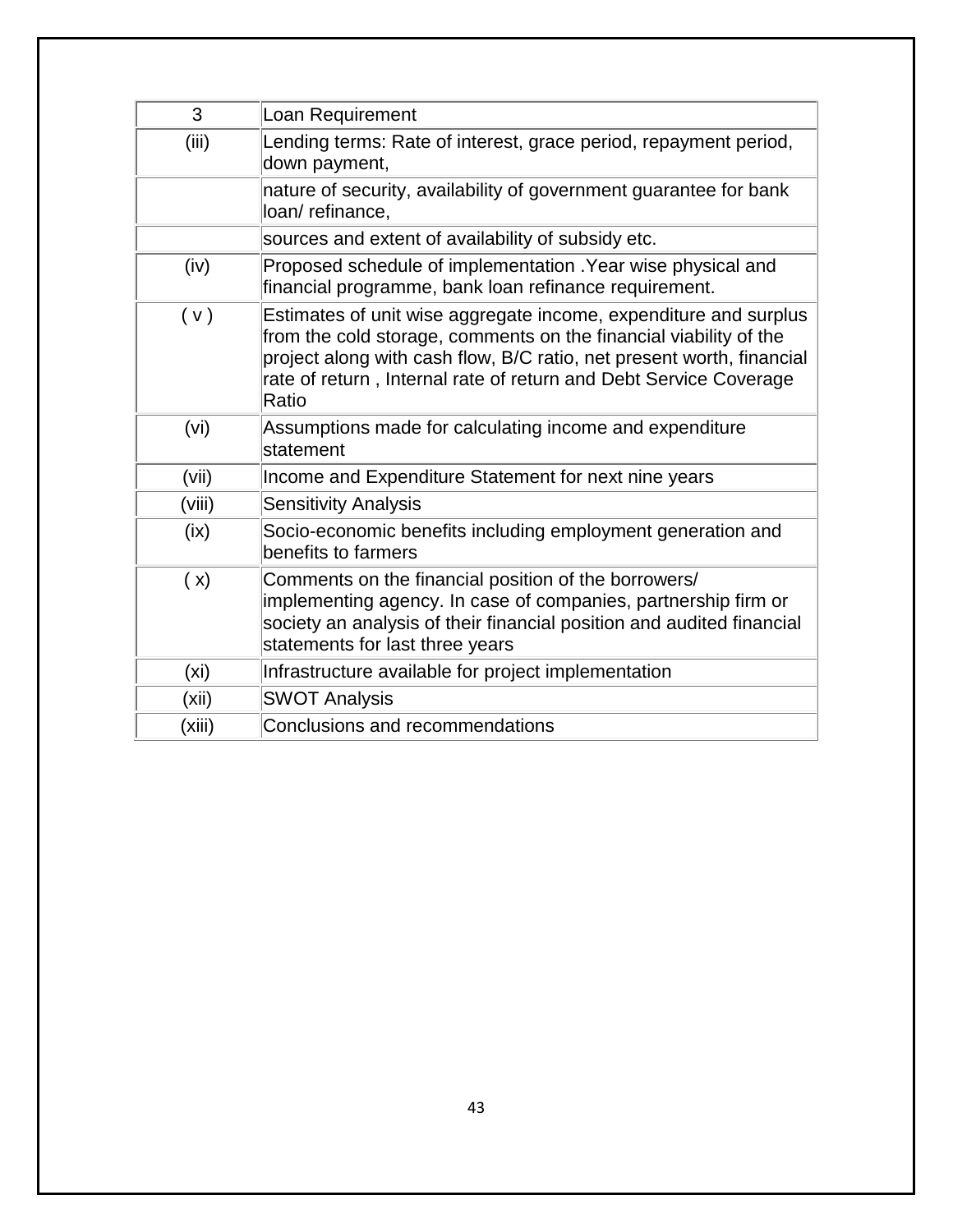#### **Annexure-viii**

#### **Application for Availing Assistance / Subsidy Under National Horticulture Mission /State Horticulture Mission**

**Name of the Scheme: Post Harvest Management**

COMPONENT: PACK HOUSE

- 1. Name of the Farmer:
- 2. Father / Husband Name:
- 3. Caste (SC/ST/BC/OC) :
- 4. Addresses

Phone / Cell No. :

- 5. Land records with Extent in Acres / Ha (Details of production) (Copy of Pass Book)
- 6. Source of Irrigation (Open well / Bore well / Canal):
- 7. Name of the Financing Bank: (Loan Amount Proposed)
- 8. Whether any Govt. Subsidy availed previously:
- 9. Any other relevant information:

## **Declaration**

I/we declare that the particulars furnished above are true to the best of my knowledge and I promise that the benefit obtained from State Horticulture Mission will be used for the purpose for which it is given and in case of misuse I am liable for any action deemed to be fit by Govt. of Odisha including recovery of the subsidy amount with 12% interest to the Government.

#### **Signature of the beneficiary**

Attested copy Of Photograph Of Beneficiary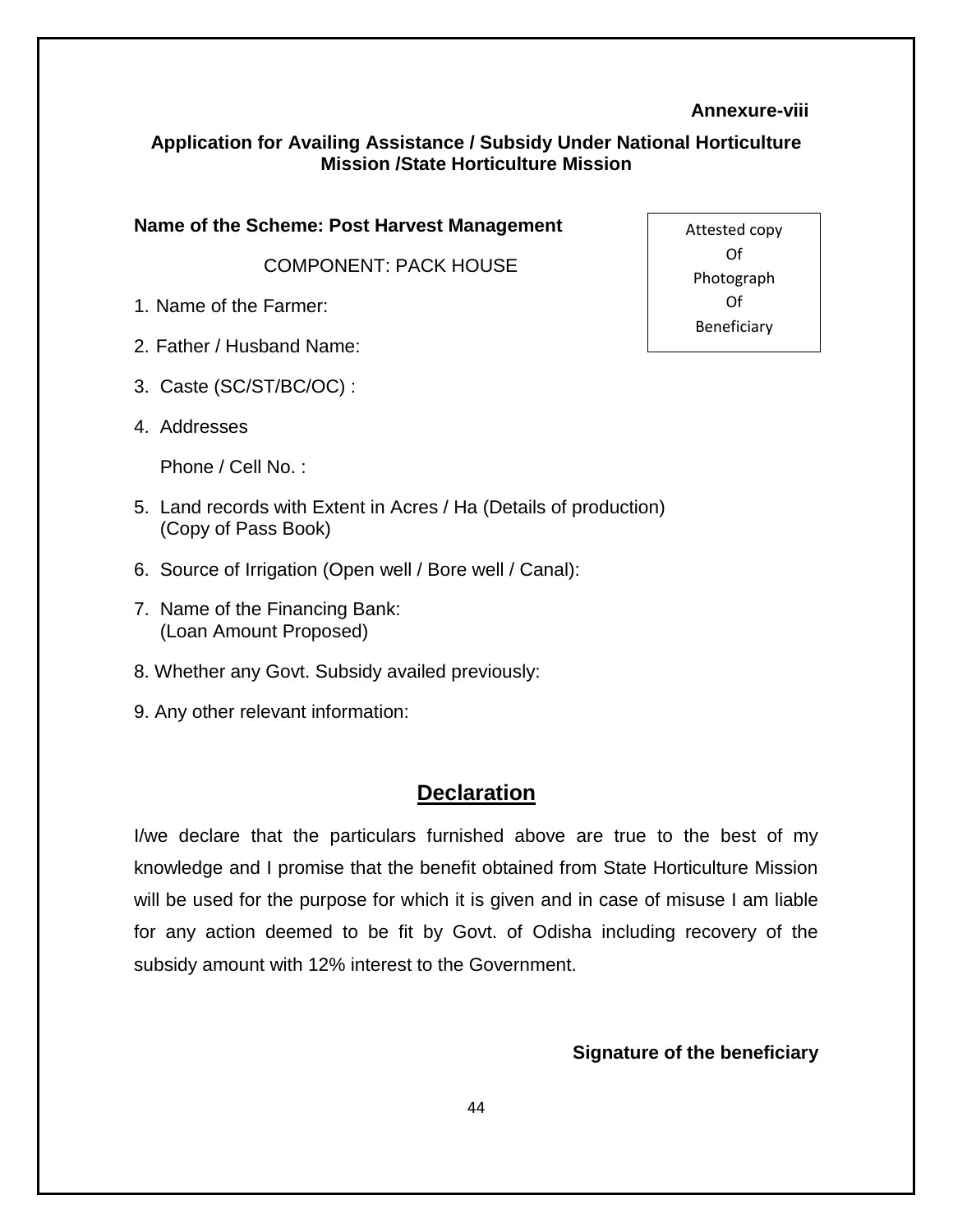### **Annexure-ix**

## **RIPENING CHAMBER**

1) Name of the firm:

Proprietor / Partnership:

Name & Address:

Phone Nos. :

2) Land (own/lease) purchased / inherited:

If purchased for this purpose, sale deed: If only the land cost included in

Title deed :

The project cost

Area (sq.mt):

Cost of land:

3) Shed (own/lease):

Dimensions of the structure: If the shed cost is

If shed constructed: Plan, included in the project

Valuation by Engineer:

Leased period, Lease deed

(Registered or not) :

4) Refrigeration unit:

Company:

Code:

Capacity:

5) Commodity used:

No of chambers:

Internal dimension of the chambers (**L.B.H in feet)** :

Thickness of Puf panel:

No. of Puf panels :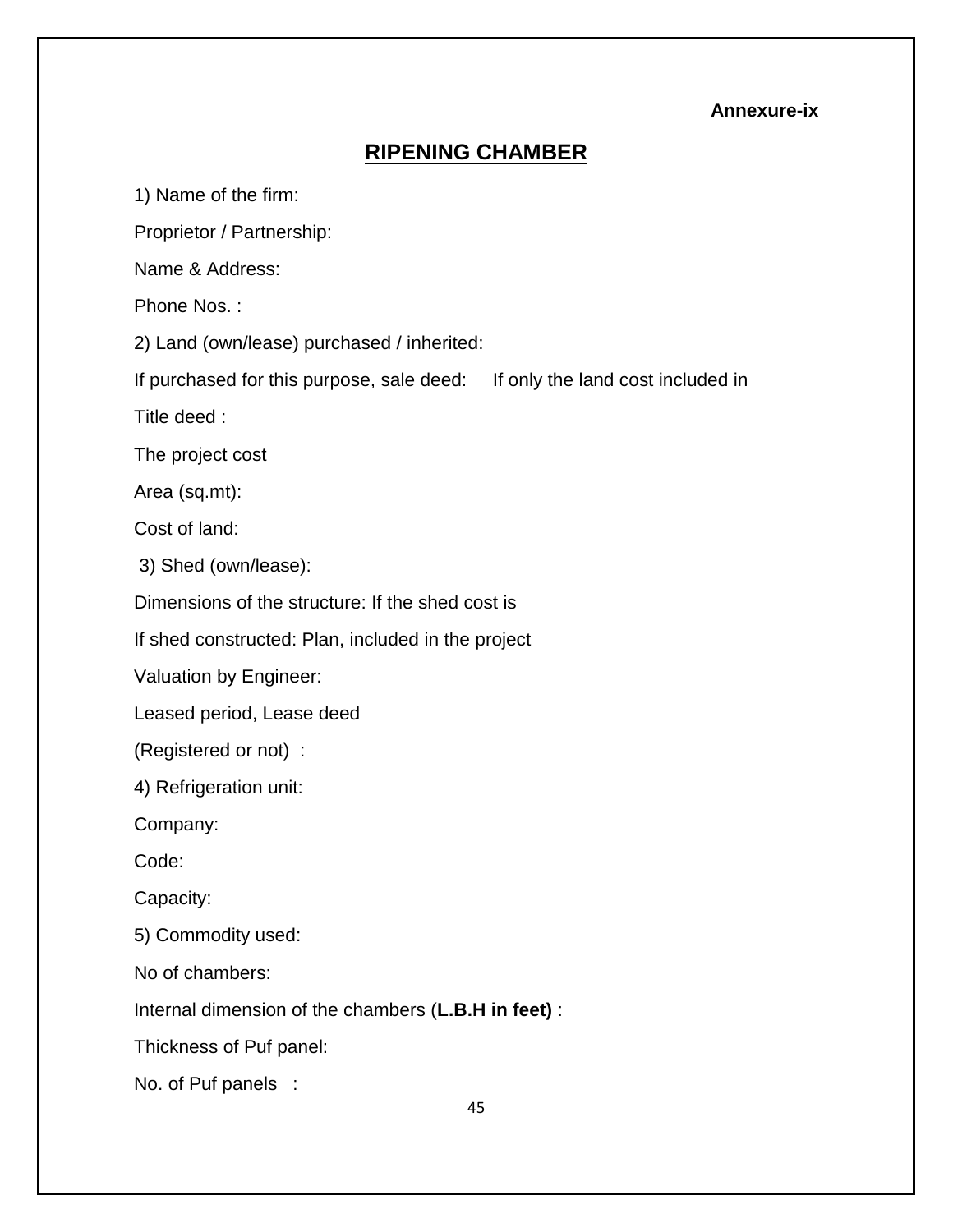Size of each panel :

Density of Puf :

- 6) Insulation (sft.)
- a. PUF panels side & top
- i . Thickness of Puf panel :
- ii . No. of Puf panels :
- iii . Size of each panel :
- iv. Density of Puf
- b) Polystyrene Panels
- c) Thermo / Glass Wool etc.
- 7) Floor insulation details (dimensions) :
- 8) Door
- i . Hinged Door
- ii . Sliding Door
- iii . Electric Operated Top sliding Door
- 9) Refrigeration
- i . Direct Cooling Freon Systems (Nos.)
- ii . Direct Cooling Ammonia Systems (Nos.)
- iii . Water Spray Air Cooled Systems (Nos.)
- 10) Compressor: \_\_\_\_\_\_\_\_\_\_\_ HP
- 11) Condenser motor: \_\_\_\_\_\_\_ HP, \_\_\_\_\_\_\_\_ RPM, \_\_\_\_\_\_ Nos
- 12) Evaporator farm motor : \_\_\_\_\_\_ W, \_\_\_\_\_\_\_ RPM, \_\_\_\_\_\_ Nos
- Power supply: \_\_\_\_\_\_\_\_\_\_ V, \_\_\_\_\_\_\_\_\_ PH, \_\_\_\_\_\_\_\_\_\_ HZ
- Total power consumption : \_\_\_\_\_\_\_\_\_\_\_\_\_\_ Kw.
- Power consumption / batch
- (4 or 5 days) : \_\_\_\_\_\_\_\_\_\_\_ Kwh
- Power costs / kwh. :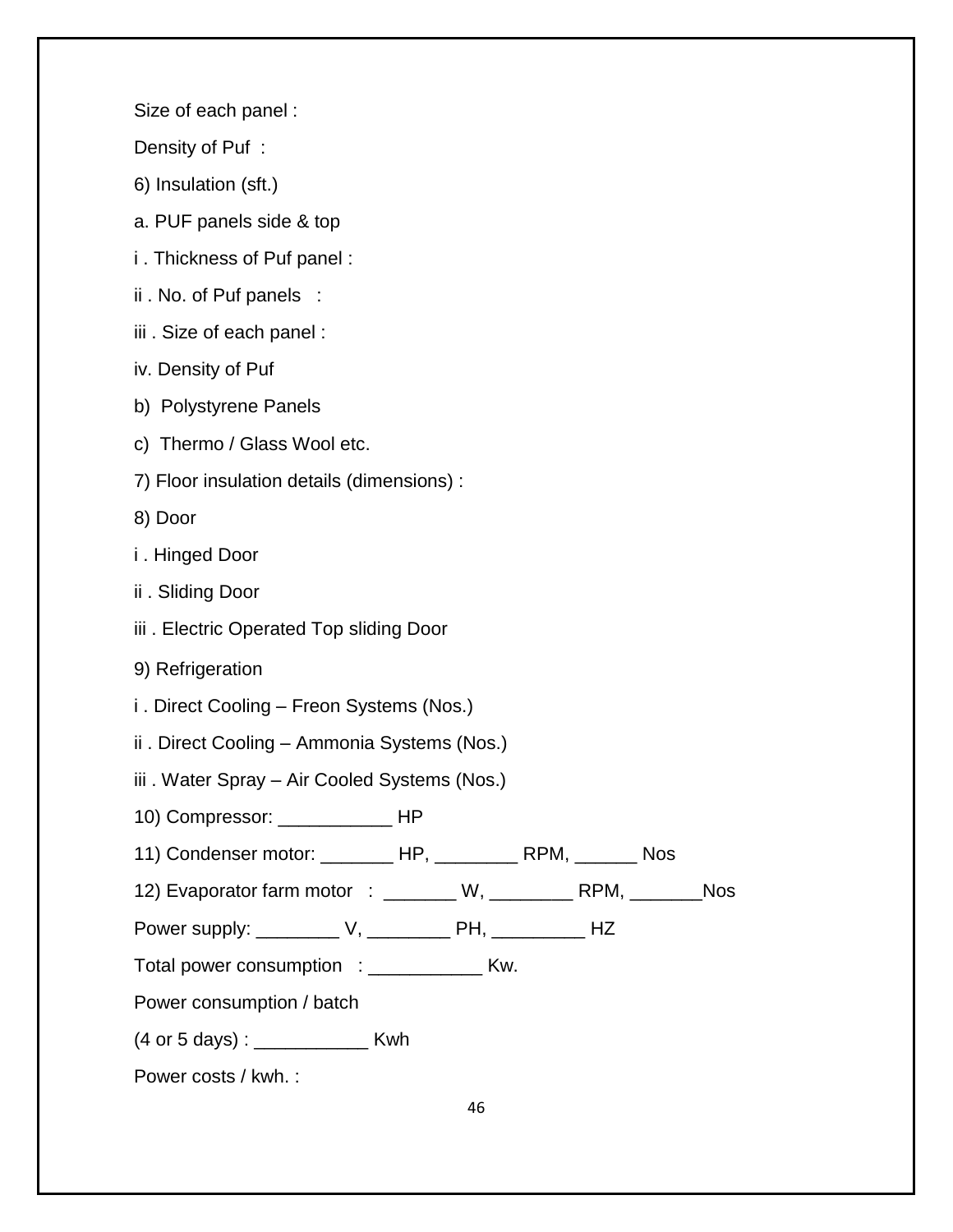No of batches / year :

Wt of bananas per batch :

Cost of procurement of banana per Ton :

Sale price of banana per ton :

13) Humidifier cost & Make (Indian or Foreign) & Nos. :

i . Humidifier

- ii . Air Cooled Systems
- 14) Method of Ripening followed :
- Ethylene Gas Generator
- Ethylene Gas Injection System
- Gassing method
- others
- 15) Control devices
- a) Ethylene concentration :
- b) Temperature
- c) Relative humidity95
- 16) Bills (certified)

Refrigeration unit :

Puf Panels:

Control devices (temp, RH etc.):

Humidifier:

Ethylene generator:

**Others** 

17) No. of crates / chamber:

Dimensions of the crates (ft):

Weight of bananas per crate :

18) Pallets (Nos.)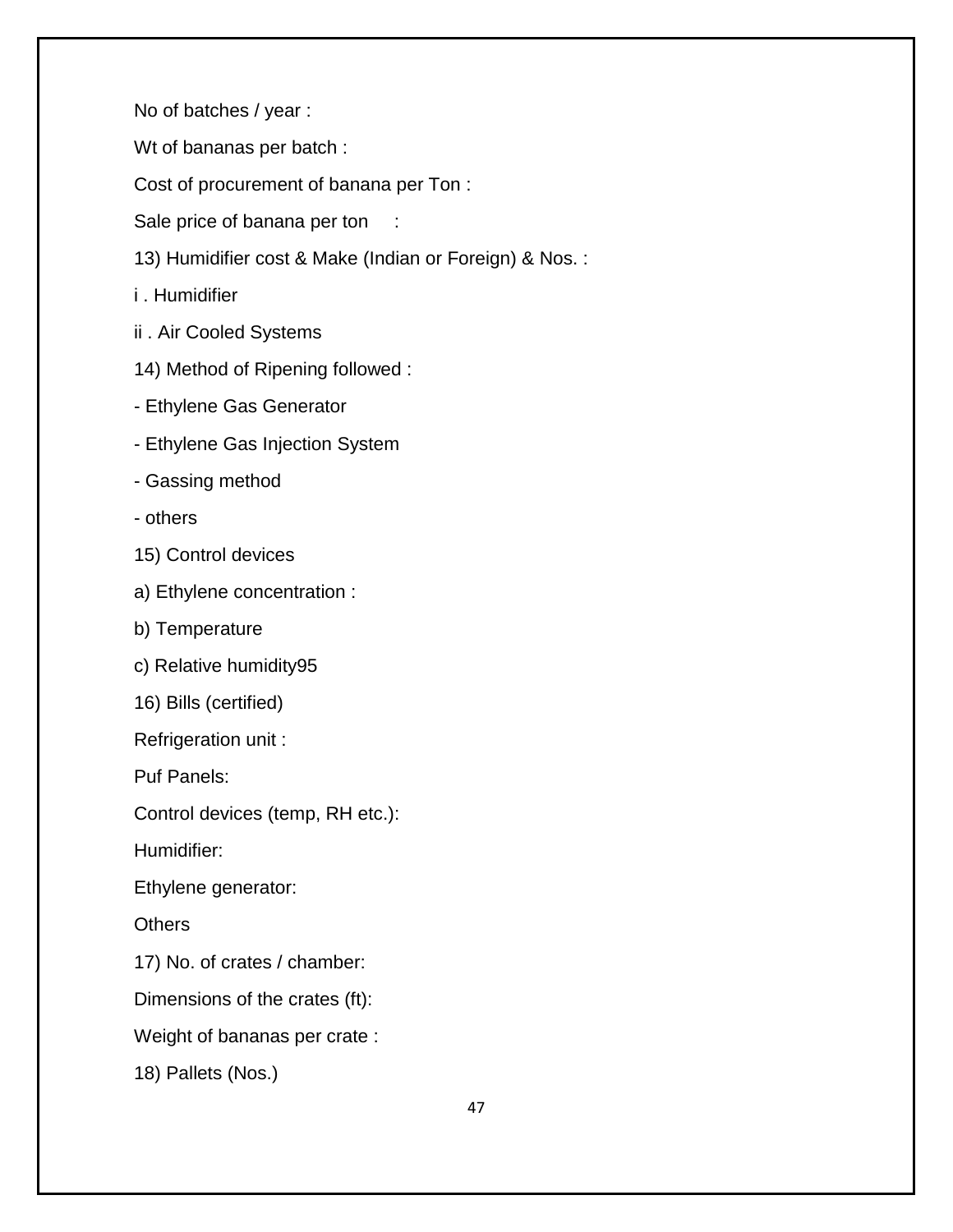19) Trolley (Nos.)

20) Deposits for Electricity etc.

21) Preoperative expenses

22) Working capital

23) Any other (pl. specify) :

a) Copies of bills / vouchers / invoices / receipts – counter signed by Banker.

b) Valuation report from Engineer.

c) Completion certificate from C.A. / Banker.

d) Bank sanction letter with appraisal report.

e) Loan disbursement details. / Statement of account, (Acct.No)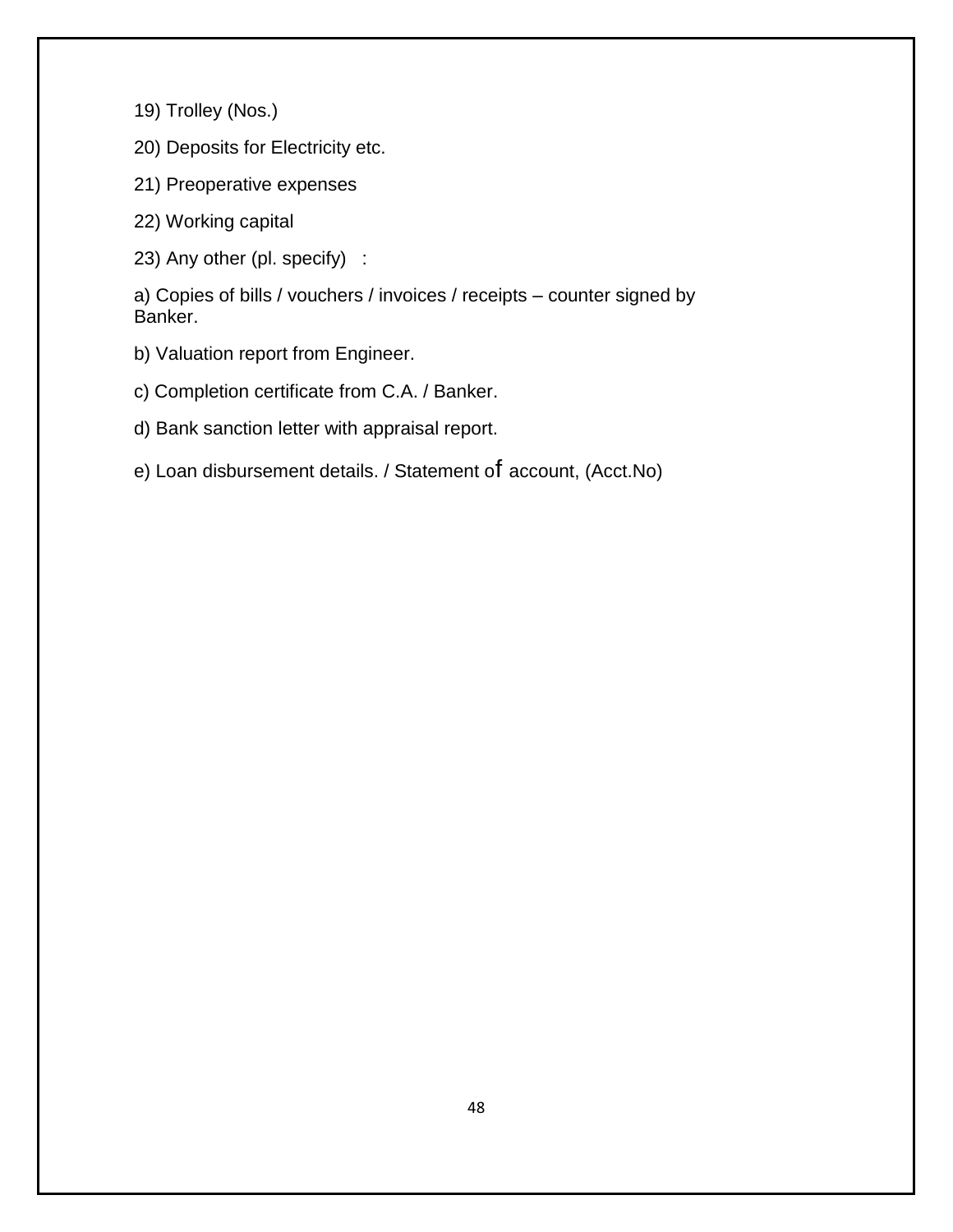#### **Annexure-x**

## **Recommended storage temperatures**

Recommended Temperature and Relative Humidity, and Approximate Transit and Storage life for Fruits and Vegetable Crops (see Hardenburg et al, 1986 for more complete information on individual crops).

| Product                  | Temperature    |                         | Relative  | Approximate  |
|--------------------------|----------------|-------------------------|-----------|--------------|
|                          | $\overline{C}$ | $\overline{\mathsf{F}}$ | Humidity  | storage life |
|                          |                |                         | (percent) |              |
| Amaranth                 | $0 - 2$        | 32-36                   | 95-100    | 10-14 days   |
| Anise                    | $0 - 2$        | 32-36                   | 90-95     | 2-3 weeks    |
| Apples                   | $-1 - 4$       | 30-40                   | 90-95     | 1-12 months  |
| Apricots                 | $-0.5 - 0$     | $31 - 32$               | 90-95     | 1-3 weeks    |
| Artichokes, globe        | $\overline{0}$ | 32                      | 95-100    | 2-3 weeks    |
| Asian pear               | 1              | 34                      | 90-95     | 5-6 months   |
| Asparagus                | $0 - 2$        | 32-35                   | 95-100    | 2-3 weeks    |
| Atemoya                  | 13             | 55                      | 85-90     | 4-6 weeks    |
| Avocados, Fuerte, Hass   | $\overline{7}$ | 45                      | 85-90     | 2 weeks      |
| Avocados, Lula, Booth-1  | $\overline{4}$ | 40                      | 90-95     | 4-8 weeks    |
| Avocados, Fuchs, Pollock | 13             | 55                      | 85-90     | 2 weeks      |
| <b>Babaco</b>            | $\overline{7}$ | 45                      | 85-90     | 1-3 weeks    |
| Bananas, green           | $13 - 14$      | 56-58                   | 90-95     | 14 weeks     |
| Barbados cherry          | $\overline{0}$ | 32                      | 85-90     | 7-8 weeks    |
| Bean sprouts             | $\overline{0}$ | 32                      | 95-100    | 7-9 days     |
| Beans, dry               | $4 - 10$       | 40-50                   | 40-50     | 6-10 months  |
| Beans, green or snap     | $4 - 7$        | 4045                    | 95        | $7-10$ days  |
| Beans, lima, in pods     | $5-6$          | 4143                    | 95        | 5 days       |
| Beets, bunched           | $\mathbf 0$    | 32                      | 98-100    | 10-14 days   |
| Beets, topped            | $\overline{0}$ | 32                      | 98-100    | 4-6 months   |
| Belgian endive           | $2 - 3$        | 36-38                   | 95-98     | 24 weeks     |
| <b>Bitter melon</b>      | $12 - 13$      | 53-55                   | 85-90     | 2-3 weeks    |
| <b>Black sapote</b>      | $13 - 15$      | 55-60                   | 85-90     | 2-3 weeks    |
| <b>Blackberries</b>      | $-0.5 - 0$     | $31 - 32$               | 90-95     | 2-3 days     |
| Blood orange             | $4 - 7$        | 4044                    | 90-95     | 3-8 weeks    |
| <b>Blueberries</b>       | $-0.5-0$       | $31 - 32$               | 90-95     | 2 weeks      |
| Bok choy                 | $\overline{0}$ | 32                      | 95-100    | 3 weeks      |
| <b>Boniato</b>           | $13 - 15$      | 55-60                   | 85-90     | 4-5 months   |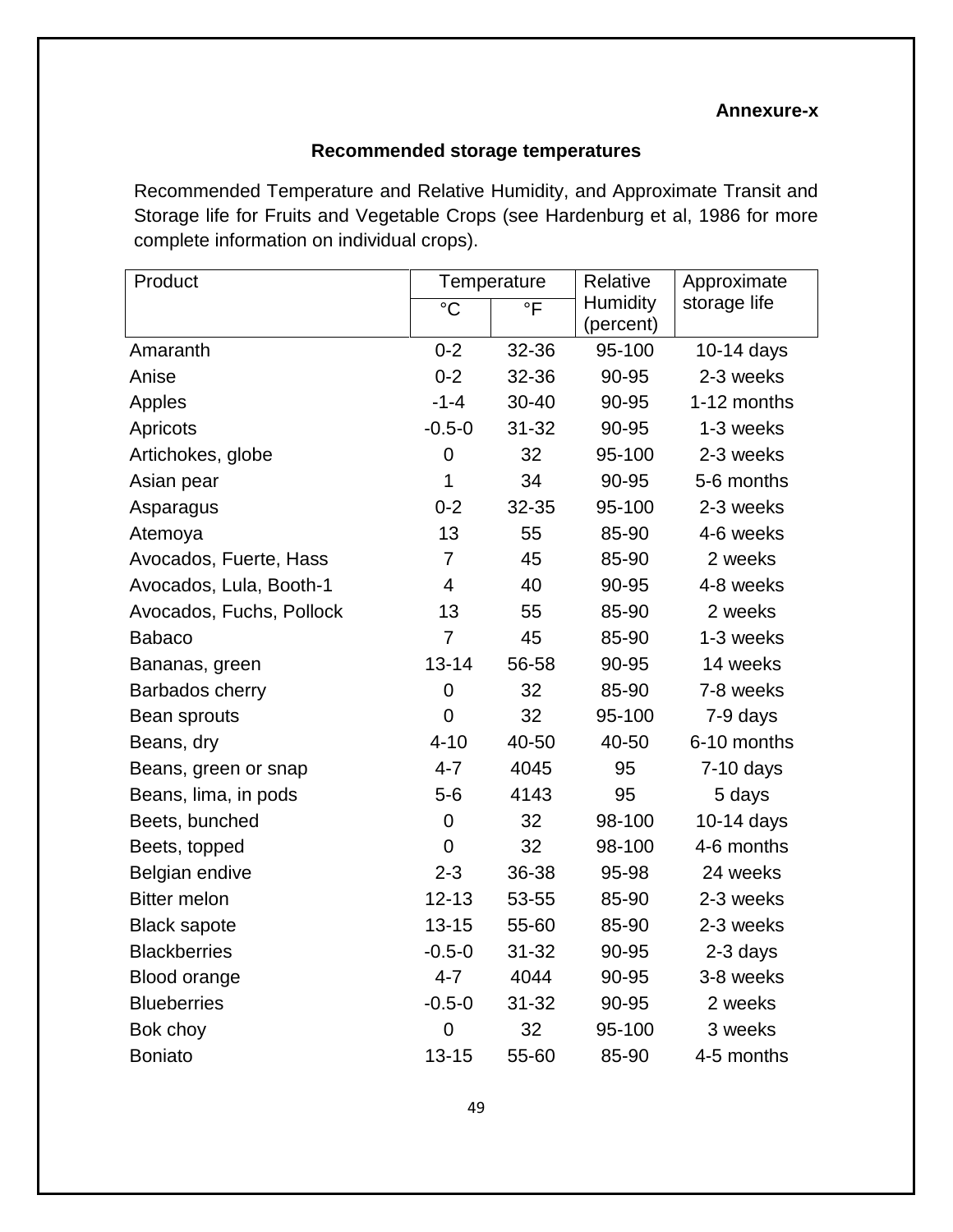| <b>Breadfruit</b>       | $13 - 15$      | 55-60     | 85-90  | 2-6 weeks   |
|-------------------------|----------------|-----------|--------|-------------|
| <b>Broccoli</b>         | $\mathbf 0$    | 32        | 95-100 | 10-14 days  |
| <b>Brussels sprouts</b> | 0              | 32        | 95-100 | 3-5 weeks   |
| Cabbage, early          | $\overline{0}$ | 32        | 98-100 | 3-6 weeks   |
| Cabbage, late           | $\mathbf 0$    | 32        | 98-100 | 5-6 months  |
| <b>Cactus Leaves</b>    | 24             | 3640      | 90-95  | 3 weeks     |
| <b>Cactus Pear</b>      | 24             | 36-40     | 90-95  | 3 weeks     |
| Caimito                 | 3              | 38        | 90     | 3 weeks     |
| Calabaza                | $10 - 13$      | 50-55     | 50-70  | 2-3 months  |
| Calamondin              | $9 - 10$       | 48-50     | 90     | 2 weeks     |
| Canistel                | $13 - 15$      | 55-60     | 85-90  | 3 weeks     |
| Cantaloups (3/4-slip)   | $2 - 5$        | 36-41     | 95     | 15 days     |
| Cantaloups (full-slip)  | $0 - 2$        | 32-36     | 95     | 5-14 days   |
| Carambola               | $9 - 10$       | 48-50     | 85-90  | 3-4 weeks   |
| Carrots, bunched        | $\mathbf 0$    | 32        | 95-100 | 2 weeks     |
| Carrots, mature         | $\mathbf 0$    | 32        | 98-100 | 7-9 months  |
| Carrots, immature       | 0              | 32        | 98-100 | 4-6 weeks   |
| Cashew apple            | $0 - 2$        | 32-36     | 85-90  | 5 weeks     |
| Cauliflower             | $\mathbf 0$    | 32        | 95-98  | 34 weeks    |
| Celeriac                | 0              | 32        | 97-99  | 6-8 months  |
| Celery                  | $\mathbf 0$    | 32        | 98-100 | 2-3 months  |
| Chard                   | $\mathbf 0$    | 32        | 95-100 | 10-14 days  |
| Chayote squash          | $\overline{7}$ | 45        | 85-90  | 4-6 weeks   |
| Cherimoya               | 13             | 55        | 90-95  | 2-4 weeks   |
| Cherries, sour          | $\mathbf 0$    | 32        | 90-95  | 3-7 days    |
| Cherries, sweet         | -1 to -<br>0.5 | $30 - 31$ | 90-95  | 2-3 weeks   |
| Chinese broccoli        | 0              | 32        | 95-100 | 10-14 days  |
| Chinese cabbage         | 0              | 32        | 95-100 | 2-3 months  |
| Chinese long bean       | 4-7            | 40-45     | 90-95  | $7-10$ days |
| Clementine              | 4              | 40        | 90-95  | 24 weeks    |
| Coconuts                | $0 - 1.5$      | 32-35     | 80-85  | 1-2 months  |
| Collards                | $\mathbf 0$    | 32        | 95-100 | 10-14 days  |
| Corn, sweet             | $\overline{0}$ | 32        | 95-98  | 5-8 days    |
| Cranberries             | $2 - 4$        | 36-40     | 90-95  | 24 months   |
| Cucumbers               | $10 - 13$      | 50-55     | 95     | 10-14 days  |
| Currants                | $-0.5 - 0$     | $31 - 32$ | 90-95  | 1-4 weeks   |
| <b>Custard apples</b>   | $5 - 7$        | 41-45     | 85-90  | 4-6 weeks   |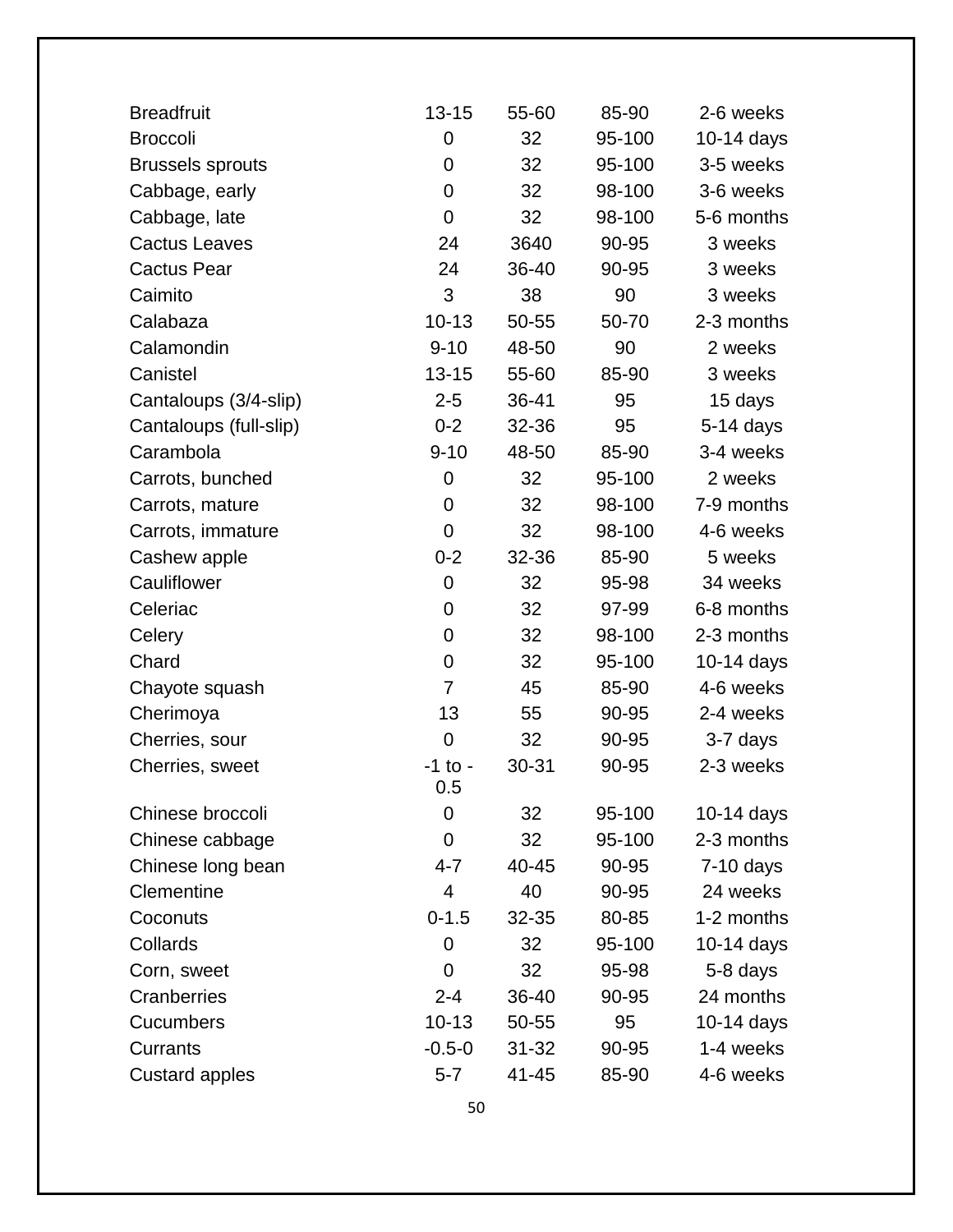| $0 - 1$        | 32-34     | 95-100      | 4 months     |
|----------------|-----------|-------------|--------------|
| $-18$ or $0$   | 0 or 32   | 75          | 6-12 months  |
| $-0.5 - 0$     | $31 - 32$ | 90-95       | 2-3 days     |
| $4 - 6$        | 39-42     | 85-90       | 6-8 weeks    |
| 12             | 54        | 90-95       | 1 week       |
| $-0.5 - 0$     | $31 - 32$ | 90-95       | 1-2 weeks    |
| $\mathbf 0$    | 32        | 95-100      | 2-3 weeks    |
| $5 - 10$       | 41-50     | 90          | 2-3 weeks    |
| $-0.5 - 0$     | $31 - 32$ | 85-90       | $7-10$ days  |
| $\mathbf 0$    | 32        | 65-70       | 6-7 months   |
| 13             | 55        | 65          | 6 months     |
| $-0.5 - 0$     | $31 - 32$ | 90-95       | 34 weeks     |
| 10             | 50        | 85-90       | 3-4 weeks    |
| 14-15          | 58-60     | 85-90       | 6-8 weeks    |
| $10 - 15$      | 50-60     | 85-90       | 6-8 weeks    |
| $-1$ to $-$    | 30-31     | 90-95       | 1-6 months   |
| 0.5            |           |             |              |
| $-0.5 - 0$     | 31-32     |             | 2-8 weeks    |
| $\mathbf 0$    |           |             | 10-14 days   |
|                |           | 90          | 2-3 weeks    |
| 4-7            | 4045      | 95          | $7-10$ days  |
| $-1-0$         | 30-32     | 98-100      | 10-12 months |
| $13 - 15$      | 55-60     | 90-95       | 2-3 days     |
| 13             | 55        | 85-90       | 2-6 weeks    |
| $8 - 10$       | 46-50     | 85-90       | 8-12 weeks   |
| $8 - 12$       | 46-54     | 90-95       | 1 week       |
| $-0.5-0$       | 31-32     | 90-95       | +5 months    |
| 13-18          | 55-65     | 65-70       | 1-2 months   |
| $\mathbf 0$    | 32        | 95-100      | 2-3 weeks    |
| $10 - 15$      | 50-60     | 90          | 6 months     |
| $\mathbf 0$    | 32        | 90-95       | 3-5 months   |
| 0              | 32        | 98-100      | 2-3 months   |
| $\overline{4}$ | 40        | 90-95       | 2-4 weeks    |
| $11 - 14$      | 52-58     | 85-90       | 2 weeks      |
| $\mathbf 0$    | 32        | 95-100      | 2-3 months   |
| $10 - 13$      | 50-55     | 85-90       | 1-6 months   |
| 0              | 32        | 98-100      | 2-3 weeks    |
| $9 - 10$       | 48-50     | 85-90       | 6-8 weeks    |
|                | $5 - 10$  | 32<br>41-50 | 85<br>95-100 |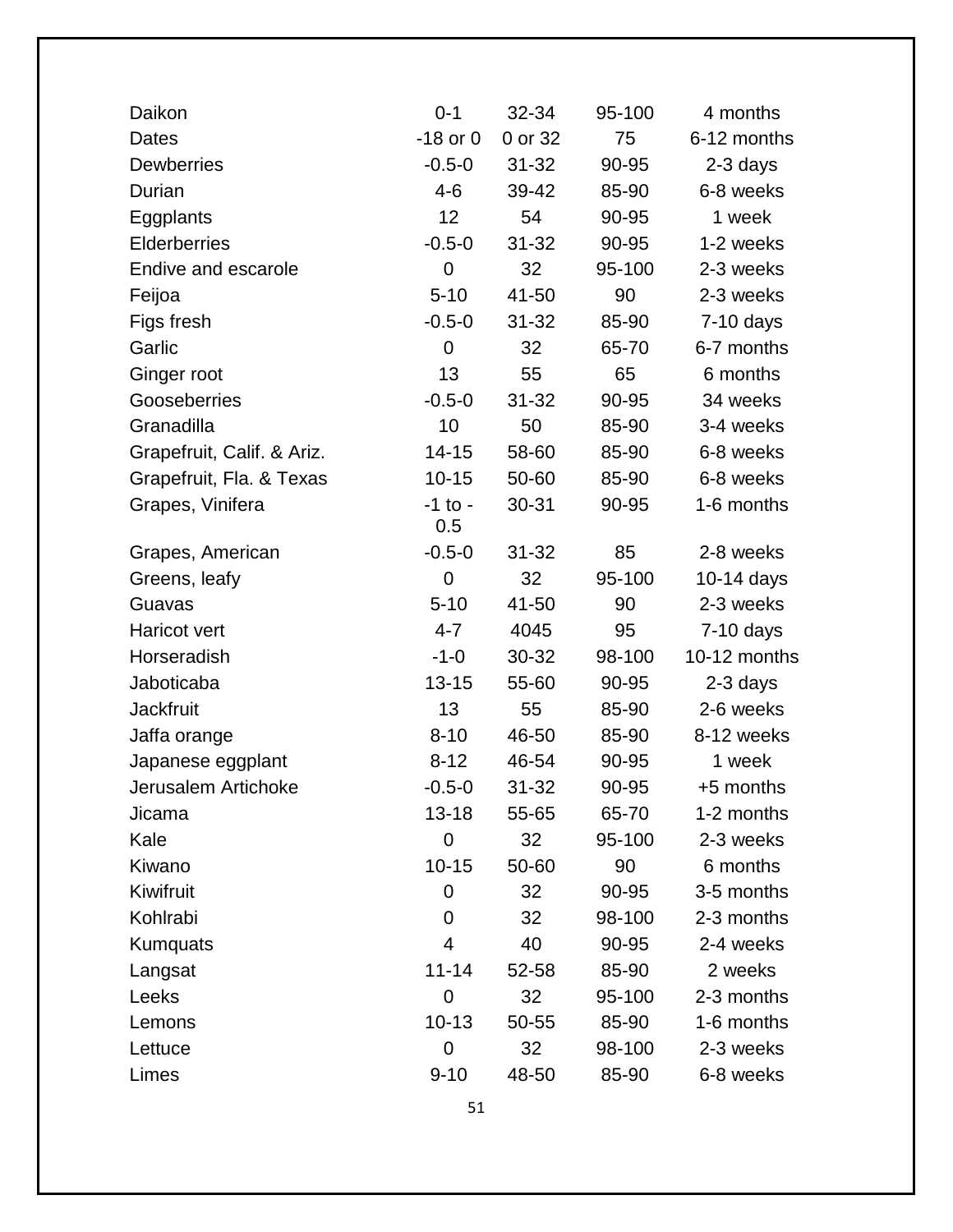| $0 - 1.5$            | 32-35     | 95-100 | 24 months    |
|----------------------|-----------|--------|--------------|
| $-0.5 - 0$           | $31 - 32$ | 90-95  | 2-3 days     |
| 1.5                  | 35        | 90-95  | 3-5 weeks    |
| $\overline{0}$       | 32        | 90     | 3 weeks      |
| 1.5                  | 35        | 90-95  | 3-5 weeks    |
| 7                    | 45        | 70-80  | 3 months     |
| $13 - 15$            | 55-60     | 90-95  | 2-6 weeks    |
| 13                   | 55        | 85-90  | 2-3 weeks    |
| 13                   | 55        | 85-90  | 2-4 weeks    |
|                      |           |        |              |
| 10                   | 50        | 90-95  | 3 weeks      |
| 7                    | 45        | 90-95  | 2 weeks      |
| 7                    | 45        | 90-95  | 3 weeks      |
| $\overline{7}$       | 45        | 90-95  | 2 weeks      |
| 0                    | 32        | 95     | 34 days      |
| $-0.5 - 0$           | $31 - 32$ | 90-95  | 2-4 weeks    |
| $7 - 10$             | 45-50     | 90-95  | $7-10$ days  |
| $5 - 10$             | 41-50     | 85-90  | +6 weeks     |
| 0                    | 32        | 95-100 | 34 weeks     |
| 0                    | 32        | 65-70  | 1-8 months   |
| $\mathbf 0$          | 32        | 65-70  | 6-8 months   |
| $3-9$                | 3848      | 85-90  | 3-8 weeks    |
| $0 - 1$              | 32-34     | 85-90  | 8-12 weeks   |
| $7 - 13$             | 45-55     | 85-90  | 1-3 weeks    |
| $7 - 10$             | 45-50     | 85-90  | 3-5 weeks    |
| 0                    | 32        | 95-100 | 2-2.5 months |
| 0                    | 32        | 95-100 | +6 months    |
| $-0.5-0$             | $31 - 32$ | 90-95  | 2-4 weeks    |
| $-1.5$ to $-$<br>0.5 | 29-31     | 90-95  | 2-7 months   |
| $\mathbf 0$          | 32        | 95-98  | 1-2 weeks    |
| $+5$                 | 4041      | 95     | 6-8 days     |
| 4                    | 40        | 85-90  | 1 month      |
| $0 - 10$             | $32 - 50$ | 60-70  | 6 months     |
| $7 - 13$             | 45-55     | 90-95  | 2-3 weeks    |
| $-1$                 | 30        | 90     | 34 months    |
| $7 - 13$             | 45-55     | 85-90  | 24 weeks     |
| $13 - 14$            | 55-58     | 90-95  | 1-5 weeks    |
|                      |           |        |              |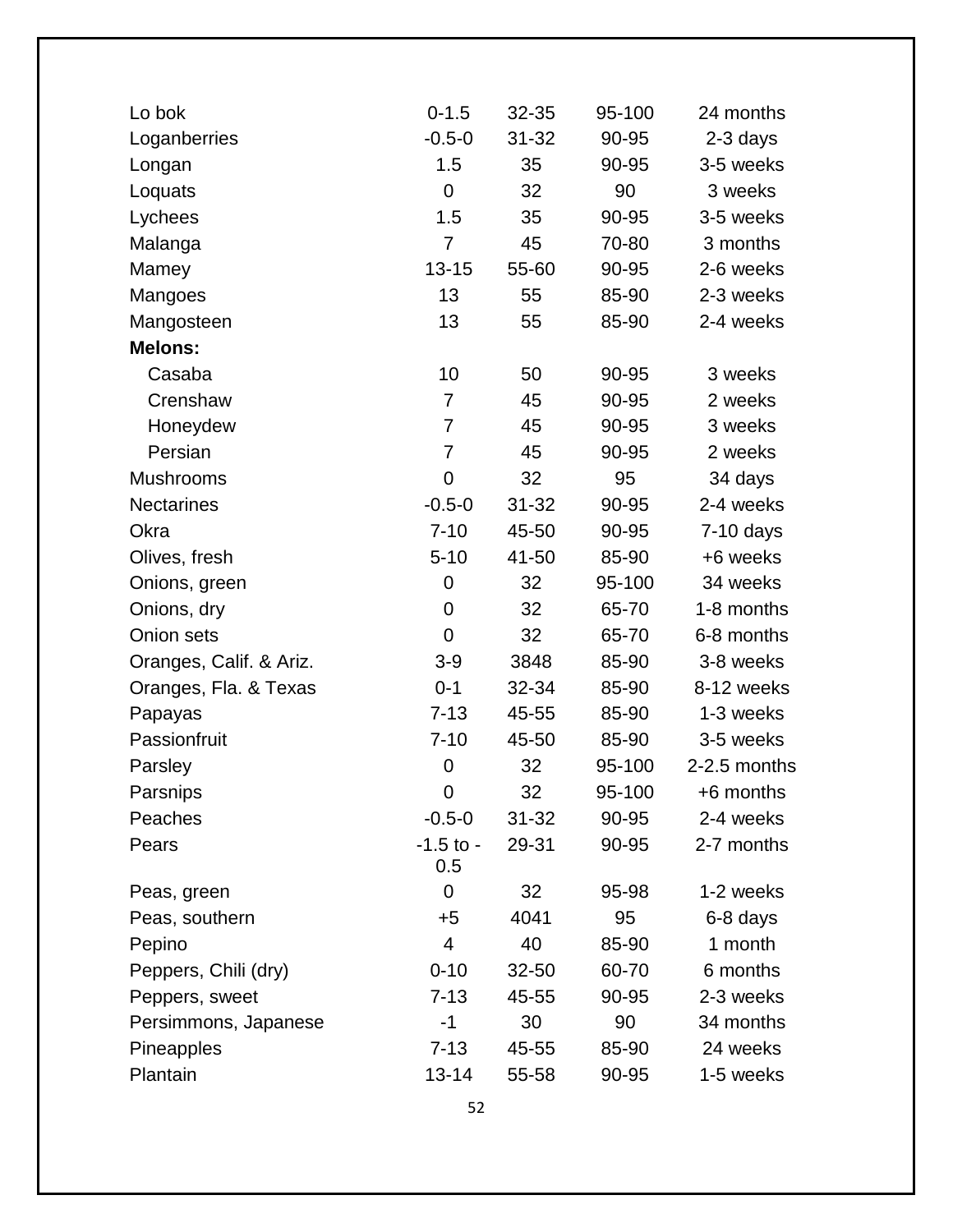| Plums and prunes                                    | $-0.5 - 0$     | 31-32     | 90-95  | 2-5 weeks   |
|-----------------------------------------------------|----------------|-----------|--------|-------------|
| Pomegranates                                        | 5              | 41        | 90-95  | 2-3 months  |
| Potatoes, early crop                                | $10 - 16$      | 50-60     | 90-95  | 10-14 days  |
| Potatoes, late crop                                 | $4.5 - 13$     | 40-55     | 90-95  | 5-10 months |
| Pummelo                                             | $7 - 9$        | 4548      | 85-90  | 12 weeks    |
| <b>Pumpkins</b>                                     | $10 - 13$      | 50-55     | 50-70  | 2-3 months  |
| Quinces                                             | $-0.5 - 0$     | $31 - 32$ | 90     | 2-3 months  |
| Raddichio                                           | $0 - 1$        | 32-34     | 95-100 | 2-3 weeks   |
| Radishes, spring                                    | $\overline{0}$ | 32        | 95-100 | 34 weeks    |
| Radishes, winter                                    | $\mathbf 0$    | 32        | 95-100 | 24 months   |
| Rambutan                                            | 12             | 54        | 90-95  | 1-3 weeks   |
| Raspberries                                         | $-0.5 - 0$     | $31 - 32$ | 90-95  | 2-3 days    |
| Rhubarb                                             | $\mathbf 0$    | 32        | 95-100 | 24 weeks    |
| Rutabagas                                           | $\overline{0}$ | 32        | 98-100 | +6 months   |
| Salsify                                             | $\overline{0}$ | 32        | 95-98  | 2-4 months  |
| Santol                                              | $7 - 9$        | 45-48     | 85-90  | 3 weeks     |
| Sapodilla                                           | 16-20          | 60-68     | 85-90  | 2-3 weeks   |
| Scorzonera                                          | $0 - 1$        | 32-34     | 95-98  | 6 months    |
| Seedless cucumbers                                  | $10 - 13$      | 50-55     | 85-90  | 10-14 days  |
| Snow peas                                           | $0 - 1$        | 32-34     | 90-95  | 1-2 weeks   |
| Soursop                                             | 13             | 55        | 85-90  | 1-2 weeks   |
| Spinach                                             | $\overline{0}$ | 32        | 95-100 | 10-14 days  |
| Squashes, summer                                    | $5 - 10$       | 41-50     | 95     | 1-2 weeks   |
| Squashes, winter                                    | 10             | 50        | 50-70  | 2-3 months  |
| <b>Strawberries</b>                                 | $\overline{0}$ | 32        | 90-95  | 5-7 days    |
| Sugar apples                                        | 7              | 45        | 85-90  | 4 weeks     |
| Sweetpotatoes                                       | 13-15          | 55-60     | 85-90  | 4-7 months  |
| <b>Tamarillos</b>                                   | $3 - 4$        | 37-40     | 85-95  | 10 weeks    |
| <b>Tamarinds</b>                                    | $\overline{7}$ | 45        | 90-95  | 3-4 weeks   |
| Tangerines, mandarins, and<br>related citrus fruits | 4              | 40        | 90-95  | 24 weeks    |
| Taro root                                           | $7 - 10$       | 45-50     | 85-90  | 4-5 months  |
| Tomatillos                                          | $13 - 15$      | 55-60     | 85-90  | 3 weeks     |
| Tomatoes, mature-green                              | 18-22          | 65-72     | 90-95  | 1-3 weeks   |
| Tomatoes, firm-ripe                                 | $13 - 15$      | 55-60     | 90-95  | 4-7 days    |
| <b>Turnips</b>                                      | 0              | 32        | 95     | 4-5 months  |
| Turnip greens                                       | 0              | 32        | 95-100 | 10-14 days  |
| Ugli fruit                                          | 4              | 40        | 90-95  | 2-3 weeks   |
|                                                     |                |           |        |             |